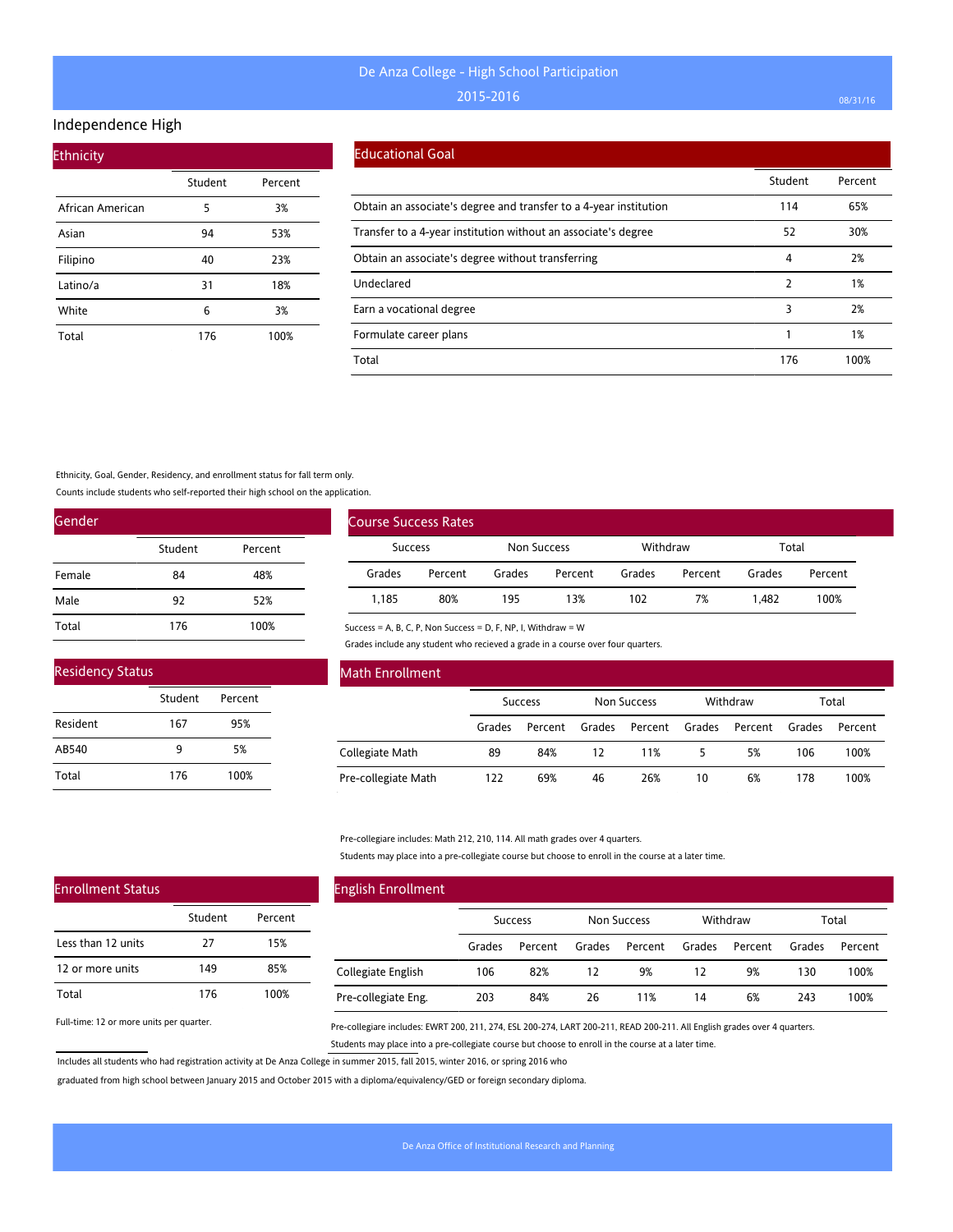### Cupertino High

| <b>Ethnicity</b> |         |         |
|------------------|---------|---------|
|                  | Student | Percent |
| African American | 4       | 4%      |
| Asian            | 65      | 58%     |
| Filipino         | 6       | 5%      |
| Latino/a         | 18      | 16%     |
| Pacific Islander | 1       | 1%      |
| White            | 19      | 17%     |
| Total            | 113     | 100%    |

#### Educational Goal

|                                                                   | Student | Percent |
|-------------------------------------------------------------------|---------|---------|
| Obtain an associate's degree and transfer to a 4-year institution | 67      | 59%     |
| Transfer to a 4-year institution without an associate's degree    | 38      | 34%     |
| Obtain an associate's degree without transferring                 |         | 1%      |
| <b>Educational development</b>                                    | 2       | 2%      |
| Earn a vocational degree                                          | 2       | 2%      |
| Formulate career plans                                            |         | 1%      |
| Improve Basic Skills                                              | 2       | 2%      |
| Total                                                             | 113     | 100%    |

Ethnicity, Goal, Gender, Residency, and enrollment status for fall term only.

Counts include students who self-reported their high school on the application.

| Gender |         |         |
|--------|---------|---------|
|        | Student | Percent |
| Female | 52      | 46%     |
| Male   | 61      | 54%     |
| Total  | 113     | 100%    |

| <b>Residency Status</b> |         |         |  |  |
|-------------------------|---------|---------|--|--|
|                         | Student | Percent |  |  |
| Resident                | 107     | 95%     |  |  |
| AB540                   | 6       | 5%      |  |  |
| Total                   | 113     | 100%    |  |  |

| Course Success Rates |         |             |         |          |         |        |         |
|----------------------|---------|-------------|---------|----------|---------|--------|---------|
| <b>Success</b>       |         | Non Success |         | Withdraw |         | Total  |         |
| Grades               | Percent | Grades      | Percent | Grades   | Percent | Grades | Percent |
| 855                  | 82%     | 108         | 10%     | 76       | 7%      | 1.039  | 100%    |

Success = A, B, C, P, Non Success = D, F, NP, I, Withdraw = W

Grades include any student who recieved a grade in a course over four quarters.

| Math Enrollment     |                |         |                    |         |          |         |        |         |
|---------------------|----------------|---------|--------------------|---------|----------|---------|--------|---------|
|                     | <b>Success</b> |         | <b>Non Success</b> |         | Withdraw | Total   |        |         |
|                     | Grades         | Percent | Grades             | Percent | Grades   | Percent | Grades | Percent |
| Collegiate Math     | 83             | 78%     | 18                 | 17%     | 6        | 6%      | 107    | 100%    |
| Pre-collegiate Math | 43             | 65%     | 10                 | 15%     | 13       | 20%     | 66     | 100%    |

Pre-collegiare includes: Math 212, 210, 114. All math grades over 4 quarters.

Students may place into a pre-collegiate course but choose to enroll in the course at a later time.

| <b>English Enrollment</b> |                |         |             |         |          |         |        |         |
|---------------------------|----------------|---------|-------------|---------|----------|---------|--------|---------|
|                           | <b>Success</b> |         | Non Success |         | Withdraw |         | Total  |         |
|                           | Grades         | Percent | Grades      | Percent | Grades   | Percent | Grades | Percent |
| Collegiate English        | 85             | 88%     | 8           | 8%      | 4        | 4%      | 97     | 100%    |
| Pre-collegiate Eng.       | 78             | 84%     | 10          | 11%     | 5        | 5%      | 93     | 100%    |

Full-time: 12 or more units per quarter.

Enrollment Status

Less than 12 units 12 or more units

Total

Pre-collegiare includes: EWRT 200, 211, 274, ESL 200-274, LART 200-211, READ 200-211. All English grades over 4 quarters. Students may place into a pre-collegiate course but choose to enroll in the course at a later time.

Includes all students who had registration activity at De Anza College in summer 2015, fall 2015, winter 2016, or spring 2016 who

Student Percent

33 29% 80 71% 113 100%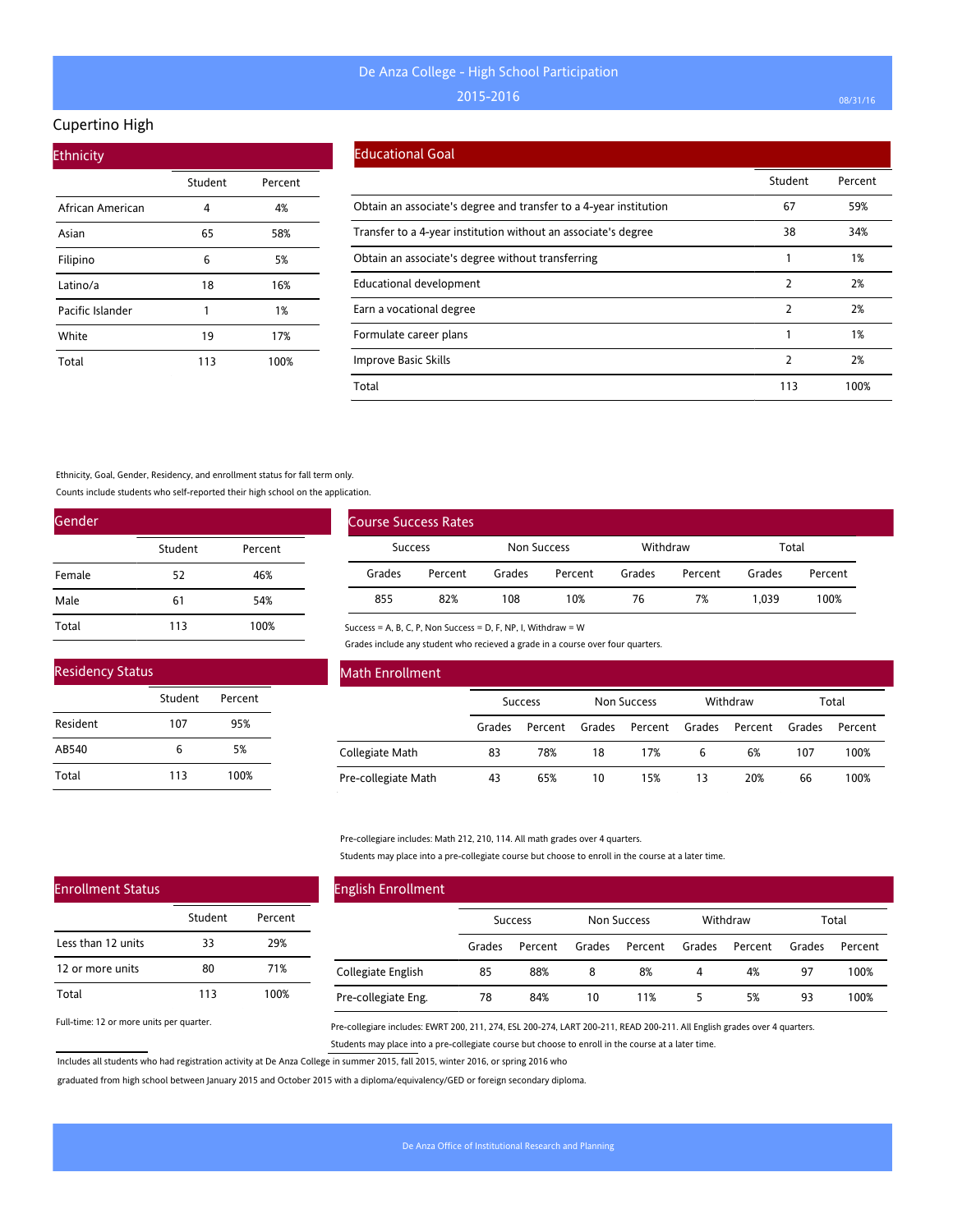### Homestead High

| <b>Ethnicity</b> |         |         |  |  |  |  |  |  |
|------------------|---------|---------|--|--|--|--|--|--|
|                  | Student | Percent |  |  |  |  |  |  |
| African American | 2       | 1%      |  |  |  |  |  |  |
| Asian            | 60      | 36%     |  |  |  |  |  |  |
| Filipino         | 1       | 1%      |  |  |  |  |  |  |
| Latino/a         | 54      | 32%     |  |  |  |  |  |  |
| Native American  | 2       | 1%      |  |  |  |  |  |  |
| White            | 50      | 30%     |  |  |  |  |  |  |
| Total            | 169     | 100%    |  |  |  |  |  |  |

#### Educational Goal

|                                                                   | Student | Percent |
|-------------------------------------------------------------------|---------|---------|
| Obtain an associate's degree and transfer to a 4-year institution | 92      | 54%     |
| Transfer to a 4-year institution without an associate's degree    | 61      | 36%     |
| Obtain an associate's degree without transferring                 | 7       | 4%      |
| Educational development                                           | 4       | 2%      |
| Undeclared                                                        | 2       | 1%      |
| Earn a vocational degree                                          |         | 1%      |
| Formulate career plans                                            | 2       | 1%      |
| Total                                                             | 169     | 100%    |

#### Ethnicity, Goal, Gender, Residency, and enrollment status for fall term only.

Counts include students who self-reported their high school on the application.

| Gender |         |         |
|--------|---------|---------|
|        | Student | Percent |
| Female | 77      | 46%     |
| Male   | 92      | 54%     |
| Total  | 169     | 100%    |

| <b>Residency Status</b> |         |         |  |  |  |  |
|-------------------------|---------|---------|--|--|--|--|
|                         | Student | Percent |  |  |  |  |
| Resident                | 154     | 91%     |  |  |  |  |
| AB540                   | 12      | 7%      |  |  |  |  |
| Non Resident            | 3       | 2%      |  |  |  |  |
| Total                   | 169     | 100%    |  |  |  |  |

| Course Success Rates |                               |        |         |          |         |        |         |  |
|----------------------|-------------------------------|--------|---------|----------|---------|--------|---------|--|
|                      | Non Success<br><b>Success</b> |        |         | Withdraw |         | Total  |         |  |
| Grades               | Percent                       | Grades | Percent | Grades   | Percent | Grades | Percent |  |
| 1.098                | 80%                           | 166    | 12%     | 104      | 8%      | 1.368  | 100%    |  |

Success = A, B, C, P, Non Success = D, F, NP, I, Withdraw = W

Grades include any student who recieved a grade in a course over four quarters.

| Math Enrollment     |                |         |        |                    |        |                   |        |         |
|---------------------|----------------|---------|--------|--------------------|--------|-------------------|--------|---------|
|                     | <b>Success</b> |         |        | <b>Non Success</b> |        | Withdraw<br>Total |        |         |
|                     | Grades         | Percent | Grades | Percent            | Grades | Percent           | Grades | Percent |
| Collegiate Math     | 82             | 78%     |        | 7%                 | 16     | 15%               | 105    | 100%    |
| Pre-collegiate Math | 86             | 67%     | 38     | 29%                |        | 4%                | 129    | 100%    |

Pre-collegiare includes: Math 212, 210, 114. All math grades over 4 quarters.

Students may place into a pre-collegiate course but choose to enroll in the course at a later time.

# Enrollment Status

|                    | Student | Percent |
|--------------------|---------|---------|
| Less than 12 units | 41      | 24%     |
| 12 or more units   | 128     | 76%     |
| Total              | 169     | 100%    |

Full-time: 12 or more units per quarter.

## English Enrollment

|                     | <b>Success</b> |         | Non Success |         |        | Withdraw |        | Total   |  |
|---------------------|----------------|---------|-------------|---------|--------|----------|--------|---------|--|
|                     | Grades         | Percent | Grades      | Percent | Grades | Percent  | Grades | Percent |  |
| Collegiate English  | 112            | 94%     |             | 4%      |        | 2%       | 119    | 100%    |  |
| Pre-collegiate Eng. | 107            | 80%     | 19          | 14%     |        | 5%       | 133    | 100%    |  |

Pre-collegiare includes: EWRT 200, 211, 274, ESL 200-274, LART 200-211, READ 200-211. All English grades over 4 quarters. Students may place into a pre-collegiate course but choose to enroll in the course at a later time.

Includes all students who had registration activity at De Anza College in summer 2015, fall 2015, winter 2016, or spring 2016 who

graduated from high school between January 2015 and October 2015 with a diploma/equivalency/GED or foreign secondary diploma.

 $\overline{a}$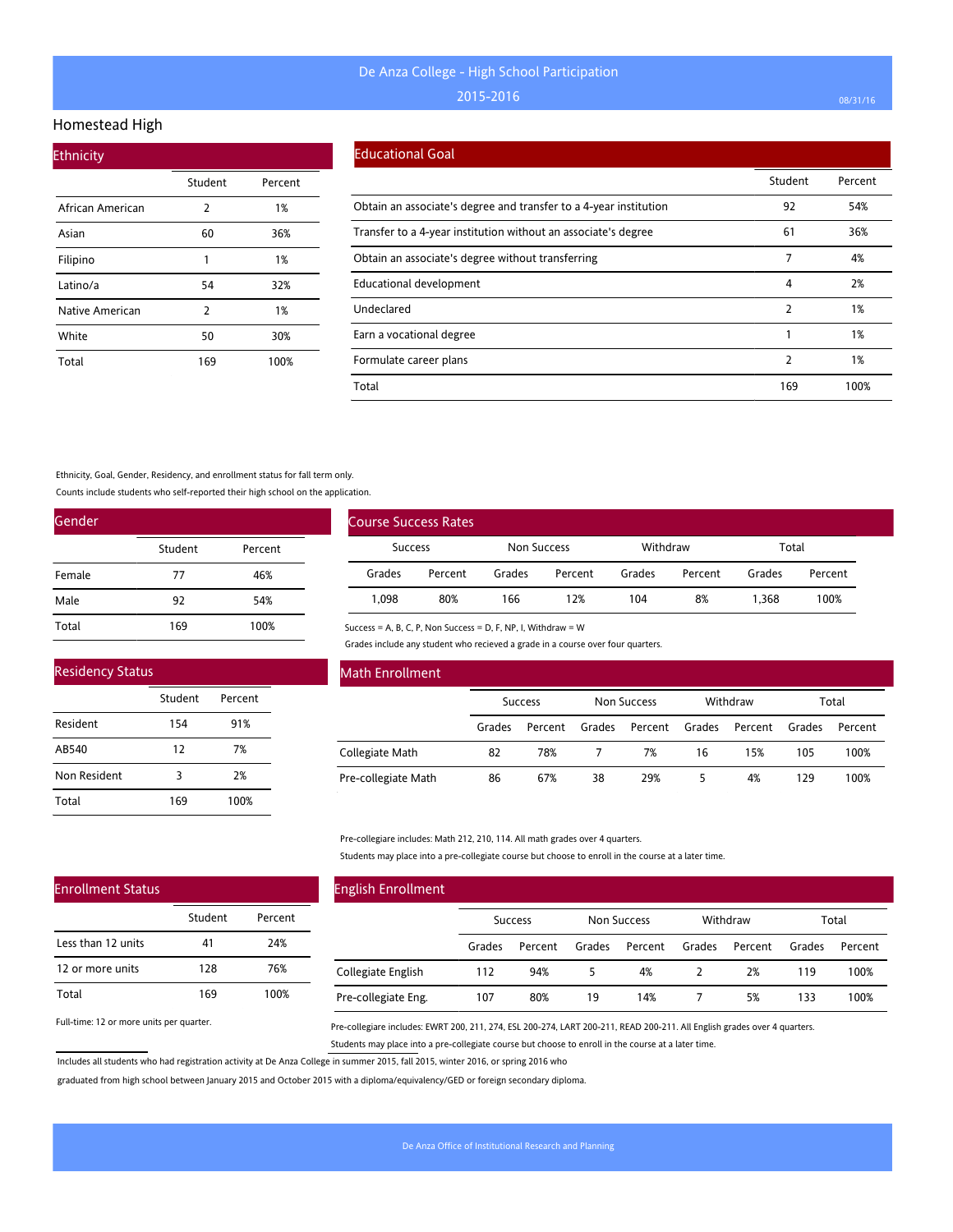### Fremont High

| <b>Ethnicity</b> |         |         |  |  |  |  |  |
|------------------|---------|---------|--|--|--|--|--|
|                  | Student | Percent |  |  |  |  |  |
| African American | 7       | 6%      |  |  |  |  |  |
| Asian            | 28      | 24%     |  |  |  |  |  |
| Filipino         | 24      | 21%     |  |  |  |  |  |
| Latino/a         | 42      | 36%     |  |  |  |  |  |
| White            | 15      | 13%     |  |  |  |  |  |
| Unreported       | 1       | 1%      |  |  |  |  |  |
| Total            | 117     | 100%    |  |  |  |  |  |

#### Educational Goal

|                                                                   | Student | Percent |
|-------------------------------------------------------------------|---------|---------|
| Obtain an associate's degree and transfer to a 4-year institution | 76      | 65%     |
| Transfer to a 4-year institution without an associate's degree    | 24      | 21%     |
| Obtain an associate's degree without transferring                 | 7       | 6%      |
| Educational development                                           | 4       | 3%      |
| Undeclared                                                        | 3       | 3%      |
| Earn a vocational degree                                          |         | 1%      |
| Formulate career plans                                            | 2       | 2%      |
| Total                                                             | 117     | 100%    |

#### Ethnicity, Goal, Gender, Residency, and enrollment status for fall term only.

Counts include students who self-reported their high school on the application.

| Gender |         |         |
|--------|---------|---------|
|        | Student | Percent |
| Female | 49      | 42%     |
| Male   | 68      | 58%     |
| Total  | 117     | 100%    |

| <b>Residency Status</b> |         |         |  |  |  |
|-------------------------|---------|---------|--|--|--|
|                         | Student | Percent |  |  |  |
| Resident                | 111     | 95%     |  |  |  |
| AB540                   | 5       | 4%      |  |  |  |
| Non Resident            |         | 1%      |  |  |  |
| Total                   | 117     | 100%    |  |  |  |

| Course Success Rates |         |        |             |        |          |        |         |
|----------------------|---------|--------|-------------|--------|----------|--------|---------|
| <b>Success</b>       |         |        | Non Success |        | Withdraw |        | Total   |
| Grades               | Percent | Grades | Percent     | Grades | Percent  | Grades | Percent |
| 573                  | 67%     | 180    | 21%         | 102    | 12%      | 855    | 100%    |

Success = A, B, C, P, Non Success = D, F, NP, I, Withdraw = W

Grades include any student who recieved a grade in a course over four quarters.

| Math Enrollment     |                |         |                    |         |          |         |        |         |
|---------------------|----------------|---------|--------------------|---------|----------|---------|--------|---------|
|                     | <b>Success</b> |         | <b>Non Success</b> |         | Withdraw |         | Total  |         |
|                     | Grades         | Percent | Grades             | Percent | Grades   | Percent | Grades | Percent |
| Collegiate Math     | 34             | 69%     | 8                  | 16%     |          | 14%     | 49     | 100%    |
| Pre-collegiate Math | 60             | 59%     | 31                 | 30%     | 11       | 1%      | 102    | 100%    |

Pre-collegiare includes: Math 212, 210, 114. All math grades over 4 quarters.

Students may place into a pre-collegiate course but choose to enroll in the course at a later time.

## Enrollment Status

|                    | Student | Percent |
|--------------------|---------|---------|
| Less than 12 units | 27      | 23%     |
| 12 or more units   | 90      | 77%     |
| Total              | 117     | 100%    |

Full-time: 12 or more units per quarter.

## English Enrollment

|                     | <b>Success</b> |         | <b>Non Success</b> |         | Withdraw |                | Total  |         |
|---------------------|----------------|---------|--------------------|---------|----------|----------------|--------|---------|
|                     | Grades         | Percent | Grades             | Percent |          | Grades Percent | Grades | Percent |
| Collegiate English  | 42             | 82%     |                    | 10%     | 4        | 8%             | 51     | 100%    |
| Pre-collegiate Eng. |                | 63%     | 28                 | 25%     | 13       | 12%            | 112    | 100%    |

Pre-collegiare includes: EWRT 200, 211, 274, ESL 200-274, LART 200-211, READ 200-211. All English grades over 4 quarters. Students may place into a pre-collegiate course but choose to enroll in the course at a later time.

Includes all students who had registration activity at De Anza College in summer 2015, fall 2015, winter 2016, or spring 2016 who

graduated from high school between January 2015 and October 2015 with a diploma/equivalency/GED or foreign secondary diploma.

 $\overline{a}$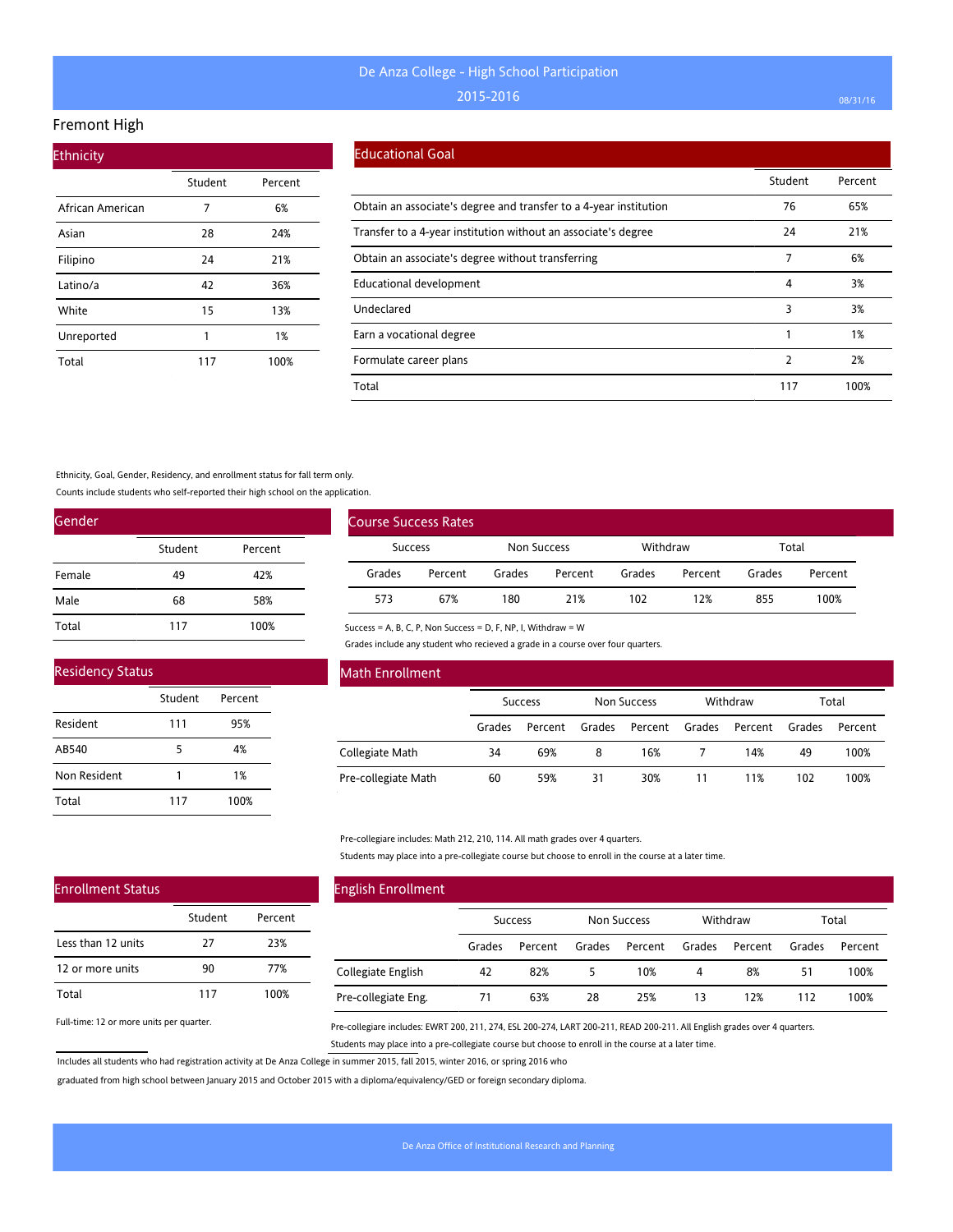#### Monta Vista High

| <b>Ethnicity</b> |         |         |
|------------------|---------|---------|
|                  | Student | Percent |
| African American | 3       | 2%      |
| Asian            | 90      | 74%     |
| Filipino         | 3       | 2%      |
| Latino/a         | 6       | 5%      |
| White            | 20      | 16%     |
| Total            | 122     | 100%    |

#### Educational Goal

|                                                                   | Student | Percent |
|-------------------------------------------------------------------|---------|---------|
| Obtain an associate's degree and transfer to a 4-year institution | 64      | 52%     |
| Transfer to a 4-year institution without an associate's degree    | 48      | 39%     |
| Obtain an associate's degree without transferring                 | 3       | 2%      |
| <b>Educational development</b>                                    | 4       | 3%      |
| Earn a vocational degree                                          |         | 1%      |
| Formulate career plans                                            | 2       | 2%      |
| Total                                                             | 122     | 100%    |

Ethnicity, Goal, Gender, Residency, and enrollment status for fall term only.

Counts include students who self-reported their high school on the application.

| Gender |         |         |
|--------|---------|---------|
|        | Student | Percent |
| Female | 57      | 47%     |
| Male   | 65      | 53%     |
| Total  | 122     | 100%    |

| <b>Residency Status</b> |         |         |  |  |  |  |  |
|-------------------------|---------|---------|--|--|--|--|--|
|                         | Student | Percent |  |  |  |  |  |
| Resident                | 108     | 89%     |  |  |  |  |  |
| AB540                   | 12      | 10%     |  |  |  |  |  |
| Non Resident            | 2       | 2%      |  |  |  |  |  |
| Total                   | 122     | 100%    |  |  |  |  |  |

| <b>Course Success Rates</b> |         |             |         |          |         |        |         |
|-----------------------------|---------|-------------|---------|----------|---------|--------|---------|
| Success                     |         | Non Success |         | Withdraw |         | Total  |         |
| Grades                      | Percent | Grades      | Percent | Grades   | Percent | Grades | Percent |
| 914                         | 81%     | 135         | 12%     | 78       | 7%      | 1.127  | 100%    |

Success = A, B, C, P, Non Success = D, F, NP, I, Withdraw = W

Grades include any student who recieved a grade in a course over four quarters.

| Math Enrollment     |                |         |                    |         |          |         |        |         |
|---------------------|----------------|---------|--------------------|---------|----------|---------|--------|---------|
|                     | <b>Success</b> |         | <b>Non Success</b> |         | Withdraw |         | Total  |         |
|                     | Grades         | Percent | Grades             | Percent | Grades   | Percent | Grades | Percent |
| Collegiate Math     | 108            | 76%     | 23                 | 16%     | 12       | 8%      | 143    | 100%    |
| Pre-collegiate Math | 38             | 68%     | 15                 | 27%     |          | 5%      | 56     | 100%    |

Pre-collegiare includes: Math 212, 210, 114. All math grades over 4 quarters.

Students may place into a pre-collegiate course but choose to enroll in the course at a later time.

## Enrollment Status

|                    | Student | Percent |
|--------------------|---------|---------|
| Less than 12 units | 26      | 21%     |
| 12 or more units   | 96      | 79%     |
| Total              | 177     | 100%    |

Full-time: 12 or more units per quarter.

## English Enrollment Success Non Success Withdraw Total Grades Percent Grades Percent Grades Percent Grades Percent Collegiate English Pre-collegiate Eng. 100 85% 12 10% 5 4% 117 100% 52 84% 8 13% 2 3% 62 100%

Pre-collegiare includes: EWRT 200, 211, 274, ESL 200-274, LART 200-211, READ 200-211. All English grades over 4 quarters. Students may place into a pre-collegiate course but choose to enroll in the course at a later time.

Includes all students who had registration activity at De Anza College in summer 2015, fall 2015, winter 2016, or spring 2016 who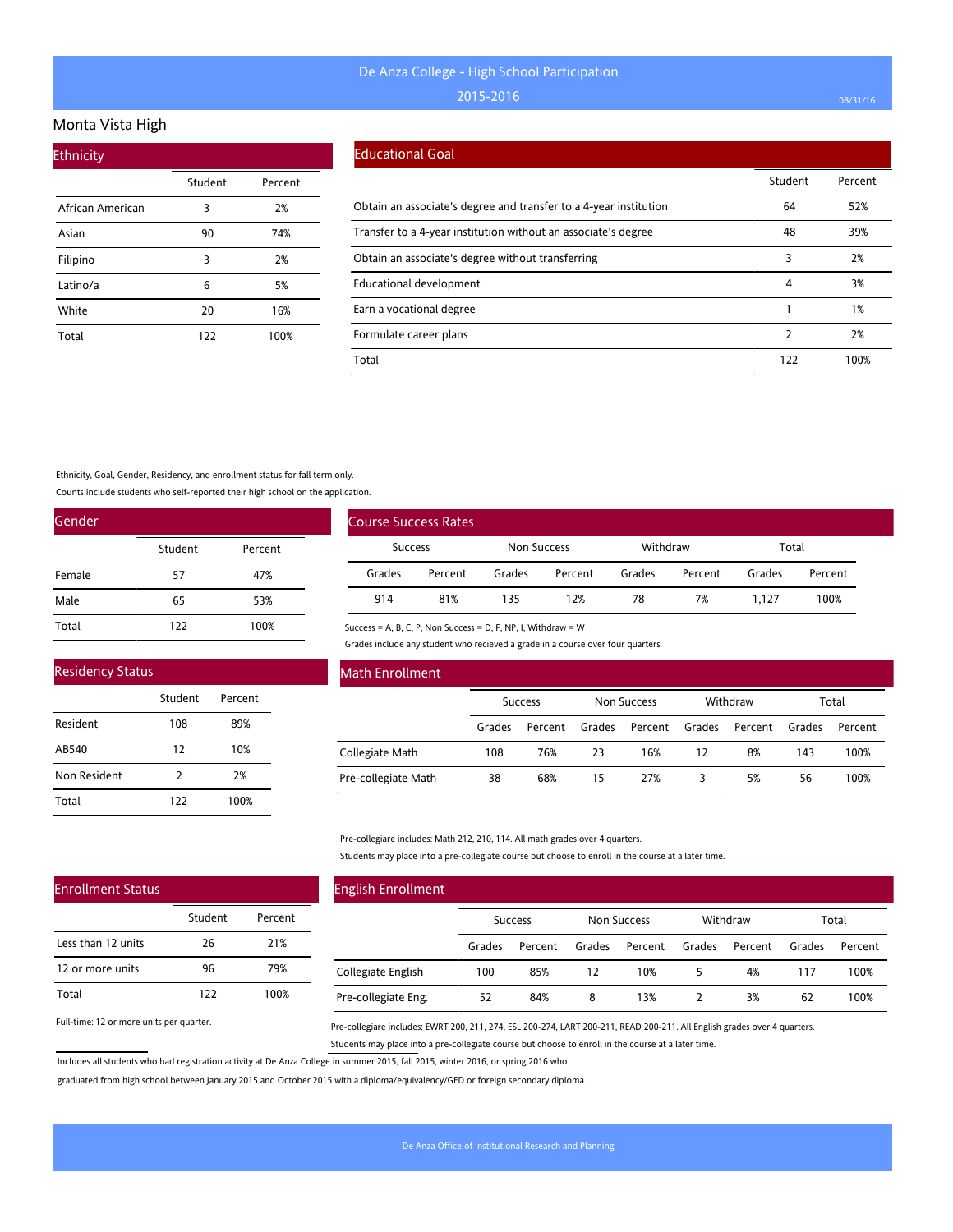## Milpitas High

| <b>Ethnicity</b> |         |         |
|------------------|---------|---------|
|                  | Student | Percent |
| African American | 2       | 1%      |
| Asian            | 88      | 54%     |
| Filipino         | 42      | 26%     |
| Latino/a         | 21      | 13%     |
| Pacific Islander | 1       | 1%      |
| White            | 8       | 5%      |
| Total            | 162     | 100%    |

#### Educational Goal

|                                                                   | Student | Percent |
|-------------------------------------------------------------------|---------|---------|
| Obtain an associate's degree and transfer to a 4-year institution | 104     | 64%     |
| Transfer to a 4-year institution without an associate's degree    | 50      | 31%     |
| Obtain an associate's degree without transferring                 |         | 1%      |
| Educational development                                           | 2       | 1%      |
| Undeclared                                                        | 2       | 1%      |
| Formulate career plans                                            | 2       | 1%      |
| Improve Basic Skills                                              |         | 1%      |
| Total                                                             | 162     | 100%    |

#### Ethnicity, Goal, Gender, Residency, and enrollment status for fall term only.

Counts include students who self-reported their high school on the application.

| Gender |         |         |
|--------|---------|---------|
|        | Student | Percent |
| Female | 87      | 54%     |
| Male   | 75      | 46%     |
| Total  | 162     | 100%    |

| <b>Residency Status</b> |         |         |  |
|-------------------------|---------|---------|--|
|                         | Student | Percent |  |
| Resident                | 155     | 96%     |  |
| AB540                   | 7       | 4%      |  |
| Total                   | 162     | 100%    |  |

| <b>Course Success Rates</b> |         |             |         |          |         |        |         |
|-----------------------------|---------|-------------|---------|----------|---------|--------|---------|
| <b>Success</b>              |         | Non Success |         | Withdraw |         | Total  |         |
| Grades                      | Percent | Grades      | Percent | Grades   | Percent | Grades | Percent |
| 1.142                       | 83%     | 146         | 11%     | 80       | 6%      | 1.368  | 100%    |

Success = A, B, C, P, Non Success = D, F, NP, I, Withdraw = W

Grades include any student who recieved a grade in a course over four quarters.

| Math Enrollment     |        |                |        |                    |        |          |        |         |
|---------------------|--------|----------------|--------|--------------------|--------|----------|--------|---------|
|                     |        | <b>Success</b> |        | <b>Non Success</b> |        | Withdraw |        | Total   |
|                     | Grades | Percent        | Grades | Percent            | Grades | Percent  | Grades | Percent |
| Collegiate Math     | 101    | 80%            | 16     | 13%                | 10     | 8%       | 127    | 100%    |
| Pre-collegiate Math | 84     | 78%            | 19     | 18%                |        | 5%       | 108    | 100%    |

#### Pre-collegiare includes: Math 212, 210, 114. All math grades over 4 quarters.

Students may place into a pre-collegiate course but choose to enroll in the course at a later time.

| <b>English Enrollment</b> |        |                |        |                    |        |          |        |         |
|---------------------------|--------|----------------|--------|--------------------|--------|----------|--------|---------|
|                           |        | <b>Success</b> |        | <b>Non Success</b> |        | Withdraw |        | Total   |
|                           | Grades | Percent        | Grades | Percent            | Grades | Percent  | Grades | Percent |
| Collegiate English        | 133    | 89%            | 10     | 7%                 |        | 5%       | 150    | 100%    |
| Pre-collegiate Eng.       | 125    | 83%            | 15     | 10%                |        | 7%       | 151    | 100%    |

Full-time: 12 or more units per quarter.

Enrollment Status

Less than 12 units 12 or more units

Total

Pre-collegiare includes: EWRT 200, 211, 274, ESL 200-274, LART 200-211, READ 200-211. All English grades over 4 quarters. Students may place into a pre-collegiate course but choose to enroll in the course at a later time.

Includes all students who had registration activity at De Anza College in summer 2015, fall 2015, winter 2016, or spring 2016 who

Student Percent

25 15% 137 85% 162 100%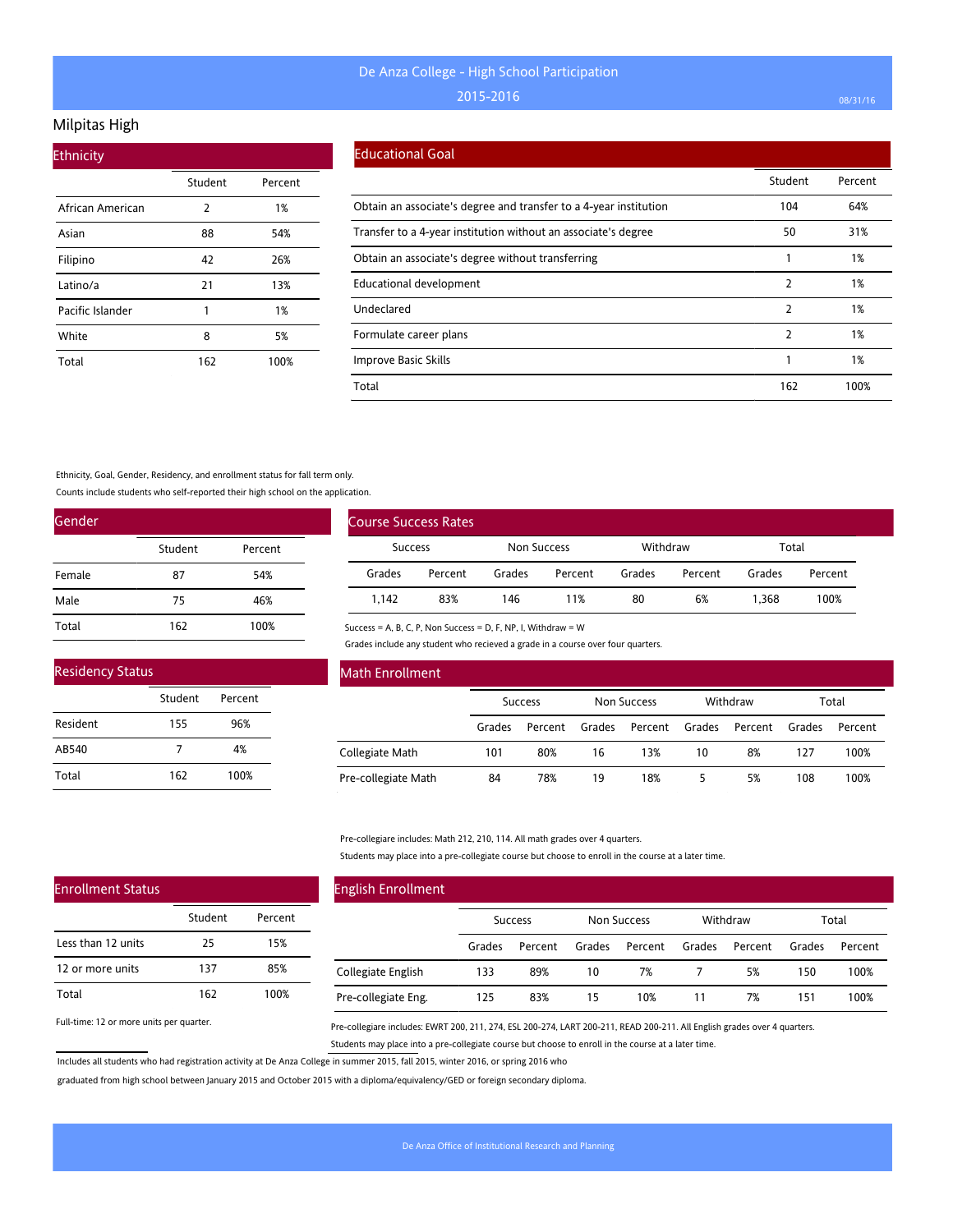## Evergreen Valley High

| <b>Ethnicity</b> |                |         |
|------------------|----------------|---------|
|                  | Student        | Percent |
| African American | 2              | 1%      |
| Asian            | 86             | 61%     |
| Filipino         | 24             | 17%     |
| Latino/a         | 26             | 18%     |
| White            | $\overline{2}$ | 1%      |
| Unreported       | 1              | 1%      |
| Total            | 141            | 100%    |

#### Educational Goal

|                                                                   | Student | Percent |
|-------------------------------------------------------------------|---------|---------|
| Obtain an associate's degree and transfer to a 4-year institution | 83      | 59%     |
| Transfer to a 4-year institution without an associate's degree    | 46      | 33%     |
| Obtain an associate's degree without transferring                 | 6       | 4%      |
| Educational development                                           | 3       | 2%      |
| Earn a vocational degree                                          |         | 1%      |
| Formulate career plans                                            | 2       | 1%      |
| Total                                                             | 141     | 100%    |

Ethnicity, Goal, Gender, Residency, and enrollment status for fall term only.

Counts include students who self-reported their high school on the application.

| Gender |         |         |
|--------|---------|---------|
|        | Student | Percent |
| Female | 59      | 42%     |
| Male   | 82      | 58%     |
| Total  | 141     | 100%    |

| <b>Residency Status</b> |         |         |  |
|-------------------------|---------|---------|--|
|                         | Student | Percent |  |
| Resident                | 139     | 99%     |  |
| AB540                   |         | 1%      |  |
| Non Resident            |         | 1%      |  |
| Total                   | 141     | 100%    |  |

| <b>Course Success Rates</b> |         |             |         |          |         |        |         |
|-----------------------------|---------|-------------|---------|----------|---------|--------|---------|
| Success                     |         | Non Success |         | Withdraw |         | Total  |         |
| Grades                      | Percent | Grades      | Percent | Grades   | Percent | Grades | Percent |
| 1.043                       | 85%     | 119         | 10%     | 60       | 5%      | 1.222  | 100%    |

Success = A, B, C, P, Non Success = D, F, NP, I, Withdraw = W

Grades include any student who recieved a grade in a course over four quarters.

| Math Enrollment     |                |         |                    |         |          |         |        |         |
|---------------------|----------------|---------|--------------------|---------|----------|---------|--------|---------|
|                     | <b>Success</b> |         | <b>Non Success</b> |         | Withdraw |         | Total  |         |
|                     | Grades         | Percent | Grades             | Percent | Grades   | Percent | Grades | Percent |
| Collegiate Math     | 88             | 84%     | 10                 | 10%     |          | 7%      | 105    | 100%    |
| Pre-collegiate Math | 72             | 74%     | 13                 | 13%     | 12       | 12%     | 97     | 100%    |

Pre-collegiare includes: Math 212, 210, 114. All math grades over 4 quarters.

Students may place into a pre-collegiate course but choose to enroll in the course at a later time.

# Enrollment Status

|                    | Student | Percent |
|--------------------|---------|---------|
| Less than 12 units | 19      | 13%     |
| 12 or more units   | 122     | 87%     |
| Total              | 141     | 100%    |

Full-time: 12 or more units per quarter.

## English Enrollment

|                     | <b>Success</b> |         | <b>Non Success</b> |         | Withdraw |         | Total  |         |
|---------------------|----------------|---------|--------------------|---------|----------|---------|--------|---------|
|                     | Grades         | Percent | Grades             | Percent | Grades   | Percent | Grades | Percent |
| Collegiate English  | 109            | 91%     | 8                  | 7%      |          | 3%      | 120    | 100%    |
| Pre-collegiate Eng. | 137            | 85%     | 20                 | 12%     |          | 3%      | 162    | 100%    |

Pre-collegiare includes: EWRT 200, 211, 274, ESL 200-274, LART 200-211, READ 200-211. All English grades over 4 quarters. Students may place into a pre-collegiate course but choose to enroll in the course at a later time.

Includes all students who had registration activity at De Anza College in summer 2015, fall 2015, winter 2016, or spring 2016 who

graduated from high school between January 2015 and October 2015 with a diploma/equivalency/GED or foreign secondary diploma.

 $\overline{a}$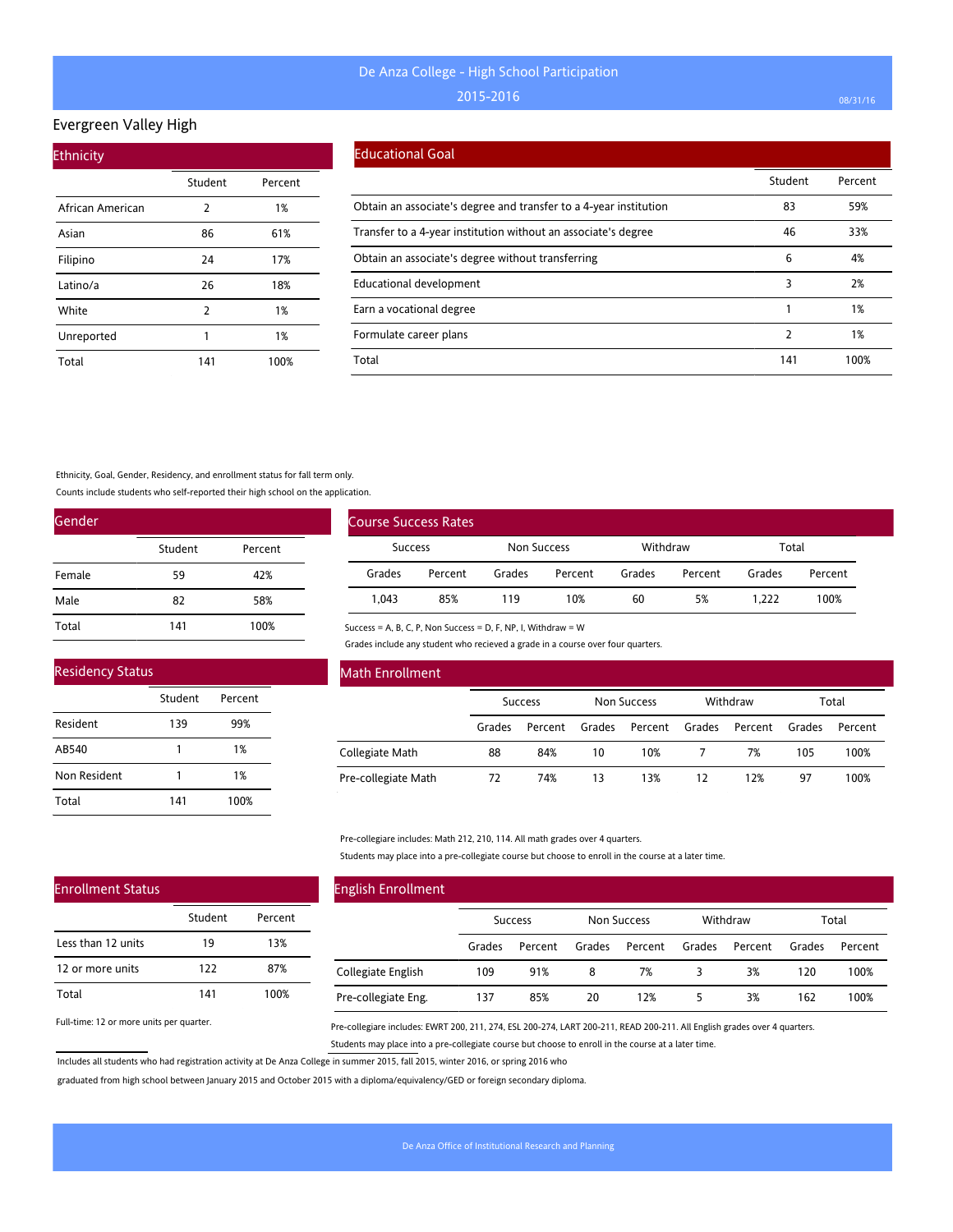#### Piedmont Hills High

| <b>Ethnicity</b> |         |         |  |  |  |  |  |
|------------------|---------|---------|--|--|--|--|--|
|                  | Student | Percent |  |  |  |  |  |
| African American | 6       | 3%      |  |  |  |  |  |
| Asian            | 119     | 67%     |  |  |  |  |  |
| Filipino         | 25      | 14%     |  |  |  |  |  |
| Latino/a         | 23      | 13%     |  |  |  |  |  |
| White            | 3       | 2%      |  |  |  |  |  |
| Unreported       | 1       | 1%      |  |  |  |  |  |
| Total            | 177     | 100%    |  |  |  |  |  |

### Educational Goal

|                                                                   | Student | Percent |
|-------------------------------------------------------------------|---------|---------|
| Obtain an associate's degree and transfer to a 4-year institution | 102     | 58%     |
| Transfer to a 4-year institution without an associate's degree    | 66      | 37%     |
| Obtain an associate's degree without transferring                 | 5       | 3%      |
| Educational development                                           | 2       | 1%      |
| Undeclared                                                        |         | 1%      |
| Earn a vocational degree                                          |         | 1%      |
| Total                                                             | 177     | 100%    |

Ethnicity, Goal, Gender, Residency, and enrollment status for fall term only.

Counts include students who self-reported their high school on the application.

| Gender |         |         |
|--------|---------|---------|
|        | Student | Percent |
| Female | 87      | 49%     |
| Male   | 90      | 51%     |
| Total  | 177     | 100%    |

| <b>Residency Status</b> |               |         |  |  |  |
|-------------------------|---------------|---------|--|--|--|
|                         | Student       | Percent |  |  |  |
| Resident                | 173           | 98%     |  |  |  |
| AB540                   | $\mathcal{P}$ | 1%      |  |  |  |
| Non Resident            | 2             | 1%      |  |  |  |
| Total                   | 177           | 100%    |  |  |  |

| <b>Course Success Rates</b> |         |             |         |          |         |        |         |
|-----------------------------|---------|-------------|---------|----------|---------|--------|---------|
| <b>Success</b>              |         | Non Success |         | Withdraw |         | Total  |         |
| Grades                      | Percent | Grades      | Percent | Grades   | Percent | Grades | Percent |
| 1.251                       | 86%     | 130         | 9%      | 73       | 5%      | 1.454  | 100%    |

Success = A, B, C, P, Non Success = D, F, NP, I, Withdraw = W

Grades include any student who recieved a grade in a course over four quarters.

| Math Enrollment     |                |         |                    |         |          |         |        |         |
|---------------------|----------------|---------|--------------------|---------|----------|---------|--------|---------|
|                     | <b>Success</b> |         | <b>Non Success</b> |         | Withdraw |         | Total  |         |
|                     | Grades         | Percent | Grades             | Percent | Grades   | Percent | Grades | Percent |
| Collegiate Math     | 120            | 80%     | 18                 | 12%     | 12       | 8%      | 150    | 100%    |
| Pre-collegiate Math | 78             | 72%     | 24                 | 22%     | 6        | 6%      | 108    | 100%    |

Pre-collegiare includes: Math 212, 210, 114. All math grades over 4 quarters.

Students may place into a pre-collegiate course but choose to enroll in the course at a later time.

#### English Enrollment Success Non Success Withdraw Total Grades Percent Grades Percent Grades Percent Grades Percent Collegiate English Pre-collegiate Eng. 147 94% 3 2% 6 4% 156 100% 146 82% 18 10% 13 7% 177 100% Student Percent 21 12% 156 88% 177 100%

Full-time: 12 or more units per quarter.

Enrollment Status

Less than 12 units 12 or more units

Total

Pre-collegiare includes: EWRT 200, 211, 274, ESL 200-274, LART 200-211, READ 200-211. All English grades over 4 quarters. Students may place into a pre-collegiate course but choose to enroll in the course at a later time.

Includes all students who had registration activity at De Anza College in summer 2015, fall 2015, winter 2016, or spring 2016 who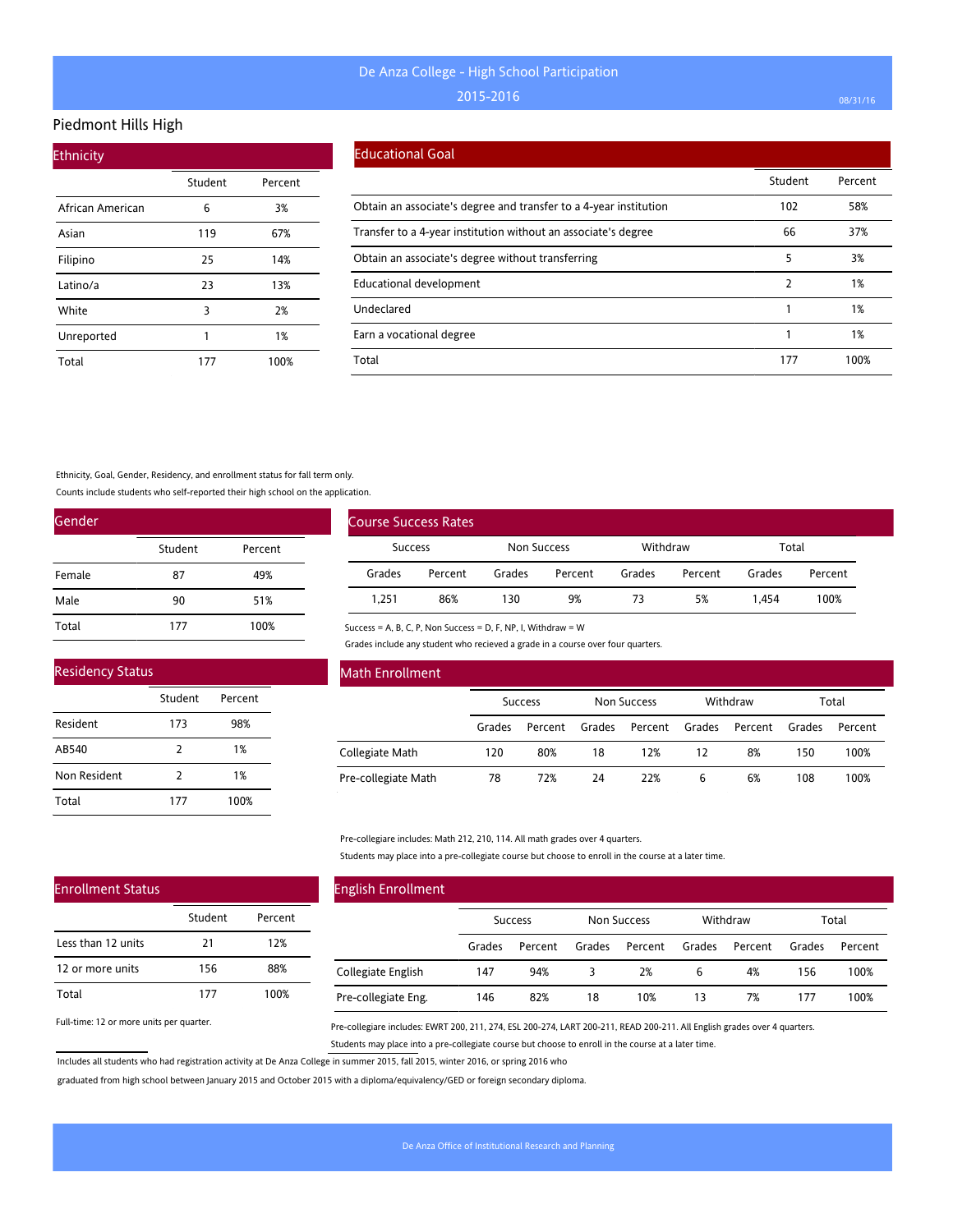#### Silver Creek High

| <b>Ethnicity</b> |         |         |  |  |  |  |  |
|------------------|---------|---------|--|--|--|--|--|
|                  | Student | Percent |  |  |  |  |  |
| African American | 2       | 1%      |  |  |  |  |  |
| Asian            | 86      | 54%     |  |  |  |  |  |
| Filipino         | 23      | 14%     |  |  |  |  |  |
| Latino/a         | 48      | 30%     |  |  |  |  |  |
| White            | 1       | 1%      |  |  |  |  |  |
| Total            | 160     | 100%    |  |  |  |  |  |

#### Educational Goal

|                                                                   | Student | Percent |
|-------------------------------------------------------------------|---------|---------|
| Obtain an associate's degree and transfer to a 4-year institution | 104     | 65%     |
| Transfer to a 4-year institution without an associate's degree    | 45      | 28%     |
| Obtain an associate's degree without transferring                 |         | 4%      |
| Educational development                                           |         | 1%      |
| Undeclared                                                        |         | 1%      |
| Formulate career plans                                            |         | 1%      |
| Total                                                             | 160     | 100%    |

Ethnicity, Goal, Gender, Residency, and enrollment status for fall term only.

Counts include students who self-reported their high school on the application.

| Gender |         |         |
|--------|---------|---------|
|        | Student | Percent |
| Female | 76      | 48%     |
| Male   | 84      | 53%     |
| Total  | 160     | 100%    |

| <b>Residency Status</b> |         |         |  |  |  |  |  |  |  |
|-------------------------|---------|---------|--|--|--|--|--|--|--|
|                         | Student | Percent |  |  |  |  |  |  |  |
| Resident                | 156     | 98%     |  |  |  |  |  |  |  |
| AB540                   |         | 3%      |  |  |  |  |  |  |  |
| Total                   | 160     | 100%    |  |  |  |  |  |  |  |

| <b>Course Success Rates</b> |         |             |         |          |         |        |         |  |
|-----------------------------|---------|-------------|---------|----------|---------|--------|---------|--|
| <b>Success</b>              |         | Non Success |         | Withdraw |         | Total  |         |  |
| Grades                      | Percent | Grades      | Percent | Grades   | Percent | Grades | Percent |  |
| 1.122                       | 82%     | 149         | 11%     | 94       | 7%      | 1.365  | 100%    |  |

Success = A, B, C, P, Non Success = D, F, NP, I, Withdraw = W

Grades include any student who recieved a grade in a course over four quarters.

| Math Enrollment     |                |         |                    |         |          |         |        |         |
|---------------------|----------------|---------|--------------------|---------|----------|---------|--------|---------|
|                     | <b>Success</b> |         | <b>Non Success</b> |         | Withdraw |         | Total  |         |
|                     | Grades         | Percent | Grades             | Percent | Grades   | Percent | Grades | Percent |
| Collegiate Math     | 86             | 77%     | 13                 | 12%     | 13       | 12%     | 112    | 100%    |
| Pre-collegiate Math | 88             | 70%     | 31                 | 25%     |          | 6%      | 126    | 100%    |

Pre-collegiare includes: Math 212, 210, 114. All math grades over 4 quarters.

Students may place into a pre-collegiate course but choose to enroll in the course at a later time.

| <b>English Enrollment</b> |                |         |             |         |          |         |        |         |
|---------------------------|----------------|---------|-------------|---------|----------|---------|--------|---------|
|                           | <b>Success</b> |         | Non Success |         | Withdraw |         | Total  |         |
|                           | Grades         | Percent | Grades      | Percent | Grades   | Percent | Grades | Percent |
| Collegiate English        | 135            | 85%     | 13          | 8%      | 10       | 6%      | 158    | 100%    |
| Pre-collegiate Eng.       | 163            | 91%     | 14          | 8%      | 3        | 2%      | 180    | 100%    |

Full-time: 12 or more units per quarter.

Enrollment Status

Less than 12 units 12 or more units

Total

Pre-collegiare includes: EWRT 200, 211, 274, ESL 200-274, LART 200-211, READ 200-211. All English grades over 4 quarters. Students may place into a pre-collegiate course but choose to enroll in the course at a later time.

Includes all students who had registration activity at De Anza College in summer 2015, fall 2015, winter 2016, or spring 2016 who

Student Percent

20 13% 140 88% 160 100%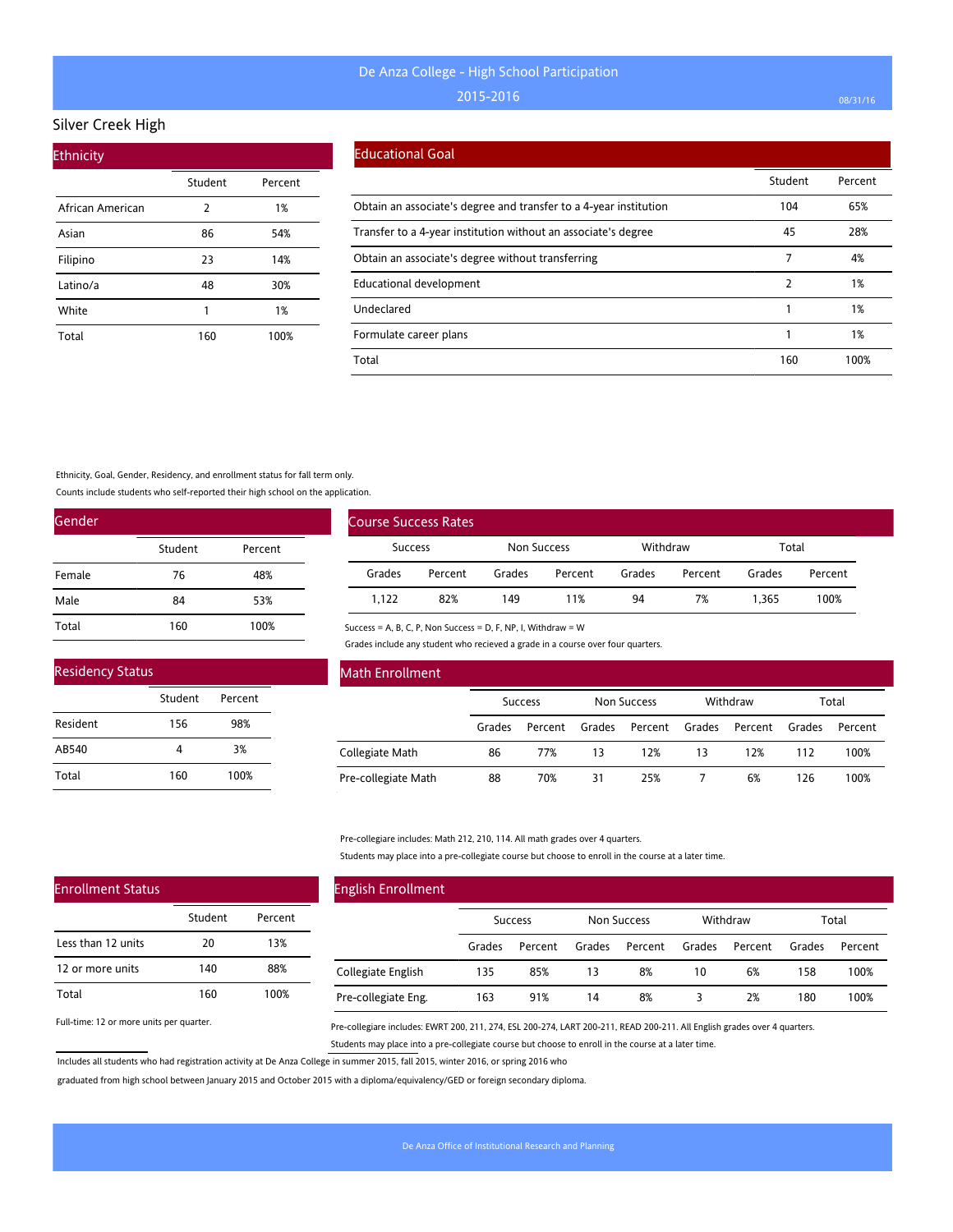#### Andrew P Hill High

| <b>Ethnicity</b> |         |         |
|------------------|---------|---------|
|                  | Student | Percent |
| African American | 6       | 5%      |
| Asian            | 68      | 54%     |
| Filipino         | 7       | 6%      |
| Latino/a         | 42      | 34%     |
| White            | 2       | 2%      |
| Total            | 125     | 100%    |

#### Educational Goal

|                                                                   | Student | Percent |
|-------------------------------------------------------------------|---------|---------|
| Obtain an associate's degree and transfer to a 4-year institution | 68      | 54%     |
| Transfer to a 4-year institution without an associate's degree    | 35      | 28%     |
| Obtain an associate's degree without transferring                 | 5       | 4%      |
| Educational development                                           | 7       | 6%      |
| Undeclared                                                        | 3       | 2%      |
| Earn a vocational degree                                          | 2       | 2%      |
| Formulate career plans                                            | 4       | 3%      |
| Improve Basic Skills                                              |         | 1%      |
| Total                                                             | 125     | 100%    |

Ethnicity, Goal, Gender, Residency, and enrollment status for fall term only.

Counts include students who self-reported their high school on the application.

| Gender |         |         |
|--------|---------|---------|
|        | Student | Percent |
| Female | 52      | 42%     |
| Male   | 73      | 58%     |
| Total  | 125     | 100%    |

| <b>Residency Status</b> |         |         |  |  |  |  |  |  |  |
|-------------------------|---------|---------|--|--|--|--|--|--|--|
|                         | Student | Percent |  |  |  |  |  |  |  |
| Resident                | 116     | 93%     |  |  |  |  |  |  |  |
| AB540                   | ۹       | 7%      |  |  |  |  |  |  |  |
| Total                   | 125     | 100%    |  |  |  |  |  |  |  |

| Course Success Rates |         |             |         |          |         |        |         |
|----------------------|---------|-------------|---------|----------|---------|--------|---------|
| <b>Success</b>       |         | Non Success |         | Withdraw |         | Total  |         |
| Grades               | Percent | Grades      | Percent | Grades   | Percent | Grades | Percent |
| 778                  | 76%     | 167         | 16%     | 81       | 8%      | 1.026  | 100%    |

Success = A, B, C, P, Non Success = D, F, NP, I, Withdraw = W

Grades include any student who recieved a grade in a course over four quarters.

| Math Enrollment     |                |         |                    |         |          |         |        |         |
|---------------------|----------------|---------|--------------------|---------|----------|---------|--------|---------|
|                     | <b>Success</b> |         | <b>Non Success</b> |         | Withdraw |         | Total  |         |
|                     | Grades         | Percent | Grades             | Percent | Grades   | Percent | Grades | Percent |
| Collegiate Math     | 42             | 61%     | 18                 | 26%     | 9        | 13%     | 69     | 100%    |
| Pre-collegiate Math | 72             | 71%     | 26                 | 25%     | 4        | 4%      | 102    | 100%    |

Pre-collegiare includes: Math 212, 210, 114. All math grades over 4 quarters.

Students may place into a pre-collegiate course but choose to enroll in the course at a later time.

| <b>English Enrollment</b> |                |         |             |         |          |         |        |         |
|---------------------------|----------------|---------|-------------|---------|----------|---------|--------|---------|
|                           | <b>Success</b> |         | Non Success |         | Withdraw |         | Total  |         |
|                           | Grades         | Percent | Grades      | Percent | Grades   | Percent | Grades | Percent |
| Collegiate English        | 83             | 84%     | 10          | 10%     | 6        | 6%      | 99     | 100%    |
| Pre-collegiate Eng.       | 98             | 70%     | 27          | 19%     | 15       | 11%     | 140    | 100%    |

Full-time: 12 or more units per quarter.

Enrollment Status

Less than 12 units 12 or more units

Total

Pre-collegiare includes: EWRT 200, 211, 274, ESL 200-274, LART 200-211, READ 200-211. All English grades over 4 quarters. Students may place into a pre-collegiate course but choose to enroll in the course at a later time.

Includes all students who had registration activity at De Anza College in summer 2015, fall 2015, winter 2016, or spring 2016 who

Student Percent

35 28% 90 72% 125 100%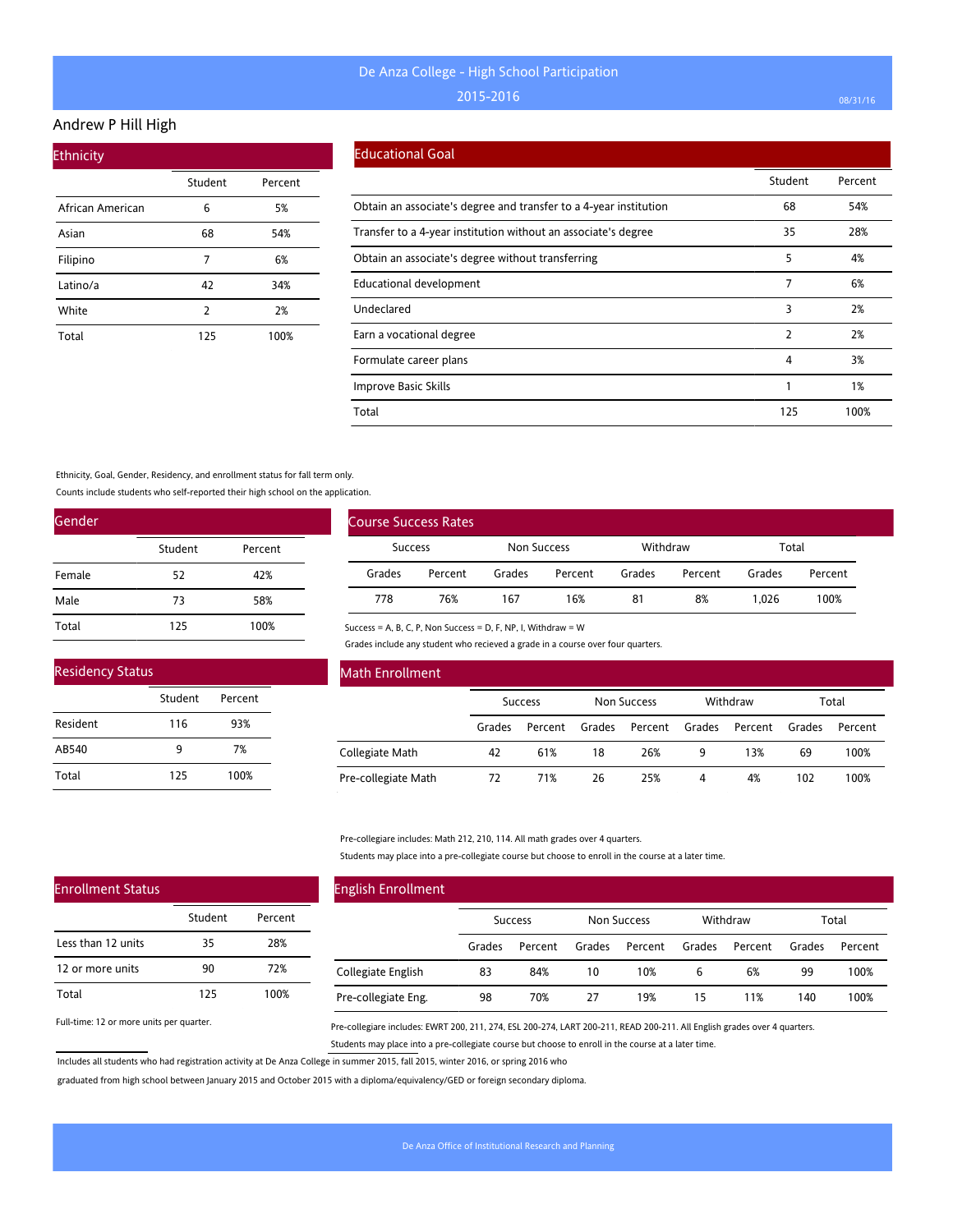#### Abraham Lincoln High

| <b>Ethnicity</b> |         |         |
|------------------|---------|---------|
|                  | Student | Percent |
| African American | 6       | 6%      |
| Asian            | 3       | 3%      |
| Filipino         | 2       | 2%      |
| Latino/a         | 81      | 85%     |
| White            | 3       | 3%      |
| Total            | 95      | 100%    |

#### Educational Goal

|                                                                   | Student | Percent |
|-------------------------------------------------------------------|---------|---------|
| Obtain an associate's degree and transfer to a 4-year institution | 70      | 74%     |
| Transfer to a 4-year institution without an associate's degree    | 17      | 18%     |
| Obtain an associate's degree without transferring                 | 5       | 5%      |
| Educational development                                           | 2       | 2%      |
| Undeclared                                                        |         | 1%      |
| Total                                                             | 95      | 100%    |

Ethnicity, Goal, Gender, Residency, and enrollment status for fall term only.

Counts include students who self-reported their high school on the application.

| Gender |         |         |
|--------|---------|---------|
|        | Student | Percent |
| Female | 42      | 44%     |
| Male   | 53      | 56%     |
| Total  | 95      | 100%    |

| <b>Residency Status</b> |         |         |
|-------------------------|---------|---------|
|                         | Student | Percent |
| Resident                | 78      | 82%     |
| AB540                   | 16      | 17%     |
| Non Resident            |         | 1%      |

95 100%

| <b>Course Success Rates</b> |         |             |         |          |         |        |         |
|-----------------------------|---------|-------------|---------|----------|---------|--------|---------|
| Success                     |         | Non Success |         | Withdraw |         | Total  |         |
| Grades                      | Percent | Grades      | Percent | Grades   | Percent | Grades | Percent |
| 518                         | 70%     | 150         | 20%     | 68       | 9%      | 736    | 100%    |

Success = A, B, C, P, Non Success = D, F, NP, I, Withdraw = W

Grades include any student who recieved a grade in a course over four quarters.

| Math Enrollment     |        |                |        |                    |        |          |        |         |
|---------------------|--------|----------------|--------|--------------------|--------|----------|--------|---------|
|                     |        | <b>Success</b> |        | <b>Non Success</b> |        | Withdraw |        | Total   |
|                     | Grades | Percent        | Grades | Percent            | Grades | Percent  | Grades | Percent |
| Collegiate Math     | 15     | 41%            | 13     | 35%                | 9      | 24%      | 37     | 100%    |
| Pre-collegiate Math | 69     | 55%            | 47     | 38%                | 9      | 7%       | 125    | 100%    |

Pre-collegiare includes: Math 212, 210, 114. All math grades over 4 quarters.

Students may place into a pre-collegiate course but choose to enroll in the course at a later time.

## Enrollment Status

Total

|                    | Student | Percent |
|--------------------|---------|---------|
| Less than 12 units | 30      | 32%     |
| 12 or more units   | 65      | 68%     |
| Total              | 95      | 100%    |

Full-time: 12 or more units per quarter.

# English Enrollment

|                     | <b>Success</b> |         | Non Success |         | Withdraw |                | Total  |         |
|---------------------|----------------|---------|-------------|---------|----------|----------------|--------|---------|
|                     | Grades         | Percent | Grades      | Percent |          | Grades Percent | Grades | Percent |
| Collegiate English  | 40             | 75%     |             | 13%     | 6        | 11%            | 53     | 100%    |
| Pre-collegiate Eng. | 106            | 73%     | 27          | 19%     |          | 8%             | 145    | 100%    |

Pre-collegiare includes: EWRT 200, 211, 274, ESL 200-274, LART 200-211, READ 200-211. All English grades over 4 quarters. Students may place into a pre-collegiate course but choose to enroll in the course at a later time.

Includes all students who had registration activity at De Anza College in summer 2015, fall 2015, winter 2016, or spring 2016 who

graduated from high school between January 2015 and October 2015 with a diploma/equivalency/GED or foreign secondary diploma.

 $\overline{a}$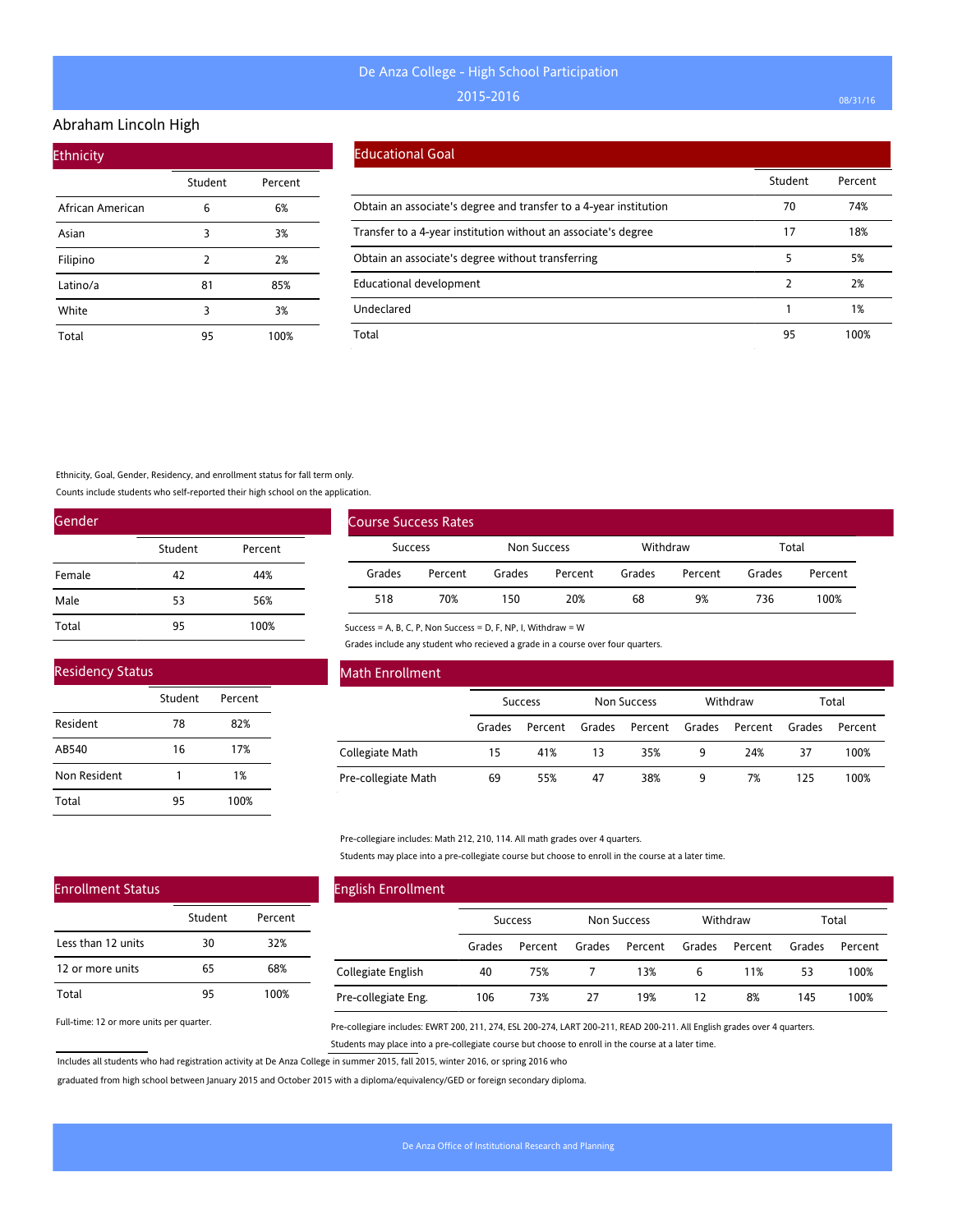#### Oak Grove High

| <b>Ethnicity</b> |         |         |
|------------------|---------|---------|
|                  | Student | Percent |
| African American | 6       | 6%      |
| Asian            | 33      | 34%     |
| Filipino         | 6       | 6%      |
| Latino/a         | 45      | 46%     |
| Pacific Islander | 1       | 1%      |
| White            | 5       | 5%      |
| Unreported       | 1       | 1%      |
| Total            | 97      | 100%    |

### Educational Goal

|                                                                   | Student | Percent |
|-------------------------------------------------------------------|---------|---------|
| Obtain an associate's degree and transfer to a 4-year institution | 69      | 72%     |
| Transfer to a 4-year institution without an associate's degree    | 21      | 22%     |
| Obtain an associate's degree without transferring                 | 4       | 4%      |
| Earn a vocational degree                                          |         | 1%      |
| Formulate career plans                                            |         | 1%      |
| Total                                                             | 96      | 100%    |

Ethnicity, Goal, Gender, Residency, and enrollment status for fall term only.

Counts include students who self-reported their high school on the application.

| Gender |         |         |
|--------|---------|---------|
|        | Student | Percent |
| Female | 49      | 51%     |
| Male   | 48      | 49%     |
| Total  | 97      | 100%    |

| <b>Residency Status</b> |         |         |  |  |
|-------------------------|---------|---------|--|--|
|                         | Student | Percent |  |  |
| Resident                | 97      | 95%     |  |  |
| AB540                   | 5       | 5%      |  |  |
| Total                   | 97      | 100%    |  |  |

| <b>Course Success Rates</b> |         |        |                         |        |         |        |         |
|-----------------------------|---------|--------|-------------------------|--------|---------|--------|---------|
| Success                     |         |        | Withdraw<br>Non Success |        | Total   |        |         |
| Grades                      | Percent | Grades | Percent                 | Grades | Percent | Grades | Percent |
| 558                         | 75%     | 129    | 17%                     | 57     | 8%      | 744    | 100%    |

Success = A, B, C, P, Non Success = D, F, NP, I, Withdraw = W

Grades include any student who recieved a grade in a course over four quarters.

| Math Enrollment     |                |         |                                |         |        |         |        |         |
|---------------------|----------------|---------|--------------------------------|---------|--------|---------|--------|---------|
|                     | <b>Success</b> |         | Withdraw<br><b>Non Success</b> |         |        | Total   |        |         |
|                     | Grades         | Percent | Grades                         | Percent | Grades | Percent | Grades | Percent |
| Collegiate Math     | 22             | 85%     |                                | 4%      | 3      | 12%     | 26     | 100%    |
| Pre-collegiate Math | 76             | 70%     | 25                             | 23%     |        | 6%      | 108    | 100%    |

Pre-collegiare includes: Math 212, 210, 114. All math grades over 4 quarters.

Students may place into a pre-collegiate course but choose to enroll in the course at a later time.

| <b>English Enrollment</b> |        |                |        |             |        |          |        |         |
|---------------------------|--------|----------------|--------|-------------|--------|----------|--------|---------|
|                           |        | <b>Success</b> |        | Non Success |        | Withdraw |        | Total   |
|                           | Grades | Percent        | Grades | Percent     | Grades | Percent  | Grades | Percent |
| Collegiate English        | 55     | 87%            | 6      | 10%         |        | 3%       | 63     | 100%    |
| Pre-collegiate Eng.       | 94     | 78%            | 20     | 17%         |        | 6%       | 121    | 100%    |

Full-time: 12 or more units per quarter.

Enrollment Status

Less than 12 units 12 or more units

Total

Pre-collegiare includes: EWRT 200, 211, 274, ESL 200-274, LART 200-211, READ 200-211. All English grades over 4 quarters. Students may place into a pre-collegiate course but choose to enroll in the course at a later time.

Includes all students who had registration activity at De Anza College in summer 2015, fall 2015, winter 2016, or spring 2016 who

Student Percent

28 29% 69 71% 97 100%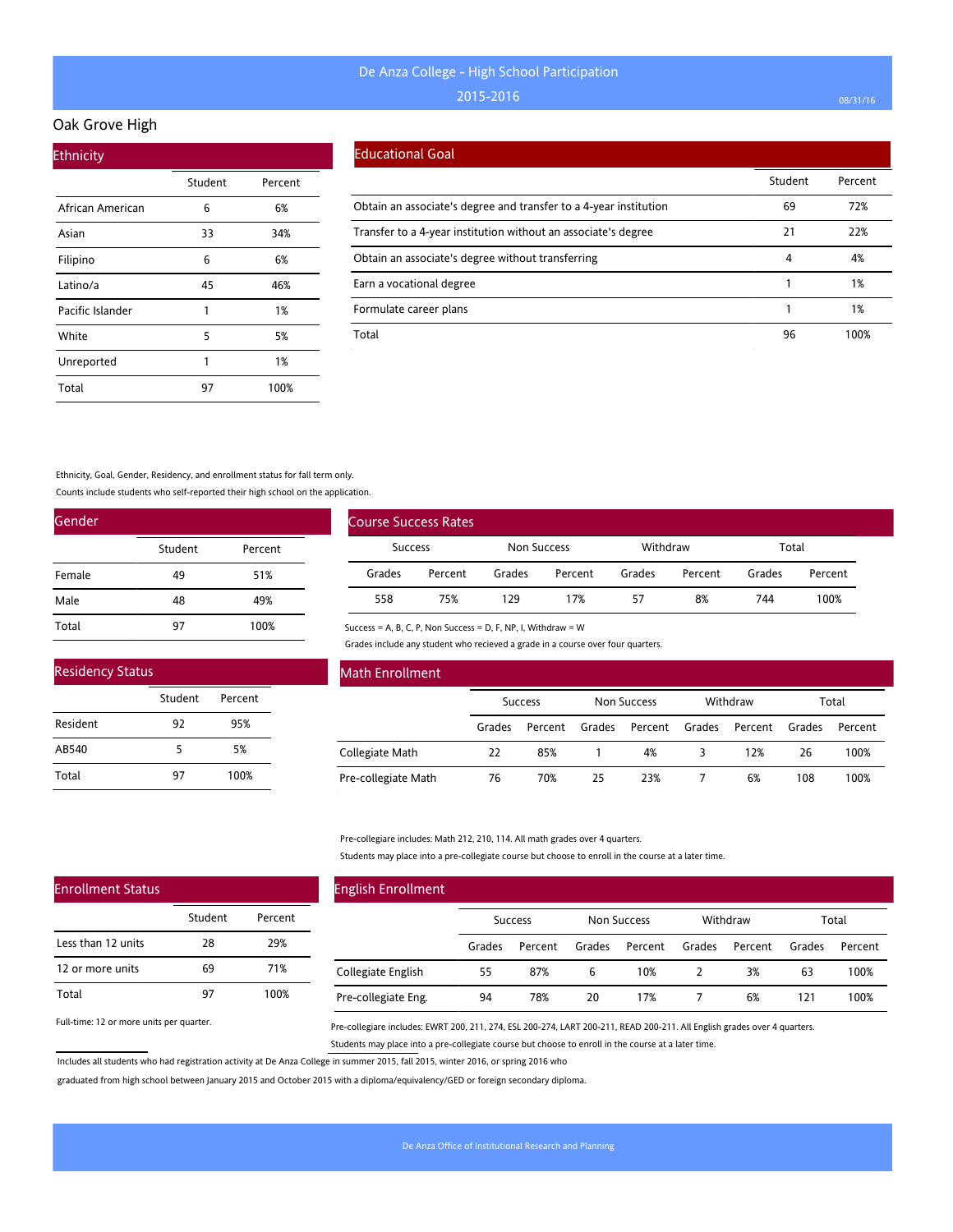## Pioneer High

| <b>Ethnicity</b> |         |         |
|------------------|---------|---------|
|                  | Student | Percent |
| African American | 2       | 3%      |
| Asian            | 9       | 16%     |
| Filipino         | 3       | 5%      |
| Latino/a         | 24      | 41%     |
| White            | 20      | 34%     |
| Total            | 58      | 100%    |

### Educational Goal

|                                                                   | Student | Percent |
|-------------------------------------------------------------------|---------|---------|
| Obtain an associate's degree and transfer to a 4-year institution | 37      | 64%     |
| Transfer to a 4-year institution without an associate's degree    | 19      | 33%     |
| Educational development                                           |         | 2%      |
| Undeclared                                                        |         | 2%      |
| Total                                                             | 58      | 100%    |

Ethnicity, Goal, Gender, Residency, and enrollment status for fall term only.

Counts include students who self-reported their high school on the application.

| Gender |         |         |  |  |  |  |  |
|--------|---------|---------|--|--|--|--|--|
|        | Student | Percent |  |  |  |  |  |
| Female | 29      | 50%     |  |  |  |  |  |
| Male   | 29      | 50%     |  |  |  |  |  |
| Total  | 58      | 100%    |  |  |  |  |  |

| <b>Residency Status</b> |         |         |  |  |  |  |  |
|-------------------------|---------|---------|--|--|--|--|--|
|                         | Student | Percent |  |  |  |  |  |
| Resident                | 53      | 91%     |  |  |  |  |  |
| AB540                   | 5       | 9%      |  |  |  |  |  |
| Total                   | 58      | 100%    |  |  |  |  |  |

| <b>Course Success Rates</b> |         |             |         |          |         |        |         |
|-----------------------------|---------|-------------|---------|----------|---------|--------|---------|
| <b>Success</b>              |         | Non Success |         | Withdraw |         | Total  |         |
| Grades                      | Percent | Grades      | Percent | Grades   | Percent | Grades | Percent |
| 407                         | 84%     | 45          | 9%      | 32       | 7%      | 484    | 100%    |

Success = A, B, C, P, Non Success = D, F, NP, I, Withdraw = W

Grades include any student who recieved a grade in a course over four quarters.

| Math Enrollment     |                |         |                    |         |          |         |        |         |
|---------------------|----------------|---------|--------------------|---------|----------|---------|--------|---------|
|                     | <b>Success</b> |         | <b>Non Success</b> |         | Withdraw |         | Total  |         |
|                     | Grades         | Percent | Grades             | Percent | Grades   | Percent | Grades | Percent |
| Collegiate Math     | 18             | 78%     |                    | 22%     |          |         | 23     | 100%    |
| Pre-collegiate Math | 50             | 74%     | 8                  | 12%     | 10       | 15%     | 68     | 100%    |

Pre-collegiare includes: Math 212, 210, 114. All math grades over 4 quarters.

Students may place into a pre-collegiate course but choose to enroll in the course at a later time.

| <b>English Enrollment</b> |        |                |        |                    |        |          |        |         |
|---------------------------|--------|----------------|--------|--------------------|--------|----------|--------|---------|
|                           |        | <b>Success</b> |        | <b>Non Success</b> |        | Withdraw |        | Total   |
|                           | Grades | Percent        | Grades | Percent            | Grades | Percent  | Grades | Percent |
| Collegiate English        | 39     | 87%            | 3      | 7%                 | 3      | 7%       | 45     | 100%    |
| Pre-collegiate Eng.       | 35     | 74%            |        | 15%                |        | 11%      | 47     | 100%    |

Full-time: 12 or more units per quarter.

Pre-collegiare includes: EWRT 200, 211, 274, ESL 200-274, LART 200-211, READ 200-211. All English grades over 4 quarters. Students may place into a pre-collegiate course but choose to enroll in the course at a later time.

Includes all students who had registration activity at De Anza College in summer 2015, fall 2015, winter 2016, or spring 2016 who

graduated from high school between January 2015 and October 2015 with a diploma/equivalency/GED or foreign secondary diploma.

# Enrollment Status

|                    | Student | Percent |
|--------------------|---------|---------|
| Less than 12 units | 9       | 16%     |
| 12 or more units   | 49      | 84%     |
| Total              | 58      | 100%    |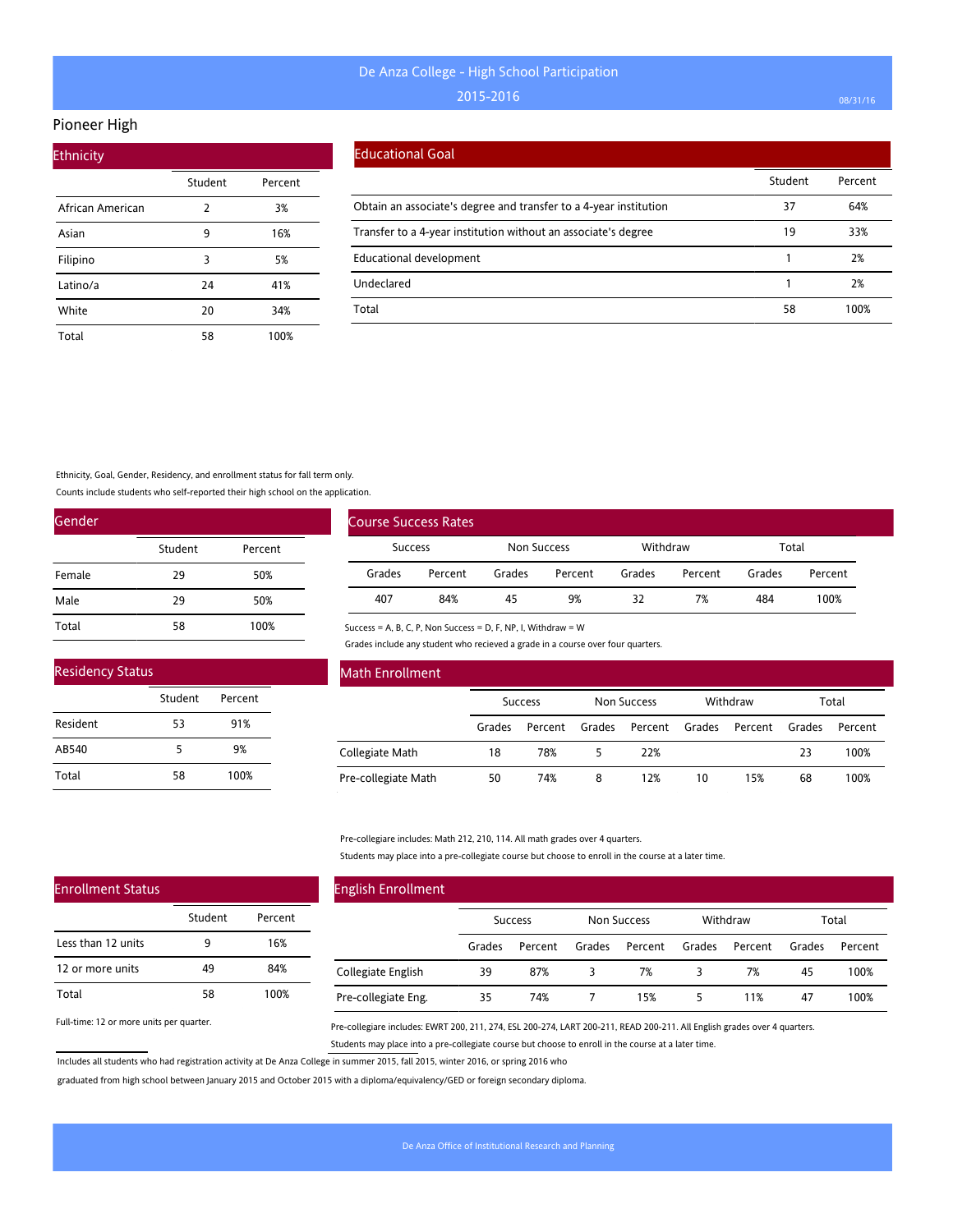## Adrian Wilcox High

| <b>Ethnicity</b> |         |         |
|------------------|---------|---------|
|                  | Student | Percent |
| African American | 7       | 8%      |
| Asian            | 31      | 35%     |
| Filipino         | 5       | 6%      |
| Latino/a         | 29      | 33%     |
| Pacific Islander | 1       | 1%      |
| White            | 14      | 16%     |
| Unreported       | 1       | 1%      |
| Total            | 88      | 100%    |

#### Educational Goal

|                                                                   | Student | Percent |
|-------------------------------------------------------------------|---------|---------|
| Obtain an associate's degree and transfer to a 4-year institution | 62      | 70%     |
| Transfer to a 4-year institution without an associate's degree    | 21      | 24%     |
| Obtain an associate's degree without transferring                 |         | 1%      |
| <b>Educational development</b>                                    |         | 1%      |
| Undeclared                                                        |         | 1%      |
| Formulate career plans                                            |         | 1%      |
| Improve Basic Skills                                              |         | 1%      |
| Total                                                             | 88      | 100%    |

#### Ethnicity, Goal, Gender, Residency, and enrollment status for fall term only.

Counts include students who self-reported their high school on the application.

| Gender |         |         |
|--------|---------|---------|
|        | Student | Percent |
| Female | 41      | 47%     |
| Male   | 47      | 53%     |
| Total  | 88      | 100%    |

| <b>Residency Status</b> |         |         |  |  |  |
|-------------------------|---------|---------|--|--|--|
|                         | Student | Percent |  |  |  |
| Resident                | 78      | 89%     |  |  |  |
| AB540                   | ٩       | 10%     |  |  |  |
| Non Resident            |         | 1%      |  |  |  |
| Total                   | 88      | 100%    |  |  |  |

| <b>Course Success Rates</b> |         |             |         |          |         |        |         |
|-----------------------------|---------|-------------|---------|----------|---------|--------|---------|
| Success                     |         | Non Success |         | Withdraw |         | Total  |         |
| Grades                      | Percent | Grades      | Percent | Grades   | Percent | Grades | Percent |
| 588                         | 75%     | 123         | 16%     | 68       | 9%      | 779    | 100%    |

Success = A, B, C, P, Non Success = D, F, NP, I, Withdraw = W

Grades include any student who recieved a grade in a course over four quarters.

| Math Enrollment     |        |                |        |                    |        |          |        |         |
|---------------------|--------|----------------|--------|--------------------|--------|----------|--------|---------|
|                     |        | <b>Success</b> |        | <b>Non Success</b> |        | Withdraw |        | Total   |
|                     | Grades | Percent        | Grades | Percent            | Grades | Percent  | Grades | Percent |
| Collegiate Math     | 34     | 83%            | 3      | 7%                 | 4      | 10%      | 41     | 100%    |
| Pre-collegiate Math | 57     | 62%            | 29     | 32%                | 6      | 7%       | 92     | 100%    |

Pre-collegiare includes: Math 212, 210, 114. All math grades over 4 quarters.

Students may place into a pre-collegiate course but choose to enroll in the course at a later time.

## Enrollment Status

|                    | Student | Percent |
|--------------------|---------|---------|
| Less than 12 units | 26      | 30%     |
| 12 or more units   | 62      | 70%     |
| Total              | 88      | 100%    |

Full-time: 12 or more units per quarter.

# English Enrollment

|                     |        | <b>Success</b> |        | Non Success |        | Withdraw |        | Total   |
|---------------------|--------|----------------|--------|-------------|--------|----------|--------|---------|
|                     | Grades | Percent        | Grades | Percent     | Grades | Percent  | Grades | Percent |
| Collegiate English  | 50     | 81%            | 4      | 6%          | 8      | 13%      | 62     | 100%    |
| Pre-collegiate Eng. | 88     | 83%            | 15     | 14%         |        | 3%       | 106    | 100%    |

Pre-collegiare includes: EWRT 200, 211, 274, ESL 200-274, LART 200-211, READ 200-211. All English grades over 4 quarters. Students may place into a pre-collegiate course but choose to enroll in the course at a later time.

Includes all students who had registration activity at De Anza College in summer 2015, fall 2015, winter 2016, or spring 2016 who

graduated from high school between January 2015 and October 2015 with a diploma/equivalency/GED or foreign secondary diploma.

 $\overline{a}$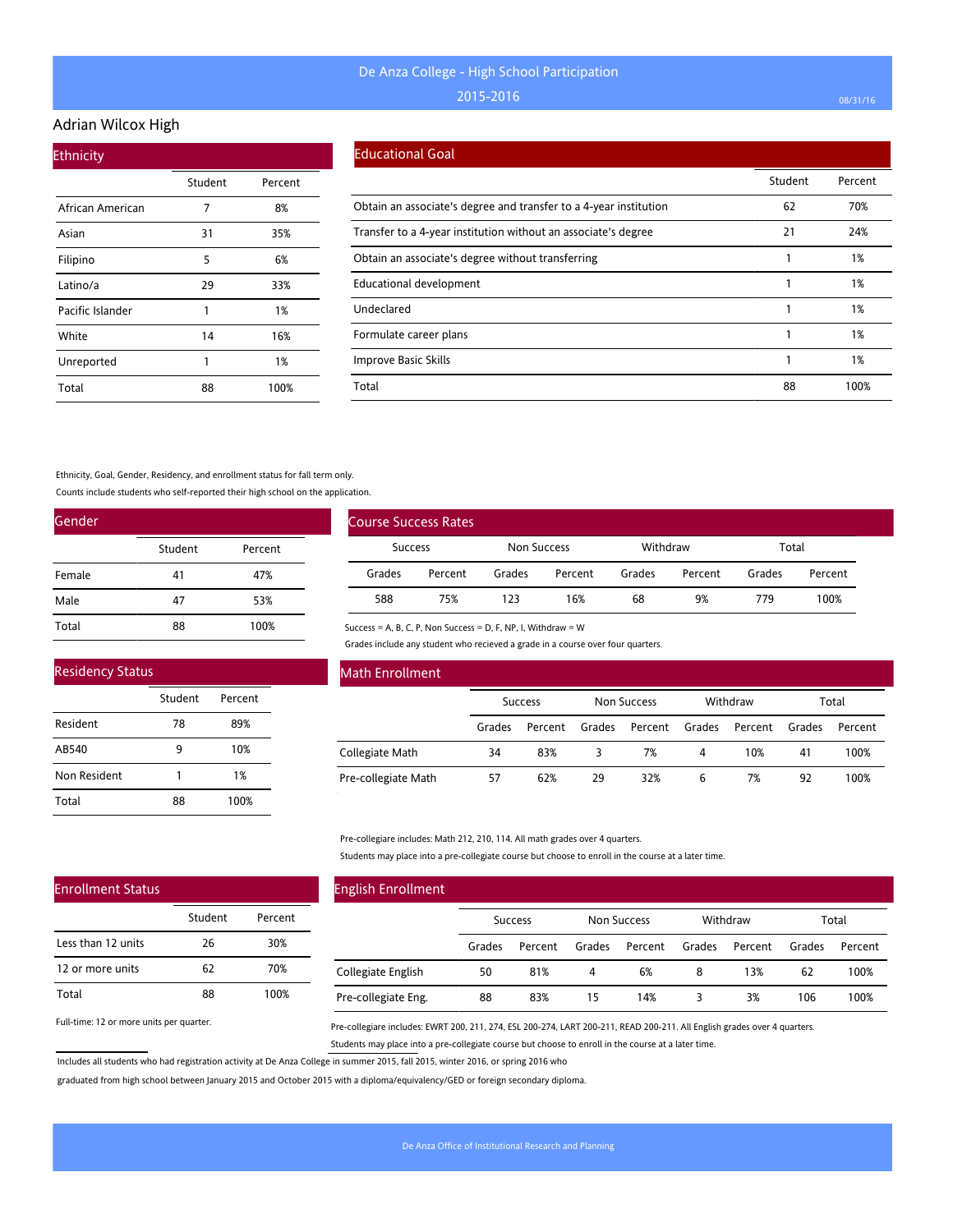#### Santa Teresa High

| <b>Ethnicity</b> |         |         |
|------------------|---------|---------|
|                  | Student | Percent |
| African American | 6       | 6%      |
| Asian            | 26      | 25%     |
| Filipino         | 11      | 10%     |
| Latino/a         | 41      | 39%     |
| Pacific Islander | 1       | 1%      |
| White            | 21      | 20%     |
| Total            | 106     | 100%    |

### Educational Goal

|                                                                   | Student | Percent |
|-------------------------------------------------------------------|---------|---------|
| Obtain an associate's degree and transfer to a 4-year institution | 72      | 68%     |
| Transfer to a 4-year institution without an associate's degree    | 30      | 28%     |
| Obtain an associate's degree without transferring                 |         | 2%      |
| Educational development                                           |         | 1%      |
| Undeclared                                                        |         | 1%      |
| Total                                                             | 106     | 100%    |

Ethnicity, Goal, Gender, Residency, and enrollment status for fall term only.

Counts include students who self-reported their high school on the application.

| Gender |         |         |
|--------|---------|---------|
|        | Student | Percent |
| Female | 52      | 49%     |
| Male   | 54      | 51%     |
| Total  | 106     | 100%    |

| <b>Residency Status</b> |         |         |  |  |  |
|-------------------------|---------|---------|--|--|--|
|                         | Student | Percent |  |  |  |
| Resident                | 104     | 98%     |  |  |  |
| AB540                   | 7       | 2%      |  |  |  |
| Total                   | 106     | 100%    |  |  |  |

| <b>Course Success Rates</b> |         |             |         |          |         |        |         |
|-----------------------------|---------|-------------|---------|----------|---------|--------|---------|
| <b>Success</b>              |         | Non Success |         | Withdraw |         | Total  |         |
| Grades                      | Percent | Grades      | Percent | Grades   | Percent | Grades | Percent |
| 663                         | 79%     | 120         | 14%     | 61       | 7%      | 844    | 100%    |

Success = A, B, C, P, Non Success = D, F, NP, I, Withdraw = W

Grades include any student who recieved a grade in a course over four quarters.

| Math Enrollment     |        |                |        |                    |        |          |        |         |
|---------------------|--------|----------------|--------|--------------------|--------|----------|--------|---------|
|                     |        | <b>Success</b> |        | <b>Non Success</b> |        | Withdraw |        | Total   |
|                     | Grades | Percent        | Grades | Percent            | Grades | Percent  | Grades | Percent |
| Collegiate Math     | 35     | 67%            | 10     | 19%                |        | 13%      | 52     | 100%    |
| Pre-collegiate Math | 74     | 76%            | 20     | 20%                | 4      | 4%       | 98     | 100%    |

Pre-collegiare includes: Math 212, 210, 114. All math grades over 4 quarters.

Students may place into a pre-collegiate course but choose to enroll in the course at a later time.

| <b>English Enrollment</b> |        |                |        |                    |        |          |        |         |
|---------------------------|--------|----------------|--------|--------------------|--------|----------|--------|---------|
|                           |        | <b>Success</b> |        | <b>Non Success</b> |        | Withdraw |        | Total   |
|                           | Grades | Percent        | Grades | Percent            | Grades | Percent  | Grades | Percent |
| Collegiate English        | 67     | 84%            | 10     | 13%                | 3      | 4%       | 80     | 100%    |
| Pre-collegiate Eng.       | 82     | 85%            | 13     | 13%                |        | 2%       | 97     | 100%    |

Full-time: 12 or more units per quarter.

Enrollment Status

Less than 12 units 12 or more units

Total

Pre-collegiare includes: EWRT 200, 211, 274, ESL 200-274, LART 200-211, READ 200-211. All English grades over 4 quarters. Students may place into a pre-collegiate course but choose to enroll in the course at a later time.

Includes all students who had registration activity at De Anza College in summer 2015, fall 2015, winter 2016, or spring 2016 who

Student Percent

26 25% 80 75% 106 100%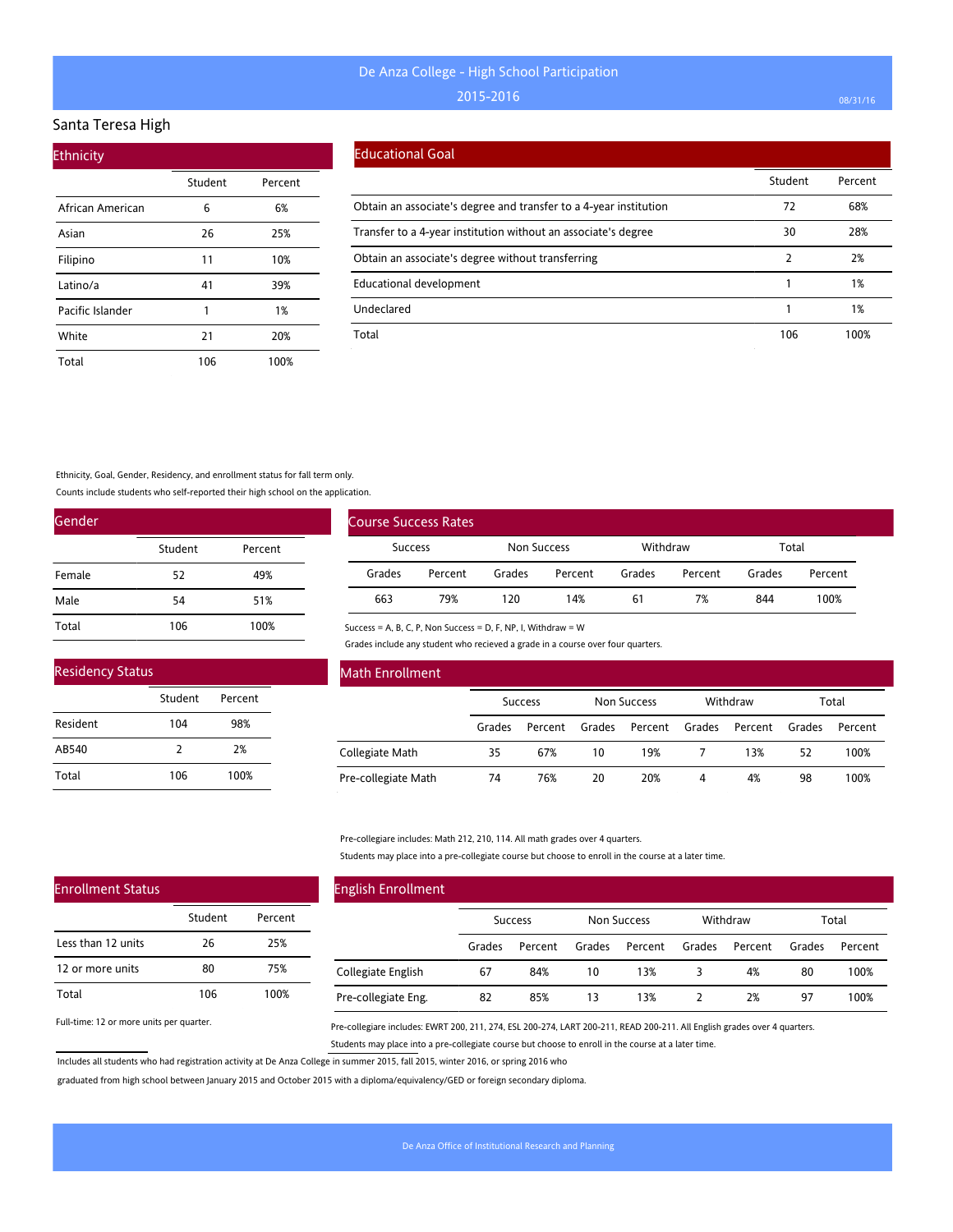#### Lynbrook High

| <b>Ethnicity</b> |         |         |
|------------------|---------|---------|
|                  | Student | Percent |
| African American |         | 2%      |
| Asian            | 41      | 77%     |
| White            | 11      | 21%     |
| Total            | 53      | 100%    |

### Educational Goal

|                                                                   | Student | Percent |
|-------------------------------------------------------------------|---------|---------|
| Obtain an associate's degree and transfer to a 4-year institution | 27      | 51%     |
| Transfer to a 4-year institution without an associate's degree    | 20      | 38%     |
| Educational development                                           | 3       | 6%      |
| Earn a vocational degree                                          |         | 2%      |
| Formulate career plans                                            |         | 4%      |
| Total                                                             | 53      | 100%    |

Ethnicity, Goal, Gender, Residency, and enrollment status for fall term only.

Counts include students who self-reported their high school on the application.

| Gender |         |         |
|--------|---------|---------|
|        | Student | Percent |
| Female | 21      | 40%     |
| Male   | 32      | 60%     |
| Total  | 53      | 100%    |

| Course Success Rates |         |                    |         |          |         |        |         |
|----------------------|---------|--------------------|---------|----------|---------|--------|---------|
| <b>Success</b>       |         | <b>Non Success</b> |         | Withdraw |         | Total  |         |
| Grades               | Percent | Grades             | Percent | Grades   | Percent | Grades | Percent |
| 366                  | 84%     | 38                 | 9%      | 34       | 8%      | 438    | 100%    |

#### Residency Status

Enrollment Status

Less than 12 units 12 or more units

Total

|              | Student       | Percent |  |
|--------------|---------------|---------|--|
| Resident     | 49            | 92%     |  |
| AB540        | $\mathcal{P}$ | 4%      |  |
| Non Resident | 2             | 4%      |  |
| Total        | 53            | 100%    |  |

#### Math Enrollment

|                     |        | Success |        | Non Success |        | Withdraw |        | Total   |
|---------------------|--------|---------|--------|-------------|--------|----------|--------|---------|
|                     | Grades | Percent | Grades | Percent     | Grades | Percent  | Grades | Percent |
| Collegiate Math     | 33     | 75%     | 9      | 20%         |        | 5%       | 44     | 100%    |
| Pre-collegiate Math |        | 69%     |        | 8%          |        | 23%      | 13     | 100%    |

#### Pre-collegiare includes: Math 212, 210, 114. All math grades over 4 quarters.

Success = A, B, C, P, Non Success = D, F, NP, I, Withdraw = W

Grades include any student who recieved a grade in a course over four quarters.

Students may place into a pre-collegiate course but choose to enroll in the course at a later time.

#### English Enrollment Success Non Success Withdraw Total Grades Percent Grades Percent Grades Percent Grades Percent Collegiate English 41 98% 1 2% 42 100% Student Percent 14 26% 39 74% 53 100%

Full-time: 12 or more units per quarter.

Pre-collegiare includes: EWRT 200, 211, 274, ESL 200-274, LART 200-211, READ 200-211. All English grades over 4 quarters. Students may place into a pre-collegiate course but choose to enroll in the course at a later time.

27 96% 1 4% 28 100%

Includes all students who had registration activity at De Anza College in summer 2015, fall 2015, winter 2016, or spring 2016 who

graduated from high school between January 2015 and October 2015 with a diploma/equivalency/GED or foreign secondary diploma.

Pre-collegiate Eng.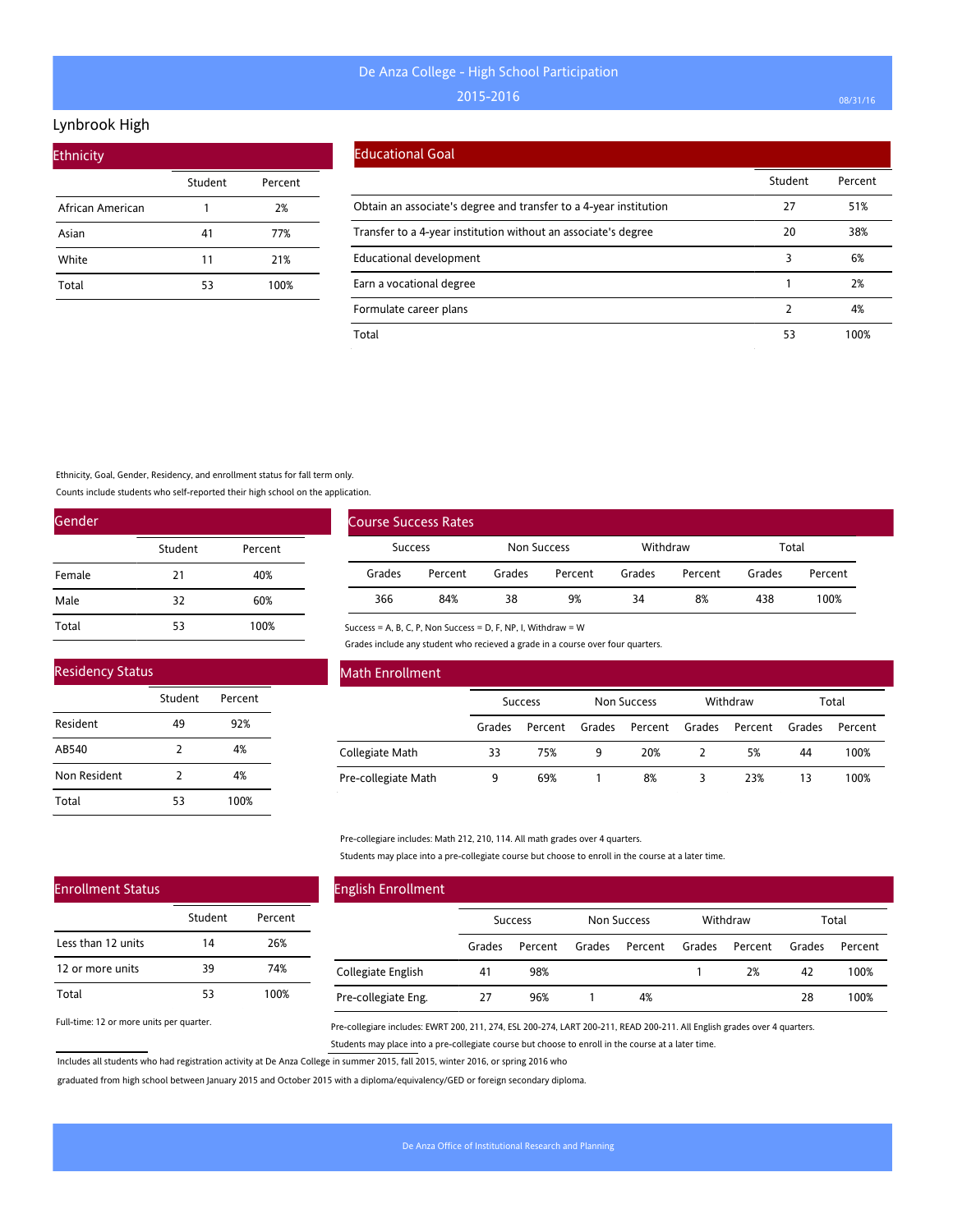#### Westmont High

| <b>Ethnicity</b> |         |         |
|------------------|---------|---------|
|                  | Student | Percent |
| African American | 7       | 10%     |
| Asian            | 11      | 16%     |
| Filipino         | 3       | 4%      |
| Latino/a         | 18      | 26%     |
| White            | 31      | 44%     |
| Total            | 70      | 100%    |

#### Educational Goal

|                                                                   | Student | Percent |
|-------------------------------------------------------------------|---------|---------|
| Obtain an associate's degree and transfer to a 4-year institution | 41      | 59%     |
| Transfer to a 4-year institution without an associate's degree    | 24      | 34%     |
| Obtain an associate's degree without transferring                 | 2       | 3%      |
| <b>Educational development</b>                                    |         | 1%      |
| Undeclared                                                        |         | 1%      |
| Earn a vocational degree                                          |         | 1%      |
| Total                                                             | 70      | 100%    |

Ethnicity, Goal, Gender, Residency, and enrollment status for fall term only.

Counts include students who self-reported their high school on the application.

| Gender |         |         |
|--------|---------|---------|
|        | Student | Percent |
| Female | 32      | 46%     |
| Male   | 38      | 54%     |
| Total  | 70      | 100%    |

| <b>Residency Status</b> |         |         |  |
|-------------------------|---------|---------|--|
|                         | Student | Percent |  |
| Resident                | 69      | 99%     |  |
| AB540                   | 1       | 1%      |  |
| Total                   | 70      | 100%    |  |

| <b>Course Success Rates</b> |         |             |         |        |         |          |         |       |  |
|-----------------------------|---------|-------------|---------|--------|---------|----------|---------|-------|--|
| <b>Success</b>              |         | Non Success |         |        |         | Withdraw |         | Total |  |
| Grades                      | Percent | Grades      | Percent | Grades | Percent | Grades   | Percent |       |  |
| 417                         | 78%     | 73          | 14%     | 44     | 8%      | 534      | 100%    |       |  |

Success = A, B, C, P, Non Success = D, F, NP, I, Withdraw = W

Grades include any student who recieved a grade in a course over four quarters.

| Math Enrollment     |                |         |                    |         |          |         |        |         |
|---------------------|----------------|---------|--------------------|---------|----------|---------|--------|---------|
|                     | <b>Success</b> |         | <b>Non Success</b> |         | Withdraw |         | Total  |         |
|                     | Grades         | Percent | Grades             | Percent | Grades   | Percent | Grades | Percent |
| Collegiate Math     | 20             | 83%     |                    | 4%      |          | 13%     | 24     | 100%    |
| Pre-collegiate Math | 45             | 56%     | 21                 | 26%     | 14       | 18%     | 80     | 100%    |

Pre-collegiare includes: Math 212, 210, 114. All math grades over 4 quarters.

Students may place into a pre-collegiate course but choose to enroll in the course at a later time.

| <b>English Enrollment</b> |                |         |                    |         |          |         |        |         |
|---------------------------|----------------|---------|--------------------|---------|----------|---------|--------|---------|
|                           | <b>Success</b> |         | <b>Non Success</b> |         | Withdraw |         | Total  |         |
|                           | Grades         | Percent | Grades             | Percent | Grades   | Percent | Grades | Percent |
| Collegiate English        | 49             | 96%     |                    |         |          | 4%      | 51     | 100%    |
| Pre-collegiate Eng.       | 38             | 70%     | 10                 | 19%     | 6        | 11%     | 54     | 100%    |

Full-time: 12 or more units per quarter.

Enrollment Status

Less than 12 units 12 or more units

Total

Pre-collegiare includes: EWRT 200, 211, 274, ESL 200-274, LART 200-211, READ 200-211. All English grades over 4 quarters. Students may place into a pre-collegiate course but choose to enroll in the course at a later time.

Includes all students who had registration activity at De Anza College in summer 2015, fall 2015, winter 2016, or spring 2016 who

Student Percent

18 26% 52 74% 70 100%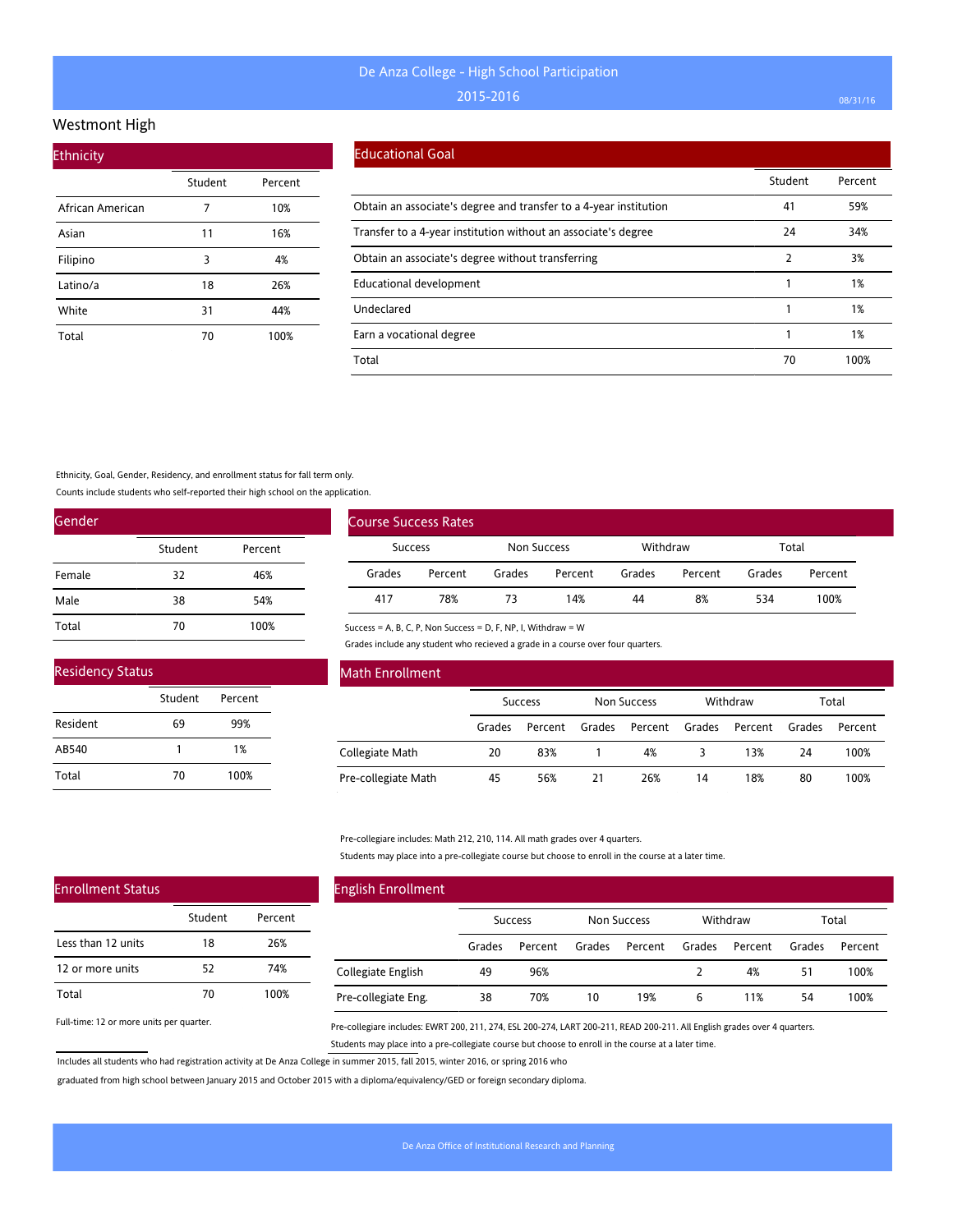## Willow Glen High

| <b>Ethnicity</b> |         |         |
|------------------|---------|---------|
|                  | Student | Percent |
| African American | 9       | 11%     |
| Asian            | 4       | 5%      |
| Filipino         | 3       | 4%      |
| Latino/a         | 46      | 58%     |
| Pacific Islander | 1       | 1%      |
| White            | 17      | 21%     |
| Total            | 80      | 100%    |

#### Educational Goal

|                                                                   | Student | Percent |
|-------------------------------------------------------------------|---------|---------|
| Obtain an associate's degree and transfer to a 4-year institution | 49      | 61%     |
| Transfer to a 4-year institution without an associate's degree    | 29      | 36%     |
| Undeclared                                                        |         | 1%      |
| Formulate career plans                                            |         | 1%      |
| Total                                                             | 80      | 100%    |

Ethnicity, Goal, Gender, Residency, and enrollment status for fall term only.

Counts include students who self-reported their high school on the application.

| Gender |         |         |
|--------|---------|---------|
|        | Student | Percent |
| Female | 36      | 45%     |
| Male   | 44      | 55%     |
| Total  | 80      | 100%    |

| <b>Residency Status</b> |         |         |  |  |  |  |  |
|-------------------------|---------|---------|--|--|--|--|--|
|                         | Student | Percent |  |  |  |  |  |
| Resident                | 71      | 89%     |  |  |  |  |  |
| AB540                   | ۹       | 11%     |  |  |  |  |  |
| Total                   | 80      | 100%    |  |  |  |  |  |

| <b>Course Success Rates</b> |         |             |         |          |         |        |         |  |
|-----------------------------|---------|-------------|---------|----------|---------|--------|---------|--|
| <b>Success</b>              |         | Non Success |         | Withdraw |         | Total  |         |  |
| Grades                      | Percent | Grades      | Percent | Grades   | Percent | Grades | Percent |  |
| 425                         | 67%     | 148         | 23%     | 66       | 10%     | 639    | 100%    |  |

Success = A, B, C, P, Non Success = D, F, NP, I, Withdraw = W

Grades include any student who recieved a grade in a course over four quarters.

| Math Enrollment     |                |         |                    |         |          |         |        |         |
|---------------------|----------------|---------|--------------------|---------|----------|---------|--------|---------|
|                     | <b>Success</b> |         | <b>Non Success</b> |         | Withdraw |         | Total  |         |
|                     | Grades         | Percent | Grades             | Percent | Grades   | Percent | Grades | Percent |
| Collegiate Math     | 11             | 58%     | 5                  | 26%     |          | 16%     | 19     | 100%    |
| Pre-collegiate Math | 41             | 42%     | 44                 | 45%     | 12       | 12%     | 97     | 100%    |

Pre-collegiare includes: Math 212, 210, 114. All math grades over 4 quarters.

Students may place into a pre-collegiate course but choose to enroll in the course at a later time.

| <b>English Enrollment</b> |                |         |             |         |          |         |        |         |
|---------------------------|----------------|---------|-------------|---------|----------|---------|--------|---------|
|                           | <b>Success</b> |         | Non Success |         | Withdraw |         | Total  |         |
|                           | Grades         | Percent | Grades      | Percent | Grades   | Percent | Grades | Percent |
| Collegiate English        | 33             | 79%     | 6           | 14%     | 3        | 7%      | 42     | 100%    |
| Pre-collegiate Eng.       | 64             | 74%     | 12          | 14%     | 10       | 12%     | 86     | 100%    |

Full-time: 12 or more units per quarter.

Enrollment Status

Less than 12 units 12 or more units

Total

Pre-collegiare includes: EWRT 200, 211, 274, ESL 200-274, LART 200-211, READ 200-211. All English grades over 4 quarters. Students may place into a pre-collegiate course but choose to enroll in the course at a later time.

Includes all students who had registration activity at De Anza College in summer 2015, fall 2015, winter 2016, or spring 2016 who

Student Percent

27 34% 53 66% 80 100%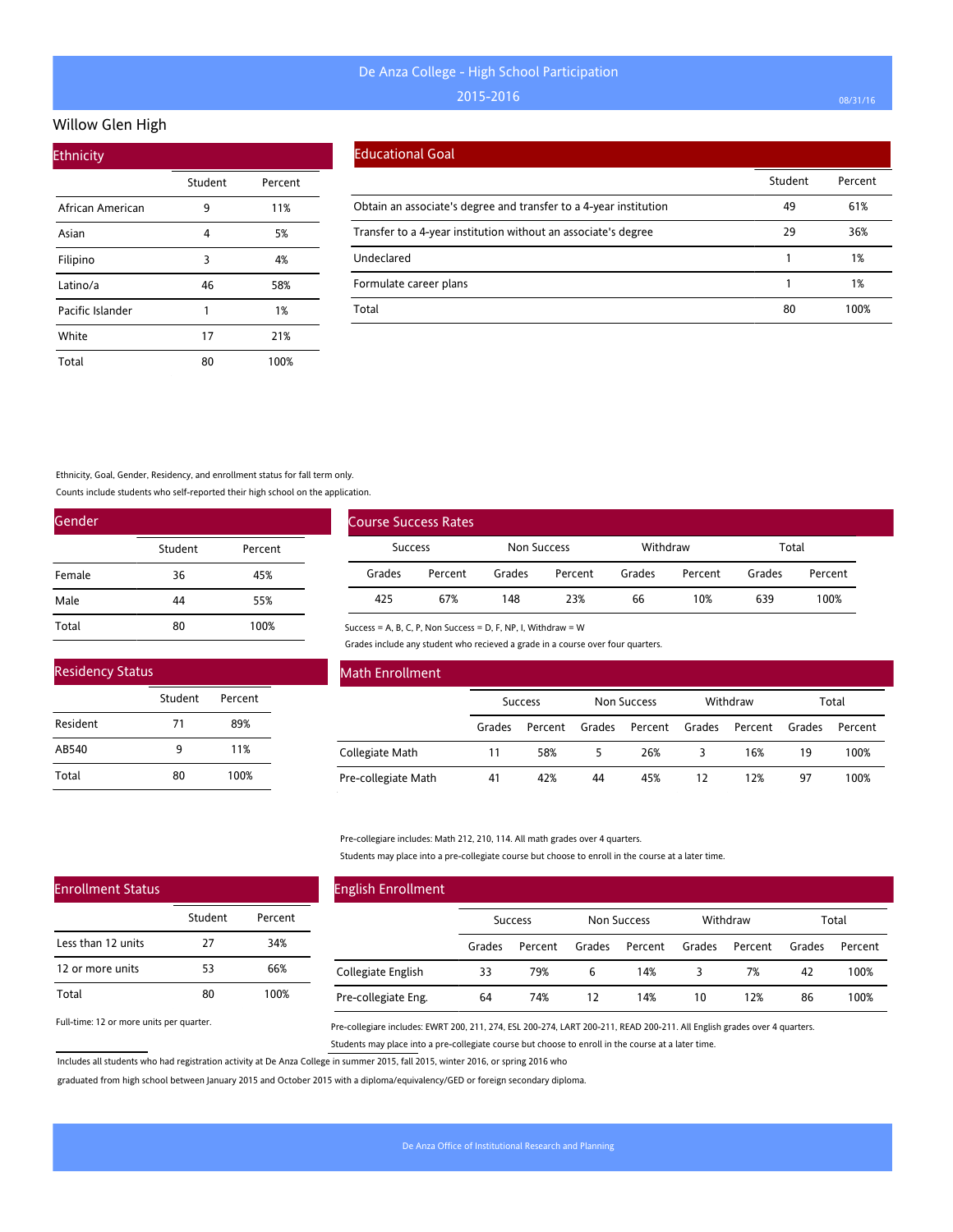#### Prospect High

| <b>Ethnicity</b> |         |         |  |  |  |  |  |  |
|------------------|---------|---------|--|--|--|--|--|--|
|                  | Student | Percent |  |  |  |  |  |  |
| African American | 4       | 8%      |  |  |  |  |  |  |
| Asian            | 12      | 24%     |  |  |  |  |  |  |
| Filipino         | 4       | 8%      |  |  |  |  |  |  |
| Latino/a         | 13      | 25%     |  |  |  |  |  |  |
| Native American  | 1       | 2%      |  |  |  |  |  |  |
| White            | 17      | 33%     |  |  |  |  |  |  |
| Total            | 51      | 100%    |  |  |  |  |  |  |

#### Educational Goal

|                                                                   | Student | Percent |
|-------------------------------------------------------------------|---------|---------|
| Obtain an associate's degree and transfer to a 4-year institution | 34      | 67%     |
| Transfer to a 4-year institution without an associate's degree    | 15      | 29%     |
| <b>Educational development</b>                                    |         | 2%      |
| Earn a vocational degree                                          |         | 2%      |
| Total                                                             | 51      | 100%    |

Ethnicity, Goal, Gender, Residency, and enrollment status for fall term only.

Counts include students who self-reported their high school on the application.

| Gender |         |         |
|--------|---------|---------|
|        | Student | Percent |
| Female | 34      | 67%     |
| Male   | 17      | 33%     |
| Total  | 51      | 100%    |

| <b>Residency Status</b> |         |         |  |  |  |  |  |  |  |
|-------------------------|---------|---------|--|--|--|--|--|--|--|
|                         | Student | Percent |  |  |  |  |  |  |  |
| Resident                | 45      | 88%     |  |  |  |  |  |  |  |
| AB540                   | 6       | 12%     |  |  |  |  |  |  |  |
| Total                   | 51      | 100%    |  |  |  |  |  |  |  |

| Course Success Rates |         |             |         |          |         |        |         |
|----------------------|---------|-------------|---------|----------|---------|--------|---------|
| Success              |         | Non Success |         | Withdraw |         | Total  |         |
| Grades               | Percent | Grades      | Percent | Grades   | Percent | Grades | Percent |
| 357                  | 84%     | 37          | 9%      | 33       | 8%      | 427    | 100%    |

Success = A, B, C, P, Non Success = D, F, NP, I, Withdraw = W

Grades include any student who recieved a grade in a course over four quarters.

| Math Enrollment     |                |         |                    |         |          |         |        |         |
|---------------------|----------------|---------|--------------------|---------|----------|---------|--------|---------|
|                     | <b>Success</b> |         | <b>Non Success</b> |         | Withdraw |         | Total  |         |
|                     | Grades         | Percent | Grades             | Percent | Grades   | Percent | Grades | Percent |
| Collegiate Math     | 35             | 90%     | $\mathcal{L}$      | 5%      |          | 5%      | 39     | 100%    |
| Pre-collegiate Math | 26             | 67%     | 10                 | 26%     |          | 8%      | 39     | 100%    |

Pre-collegiare includes: Math 212, 210, 114. All math grades over 4 quarters.

Students may place into a pre-collegiate course but choose to enroll in the course at a later time.

| <b>English Enrollment</b> |                |         |             |         |          |         |        |         |
|---------------------------|----------------|---------|-------------|---------|----------|---------|--------|---------|
|                           | <b>Success</b> |         | Non Success |         | Withdraw |         | Total  |         |
|                           | Grades         | Percent | Grades      | Percent | Grades   | Percent | Grades | Percent |
| Collegiate English        | 28             | 88%     |             | 6%      |          | 6%      | 32     | 100%    |
| Pre-collegiate Eng.       | 58             | 95%     |             | 3%      |          | 2%      | 61     | 100%    |

Full-time: 12 or more units per quarter.

Enrollment Status

Less than 12 units 12 or more units

Total

Pre-collegiare includes: EWRT 200, 211, 274, ESL 200-274, LART 200-211, READ 200-211. All English grades over 4 quarters. Students may place into a pre-collegiate course but choose to enroll in the course at a later time.

Includes all students who had registration activity at De Anza College in summer 2015, fall 2015, winter 2016, or spring 2016 who

Student Percent

12 24% 39 76% 51 100%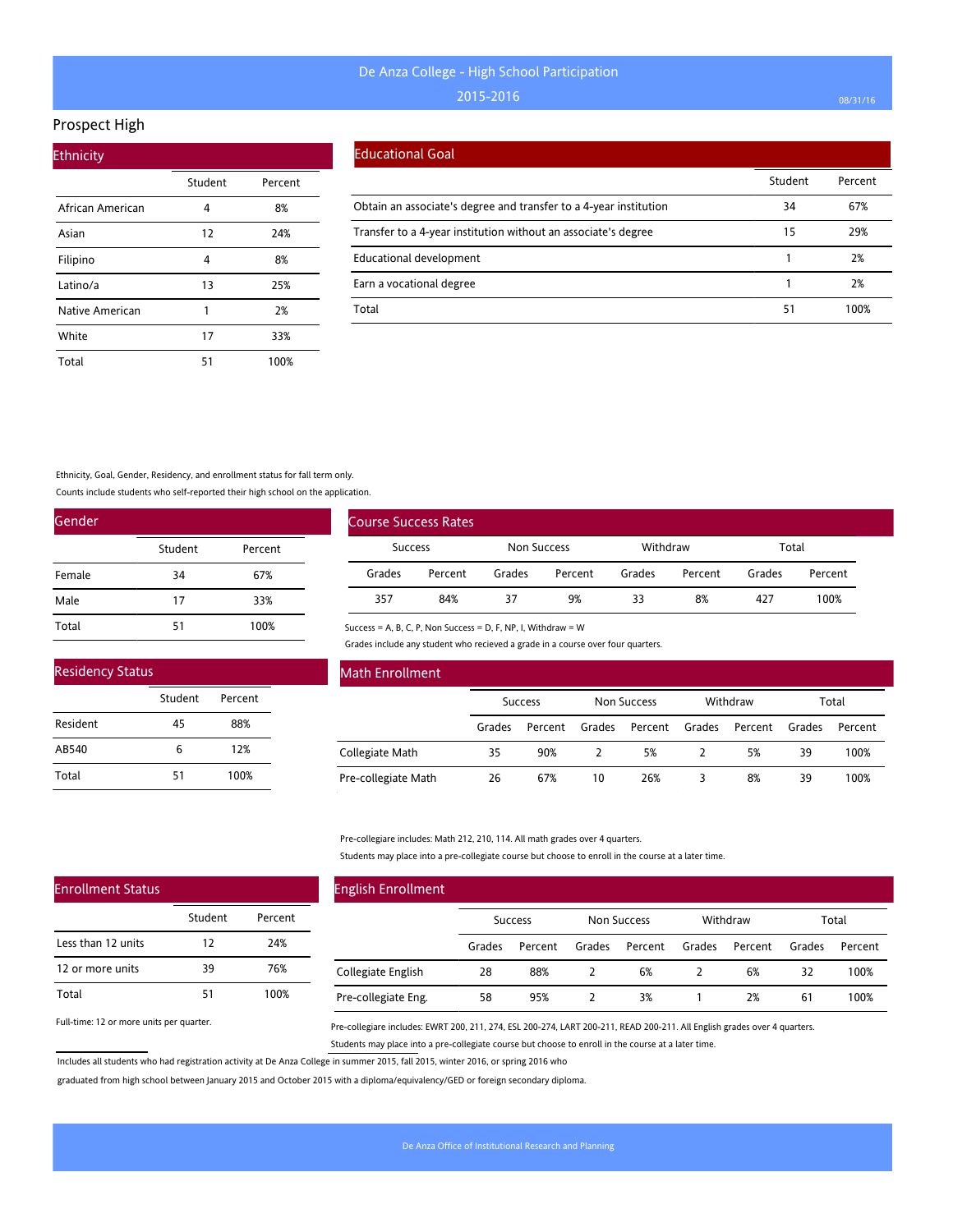## Leland High

| <b>Ethnicity</b> |         |         |
|------------------|---------|---------|
|                  | Student | Percent |
| Asian            | 12      | 29%     |
| Filipino         | 1       | 2%      |
| Latino/a         | 13      | 31%     |
| Pacific Islander | 1       | 2%      |
| White            | 15      | 36%     |
| Total            | 42      | 100%    |

#### Educational Goal

|                                                                   | Student | Percent |
|-------------------------------------------------------------------|---------|---------|
| Obtain an associate's degree and transfer to a 4-year institution | 25      | 60%     |
| Transfer to a 4-year institution without an associate's degree    | 15      | 36%     |
| Obtain an associate's degree without transferring                 |         | 2%      |
| Undeclared                                                        |         | 2%      |
| Total                                                             | 42      | 100%    |

Ethnicity, Goal, Gender, Residency, and enrollment status for fall term only.

Counts include students who self-reported their high school on the application.

| Gender |         |         |  |
|--------|---------|---------|--|
|        | Student | Percent |  |
| Female | 23      | 55%     |  |
| Male   | 19      | 45%     |  |
| Total  | 47      | 100%    |  |

| <b>Residency Status</b> |         |         |  |  |  |  |  |  |  |  |
|-------------------------|---------|---------|--|--|--|--|--|--|--|--|
|                         | Student | Percent |  |  |  |  |  |  |  |  |
| Resident                | 40      | 95%     |  |  |  |  |  |  |  |  |
| AB540                   | 7       | 5%      |  |  |  |  |  |  |  |  |
| Total                   | 42      | 100%    |  |  |  |  |  |  |  |  |

| <b>Course Success Rates</b> |         |             |         |          |         |        |         |  |
|-----------------------------|---------|-------------|---------|----------|---------|--------|---------|--|
| Success                     |         | Non Success |         | Withdraw |         | Total  |         |  |
| Grades                      | Percent | Grades      | Percent | Grades   | Percent | Grades | Percent |  |
| 286                         | 79%     | 47          | 13%     | 28       | 8%      | 361    | 100%    |  |

Success = A, B, C, P, Non Success = D, F, NP, I, Withdraw = W

Grades include any student who recieved a grade in a course over four quarters.

| Math Enrollment     |                |         |                    |         |          |         |        |         |
|---------------------|----------------|---------|--------------------|---------|----------|---------|--------|---------|
|                     | <b>Success</b> |         | <b>Non Success</b> |         | Withdraw |         | Total  |         |
|                     | Grades         | Percent | Grades             | Percent | Grades   | Percent | Grades | Percent |
| Collegiate Math     | 26             | 81%     |                    | 3%      | 5        | 16%     | 32     | 100%    |
| Pre-collegiate Math | 25             | 69%     | 10                 | 28%     |          | 3%      | 36     | 100%    |

Pre-collegiare includes: Math 212, 210, 114. All math grades over 4 quarters.

Students may place into a pre-collegiate course but choose to enroll in the course at a later time.

| <b>English Enrollment</b> |                |         |             |         |          |         |        |         |
|---------------------------|----------------|---------|-------------|---------|----------|---------|--------|---------|
|                           | <b>Success</b> |         | Non Success |         | Withdraw |         | Total  |         |
|                           | Grades         | Percent | Grades      | Percent | Grades   | Percent | Grades | Percent |
| Collegiate English        | 33             | 87%     | 3           | 8%      |          | 5%      | 38     | 100%    |
| Pre-collegiate Eng.       | 31             | 78%     | 8           | 20%     |          | 3%      | 40     | 100%    |

Full-time: 12 or more units per quarter.

Enrollment Status

Pre-collegiare includes: EWRT 200, 211, 274, ESL 200-274, LART 200-211, READ 200-211. All English grades over 4 quarters. Students may place into a pre-collegiate course but choose to enroll in the course at a later time.

Includes all students who had registration activity at De Anza College in summer 2015, fall 2015, winter 2016, or spring 2016 who

|                    | Student | Percent |
|--------------------|---------|---------|
| Less than 12 units |         | 17%     |
| 12 or more units   | 35      | 83%     |
| Total              | 47      | 100%    |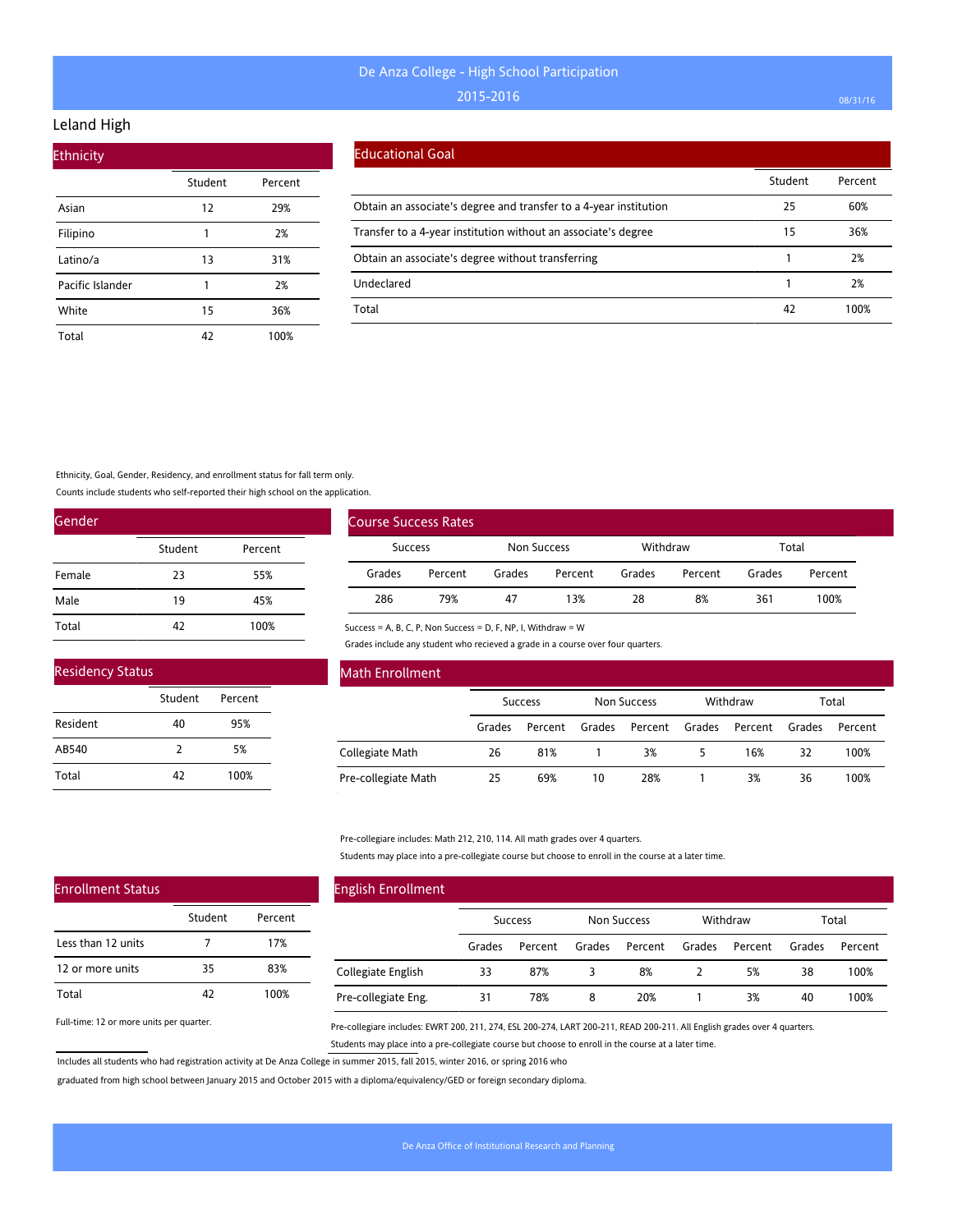### Branham High

| <b>Ethnicity</b> |         |         |
|------------------|---------|---------|
|                  | Student | Percent |
| African American | 1       | 2%      |
| Asian            | 12      | 19%     |
| Filipino         | 3       | 5%      |
| Latino/a         | 12      | 19%     |
| White            | 35      | 56%     |
| Total            | 63      | 100%    |

#### Educational Goal

|                                                                   | Student | Percent |
|-------------------------------------------------------------------|---------|---------|
| Obtain an associate's degree and transfer to a 4-year institution | 39      | 62%     |
| Transfer to a 4-year institution without an associate's degree    | 20      | 32%     |
| Obtain an associate's degree without transferring                 |         | 3%      |
| <b>Educational development</b>                                    |         | 2%      |
| Formulate career plans                                            |         | 2%      |
| Total                                                             | 63      | 100%    |

Ethnicity, Goal, Gender, Residency, and enrollment status for fall term only.

Counts include students who self-reported their high school on the application.

| Gender |         |         |
|--------|---------|---------|
|        | Student | Percent |
| Female | 35      | 56%     |
| Male   | 28      | 44%     |
| Total  | 63      | 100%    |

| <b>Residency Status</b> |         |         |  |
|-------------------------|---------|---------|--|
|                         | Student | Percent |  |
| Resident                | 63      | 100%    |  |
| Total                   | 63      | 100%    |  |

| Course Success Rates |         |             |         |          |         |        |         |
|----------------------|---------|-------------|---------|----------|---------|--------|---------|
| <b>Success</b>       |         | Non Success |         | Withdraw |         | Total  |         |
| Grades               | Percent | Grades      | Percent | Grades   | Percent | Grades | Percent |
| 393                  | 79%     | 72          | 14%     | 32       | 6%      | 497    | 100%    |

Success = A, B, C, P, Non Success = D, F, NP, I, Withdraw = W

Grades include any student who recieved a grade in a course over four quarters.

| Math Enrollment     |        |                |        |                    |        |          |        |         |
|---------------------|--------|----------------|--------|--------------------|--------|----------|--------|---------|
|                     |        | <b>Success</b> |        | <b>Non Success</b> |        | Withdraw |        | Total   |
|                     | Grades | Percent        | Grades | Percent            | Grades | Percent  | Grades | Percent |
| Collegiate Math     | 14     | 67%            | 6      | 29%                |        | 5%       | 21     | 100%    |
| Pre-collegiate Math | 38     | 62%            | 16     | 26%                |        | 11%      | 61     | 100%    |

Pre-collegiare includes: Math 212, 210, 114. All math grades over 4 quarters.

Students may place into a pre-collegiate course but choose to enroll in the course at a later time.

| <b>English Enrollment</b> |        |                |        |             |        |          |        |         |
|---------------------------|--------|----------------|--------|-------------|--------|----------|--------|---------|
|                           |        | <b>Success</b> |        | Non Success |        | Withdraw |        | Total   |
|                           | Grades | Percent        | Grades | Percent     | Grades | Percent  | Grades | Percent |
| Collegiate English        | 40     | 82%            | 8      | 16%         |        | 2%       | 49     | 100%    |
| Pre-collegiate Eng.       | 38     | 75%            | 11     | 22%         |        | 4%       | 51     | 100%    |

Full-time: 12 or more units per quarter.

Enrollment Status

Less than 12 units 12 or more units

Total

Pre-collegiare includes: EWRT 200, 211, 274, ESL 200-274, LART 200-211, READ 200-211. All English grades over 4 quarters. Students may place into a pre-collegiate course but choose to enroll in the course at a later time.

Includes all students who had registration activity at De Anza College in summer 2015, fall 2015, winter 2016, or spring 2016 who

Student Percent

17 27% 46 73% 63 100%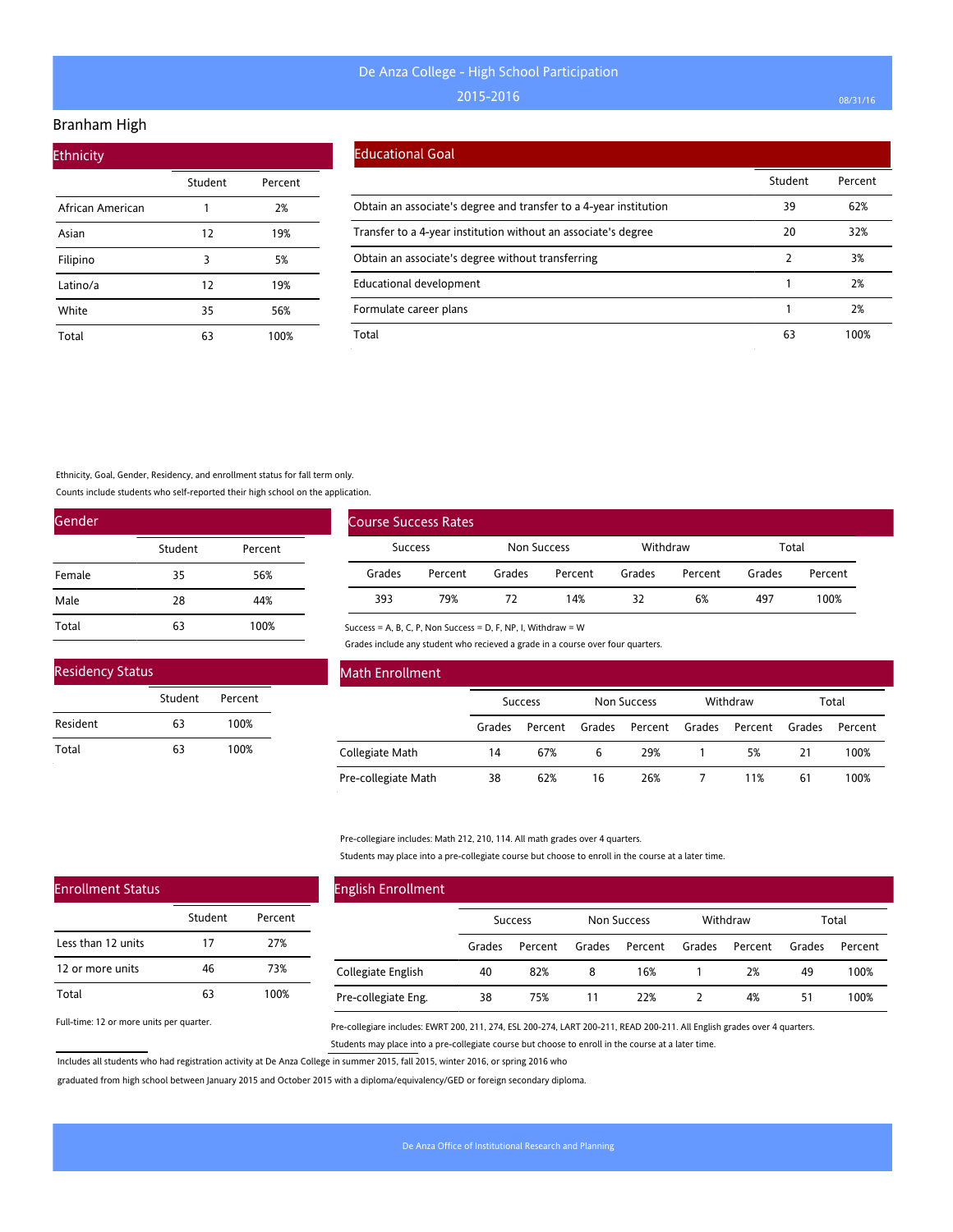### Yerba Buena High

| <b>Ethnicity</b> |         |         |
|------------------|---------|---------|
|                  | Student | Percent |
| African American | 3       | 4%      |
| Asian            | 41      | 54%     |
| Filipino         | 10      | 13%     |
| Latino/a         | 22      | 29%     |
| Total            | 76      | 100%    |

#### Educational Goal

|                                                                   | Student | Percent |
|-------------------------------------------------------------------|---------|---------|
| Obtain an associate's degree and transfer to a 4-year institution | 56      | 74%     |
| Transfer to a 4-year institution without an associate's degree    | 16      | 21%     |
| Obtain an associate's degree without transferring                 |         | 1%      |
| Undeclared                                                        |         | 4%      |
| Total                                                             | 76      | 100%    |

Ethnicity, Goal, Gender, Residency, and enrollment status for fall term only.

Counts include students who self-reported their high school on the application.

| Gender |         |         |
|--------|---------|---------|
|        | Student | Percent |
| Female | 42      | 55%     |
| Male   | 34      | 45%     |
| Total  | 76      | 100%    |

| <b>Residency Status</b> |         |         |  |  |
|-------------------------|---------|---------|--|--|
|                         | Student | Percent |  |  |
| Resident                | 68      | 89%     |  |  |
| AB540                   | 8       | 11%     |  |  |
| Total                   | 76      | 100%    |  |  |

| <b>Course Success Rates</b> |         |        |             |          |         |        |         |
|-----------------------------|---------|--------|-------------|----------|---------|--------|---------|
|                             | Success |        | Non Success | Withdraw |         | Total  |         |
| Grades                      | Percent | Grades | Percent     | Grades   | Percent | Grades | Percent |
| 424                         | 69%     | 124    | 20%         | 64       | 10%     | 612    | 100%    |

Success = A, B, C, P, Non Success = D, F, NP, I, Withdraw = W

Grades include any student who recieved a grade in a course over four quarters.

| Math Enrollment     |                |         |                    |         |          |         |        |         |
|---------------------|----------------|---------|--------------------|---------|----------|---------|--------|---------|
|                     | <b>Success</b> |         | <b>Non Success</b> |         | Withdraw |         | Total  |         |
|                     | Grades         | Percent | Grades             | Percent | Grades   | Percent | Grades | Percent |
| Collegiate Math     | 18             | 47%     | 11                 | 29%     | 9        | 24%     | 38     | 100%    |
| Pre-collegiate Math | 48             | 69%     | 16                 | 23%     | 6        | 9%      | 70     | 100%    |

Pre-collegiare includes: Math 212, 210, 114. All math grades over 4 quarters.

Students may place into a pre-collegiate course but choose to enroll in the course at a later time.

| <b>English Enrollment</b> |                |         |             |         |          |         |        |         |
|---------------------------|----------------|---------|-------------|---------|----------|---------|--------|---------|
|                           | <b>Success</b> |         | Non Success |         | Withdraw |         | Total  |         |
|                           | Grades         | Percent | Grades      | Percent | Grades   | Percent | Grades | Percent |
| Collegiate English        | 25             | 78%     | 5           | 16%     |          | 6%      | 32     | 100%    |
| Pre-collegiate Eng.       | 99             | 79%     | 23          | 18%     |          | 2%      | 125    | 100%    |

Full-time: 12 or more units per quarter.

Enrollment Status

Less than 12 units 12 or more units

Total

Pre-collegiare includes: EWRT 200, 211, 274, ESL 200-274, LART 200-211, READ 200-211. All English grades over 4 quarters. Students may place into a pre-collegiate course but choose to enroll in the course at a later time.

Includes all students who had registration activity at De Anza College in summer 2015, fall 2015, winter 2016, or spring 2016 who

Student Percent

22 29% 54 71% 76 100%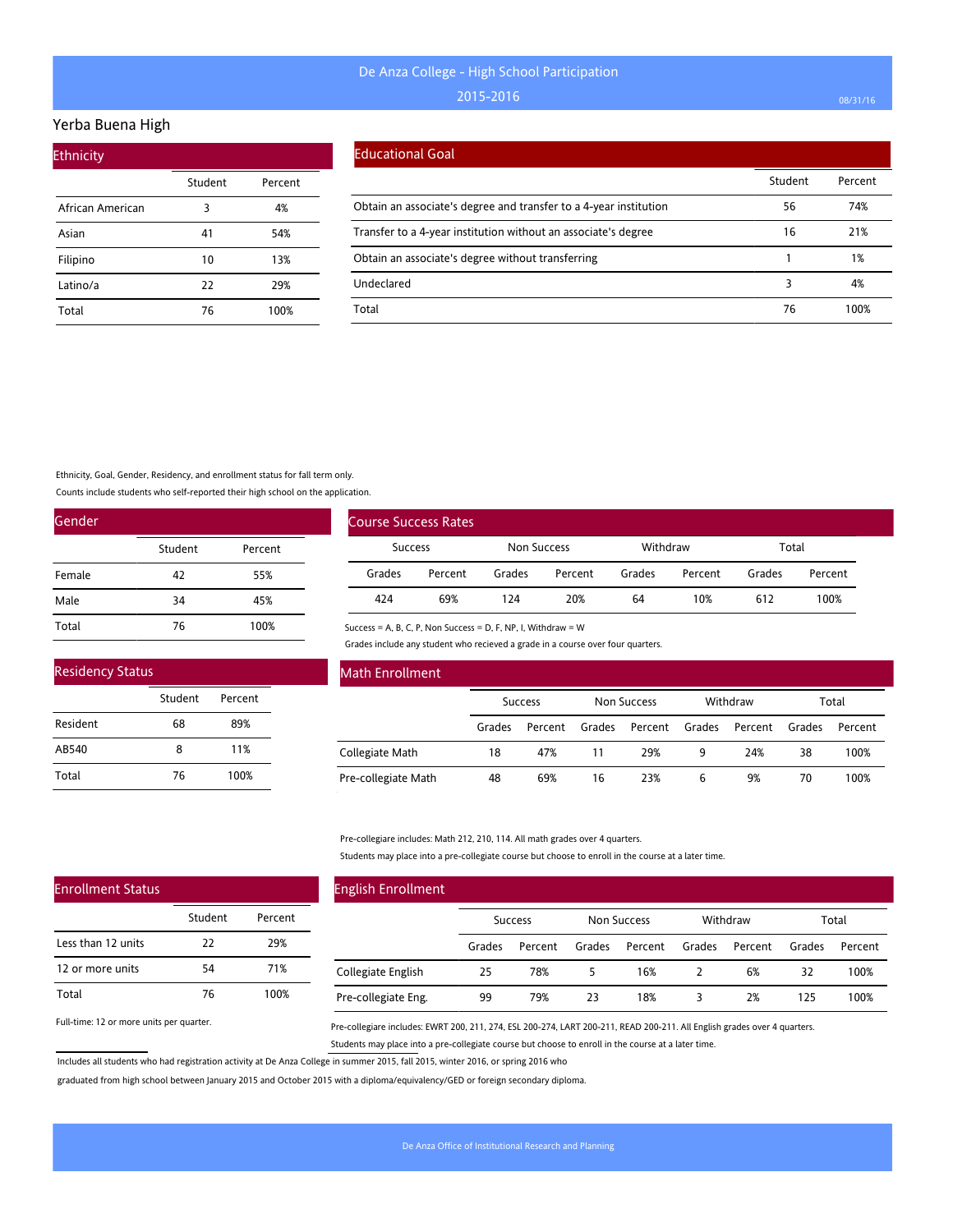## Leigh High

| <b>Ethnicity</b> |         |         |
|------------------|---------|---------|
|                  | Student | Percent |
| African American | 3       | 5%      |
| Asian            | 9       | 15%     |
| Filipino         | 3       | 5%      |
| Latino/a         | 14      | 23%     |
| Pacific Islander | 2       | 3%      |
| White            | 31      | 50%     |
| Total            | 62      | 100%    |

### Educational Goal

|                                                                   | Student | Percent |
|-------------------------------------------------------------------|---------|---------|
| Obtain an associate's degree and transfer to a 4-year institution | 36      | 58%     |
| Transfer to a 4-year institution without an associate's degree    | 22      | 35%     |
| Obtain an associate's degree without transferring                 |         | 2%      |
| <b>Educational development</b>                                    |         | 2%      |
| Undeclared                                                        |         | 3%      |
| Total                                                             | 62      | 100%    |

Ethnicity, Goal, Gender, Residency, and enrollment status for fall term only.

Counts include students who self-reported their high school on the application.

| Gender |         |         |
|--------|---------|---------|
|        | Student | Percent |
| Female | 31      | 50%     |
| Male   | 31      | 50%     |
| Total  | 62      | 100%    |

| <b>Residency Status</b> |         |         |  |
|-------------------------|---------|---------|--|
|                         | Student | Percent |  |
| Resident                | 62      | 100%    |  |
| Total                   | 62      | 100%    |  |

| Course Success Rates |                |        |             |        |          |        |         |
|----------------------|----------------|--------|-------------|--------|----------|--------|---------|
|                      | <b>Success</b> |        | Non Success |        | Withdraw |        | Total   |
| Grades               | Percent        | Grades | Percent     | Grades | Percent  | Grades | Percent |
| 416                  | 81%            | 67     | 13%         | 28     | 5%       | 511    | 100%    |

Success = A, B, C, P, Non Success = D, F, NP, I, Withdraw = W

Grades include any student who recieved a grade in a course over four quarters.

| Math Enrollment     |                |         |                    |         |          |         |        |         |
|---------------------|----------------|---------|--------------------|---------|----------|---------|--------|---------|
|                     | <b>Success</b> |         | <b>Non Success</b> |         | Withdraw |         | Total  |         |
|                     | Grades         | Percent | Grades             | Percent | Grades   | Percent | Grades | Percent |
| Collegiate Math     | 19             | 76%     |                    | 20%     |          | 4%      | 25     | 100%    |
| Pre-collegiate Math | 39             | 63%     | 14                 | 23%     | 9        | 15%     | 62     | 100%    |

Pre-collegiare includes: Math 212, 210, 114. All math grades over 4 quarters.

Students may place into a pre-collegiate course but choose to enroll in the course at a later time.

| <b>English Enrollment</b> |                |         |             |         |          |         |        |         |  |
|---------------------------|----------------|---------|-------------|---------|----------|---------|--------|---------|--|
|                           | <b>Success</b> |         | Non Success |         | Withdraw |         | Total  |         |  |
|                           | Grades         | Percent | Grades      | Percent | Grades   | Percent | Grades | Percent |  |
| Collegiate English        | 47             | 87%     | 5.          | 9%      |          | 4%      | 54     | 100%    |  |
| Pre-collegiate Eng.       | 41             | 80%     | 9           | 18%     |          | 2%      | 51     | 100%    |  |

Full-time: 12 or more units per quarter.

Enrollment Status

Less than 12 units 12 or more units

Total

Pre-collegiare includes: EWRT 200, 211, 274, ESL 200-274, LART 200-211, READ 200-211. All English grades over 4 quarters. Students may place into a pre-collegiate course but choose to enroll in the course at a later time.

Includes all students who had registration activity at De Anza College in summer 2015, fall 2015, winter 2016, or spring 2016 who

Student Percent

13 21% 49 79% 62 100%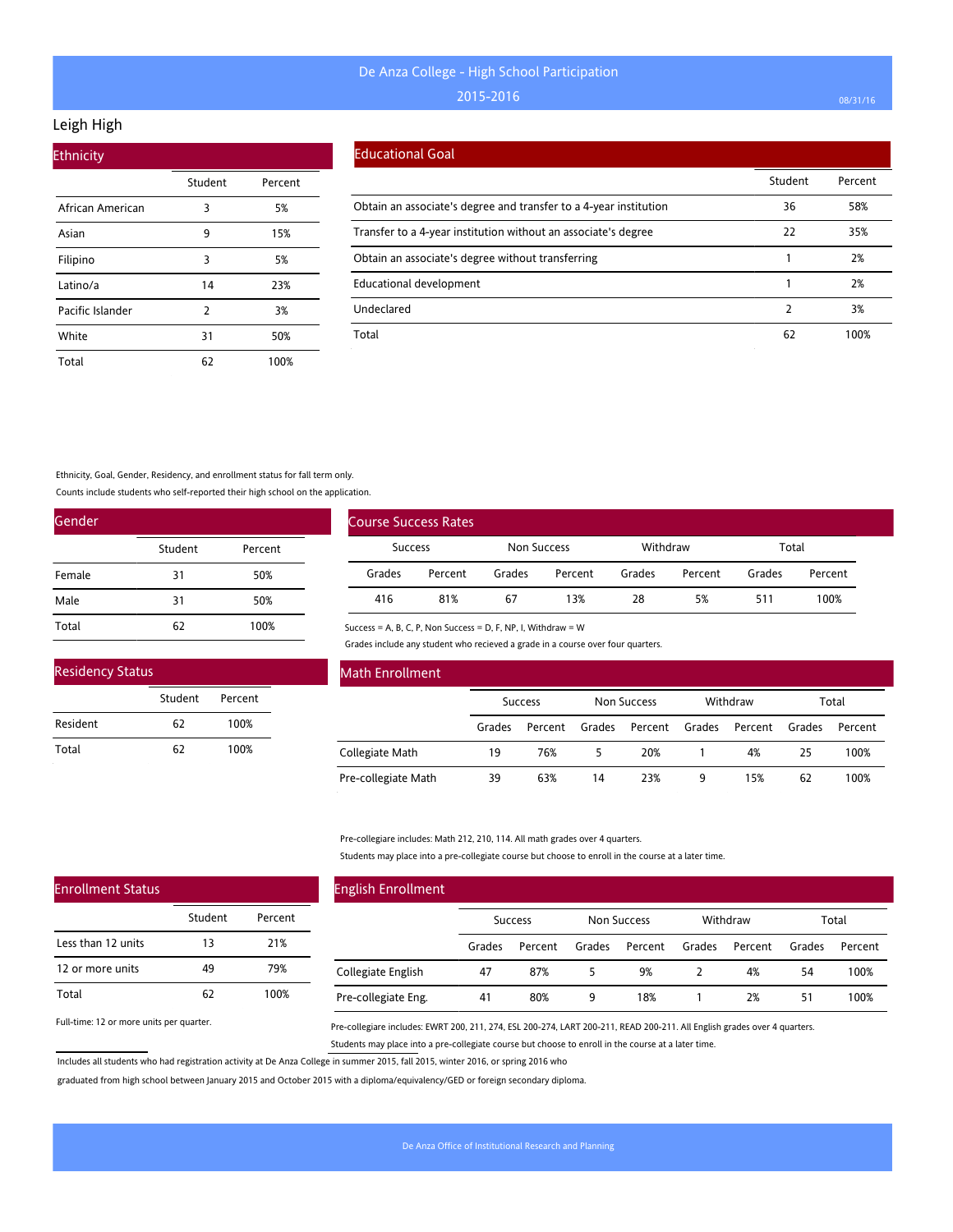#### Mt. Pleasant High School

| <b>Ethnicity</b> |         |         |
|------------------|---------|---------|
|                  | Student | Percent |
| African American | 1       | 2%      |
| Asian            | 11      | 17%     |
| Filipino         | 10      | 15%     |
| Latino/a         | 43      | 66%     |
| Total            | 65      | 100%    |

#### Educational Goal

|                                                                   | Student | Percent |
|-------------------------------------------------------------------|---------|---------|
| Obtain an associate's degree and transfer to a 4-year institution | 46      | 71%     |
| Transfer to a 4-year institution without an associate's degree    | 16      | 25%     |
| Obtain an associate's degree without transferring                 |         | 2%      |
| Undeclared                                                        |         | 3%      |
| Total                                                             | 65      | 100%    |

Ethnicity, Goal, Gender, Residency, and enrollment status for fall term only.

Counts include students who self-reported their high school on the application.

| Gender |         |         |  |  |  |  |
|--------|---------|---------|--|--|--|--|
|        | Student | Percent |  |  |  |  |
| Female | 27      | 42%     |  |  |  |  |
| Male   | 38      | 58%     |  |  |  |  |
| Total  | 65      | 100%    |  |  |  |  |

| <b>Residency Status</b> |         |         |  |  |  |  |  |
|-------------------------|---------|---------|--|--|--|--|--|
|                         | Student | Percent |  |  |  |  |  |
| Resident                | 57      | 88%     |  |  |  |  |  |
| AB540                   | 8       | 12%     |  |  |  |  |  |
| Total                   | 65      | 100%    |  |  |  |  |  |

| Course Success Rates |         |             |         |          |         |        |         |
|----------------------|---------|-------------|---------|----------|---------|--------|---------|
| Success              |         | Non Success |         | Withdraw |         | Total  |         |
| Grades               | Percent | Grades      | Percent | Grades   | Percent | Grades | Percent |
| 407                  | 76%     | 100         | 19%     | 26       | 5%      | 533    | 100%    |

Success = A, B, C, P, Non Success = D, F, NP, I, Withdraw = W

Grades include any student who recieved a grade in a course over four quarters.

| Math Enrollment     |        |                |        |             |        |          |        |         |
|---------------------|--------|----------------|--------|-------------|--------|----------|--------|---------|
|                     |        | <b>Success</b> |        | Non Success |        | Withdraw |        | Total   |
|                     | Grades | Percent        | Grades | Percent     | Grades | Percent  | Grades | Percent |
| Collegiate Math     | 17     | 61%            | 9      | 32%         |        | 7%       | 28     | 100%    |
| Pre-collegiate Math | 47     | 67%            | 22     | 31%         |        | 1%       | 70     | 100%    |

Pre-collegiare includes: Math 212, 210, 114. All math grades over 4 quarters.

Students may place into a pre-collegiate course but choose to enroll in the course at a later time.

| <b>English Enrollment</b> |        |                |        |                    |        |          |        |         |
|---------------------------|--------|----------------|--------|--------------------|--------|----------|--------|---------|
|                           |        | <b>Success</b> |        | <b>Non Success</b> |        | Withdraw |        | Total   |
|                           | Grades | Percent        | Grades | Percent            | Grades | Percent  | Grades | Percent |
| Collegiate English        | 46     | 79%            | 11     | 19%                |        | 2%       | 58     | 100%    |
| Pre-collegiate Eng.       | 74     | 84%            | 9      | 10%                | 5      | 6%       | 88     | 100%    |

Full-time: 12 or more units per quarter.

Enrollment Status

Less than 12 units 12 or more units

Total

Pre-collegiare includes: EWRT 200, 211, 274, ESL 200-274, LART 200-211, READ 200-211. All English grades over 4 quarters. Students may place into a pre-collegiate course but choose to enroll in the course at a later time.

Includes all students who had registration activity at De Anza College in summer 2015, fall 2015, winter 2016, or spring 2016 who

Student Percent

14 22% 51 78% 65 100%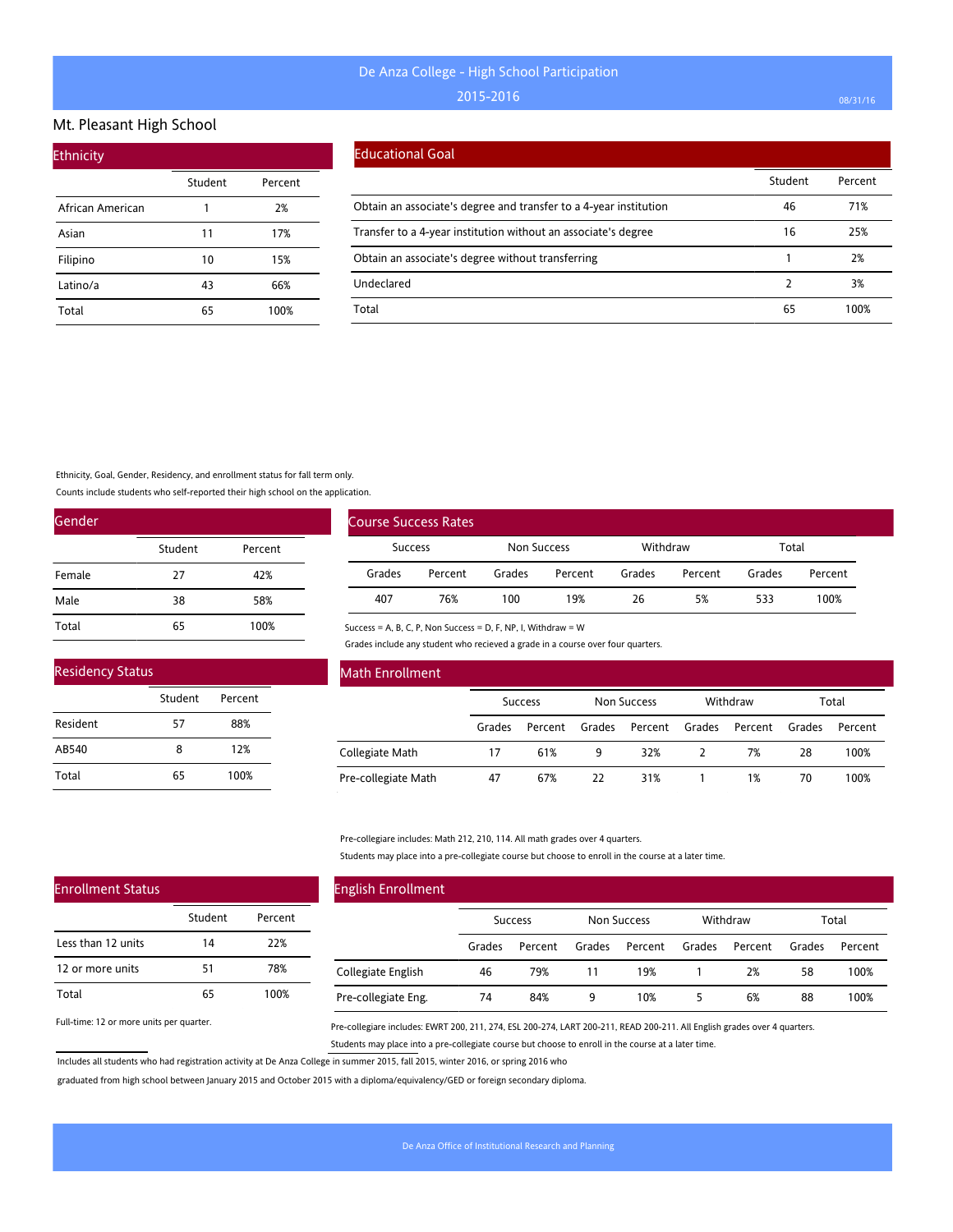#### Gunderson High

| <b>Ethnicity</b> |         |         |
|------------------|---------|---------|
|                  | Student | Percent |
| African American | 8       | 13%     |
| Asian            | 7       | 11%     |
| Filipino         | 4       | 6%      |
| Latino/a         | 42      | 68%     |
| White            | 1       | 2%      |
| Total            | 62      | 100%    |

#### Educational Goal

|                                                                   | Student | Percent |
|-------------------------------------------------------------------|---------|---------|
| Obtain an associate's degree and transfer to a 4-year institution | 42      | 68%     |
| Transfer to a 4-year institution without an associate's degree    | 9       | 15%     |
| Obtain an associate's degree without transferring                 | 4       | 6%      |
| Educational development                                           | 3       | 5%      |
| Undeclared                                                        | 2       | 3%      |
| Earn a vocational degree                                          |         | 2%      |
| Formulate career plans                                            |         | 2%      |
| Total                                                             | 62      | 100%    |

#### Ethnicity, Goal, Gender, Residency, and enrollment status for fall term only.

Counts include students who self-reported their high school on the application.

| Gender |         |         |  |  |  |  |
|--------|---------|---------|--|--|--|--|
|        | Student | Percent |  |  |  |  |
| Female | 25      | 40%     |  |  |  |  |
| Male   | 37      | 60%     |  |  |  |  |
| Total  | 62      | 100%    |  |  |  |  |

| <b>Course Success Rates</b> |         |             |         |          |         |        |         |
|-----------------------------|---------|-------------|---------|----------|---------|--------|---------|
| <b>Success</b>              |         | Non Success |         | Withdraw |         | Total  |         |
| Grades                      | Percent | Grades      | Percent | Grades   | Percent | Grades | Percent |
| 324                         | 70%     | 99          | 21%     | 41       | 9%      | 464    | 100%    |

# Residency Status

| $1.901$ $0.101$ $0.000$ $0.000$ |         |         |  |
|---------------------------------|---------|---------|--|
|                                 | Student | Percent |  |
| Resident                        | 50      | 81%     |  |
| AB540                           | 11      | 18%     |  |
| Non Resident                    | 1       | 2%      |  |
| Total                           | 62      | 100%    |  |

#### Math Enrollment

|                     | Success |         | Non Success |                | Withdraw |         | Total  |         |
|---------------------|---------|---------|-------------|----------------|----------|---------|--------|---------|
|                     | Grades  | Percent | Grades      | Percent Grades |          | Percent | Grades | Percent |
| Collegiate Math     | 14      | 74%     | 4           | 21%            |          | 5%      | 19     | 100%    |
| Pre-collegiate Math | 48      | 62%     | 17          | 22%            | 12       | 16%     | 77     | 100%    |

#### Pre-collegiare includes: Math 212, 210, 114. All math grades over 4 quarters.

Success = A, B, C, P, Non Success = D, F, NP, I, Withdraw = W

Grades include any student who recieved a grade in a course over four quarters.

Students may place into a pre-collegiate course but choose to enroll in the course at a later time.

# Enrollment Status

|                    | Student | Percent |
|--------------------|---------|---------|
| Less than 12 units | 16      | 26%     |
| 12 or more units   | 46      | 74%     |
| Total              | 62      | 100%    |

Full-time: 12 or more units per quarter.

## English Enrollment Success Non Success Withdraw Total Grades Percent Grades Percent Grades Percent Grades Percent Collegiate English Pre-collegiate Eng. 23 59% 13 33% 3 8% 39 100% 65 82% 13 16% 1 1% 79 100%

Pre-collegiare includes: EWRT 200, 211, 274, ESL 200-274, LART 200-211, READ 200-211. All English grades over 4 quarters. Students may place into a pre-collegiate course but choose to enroll in the course at a later time.

Includes all students who had registration activity at De Anza College in summer 2015, fall 2015, winter 2016, or spring 2016 who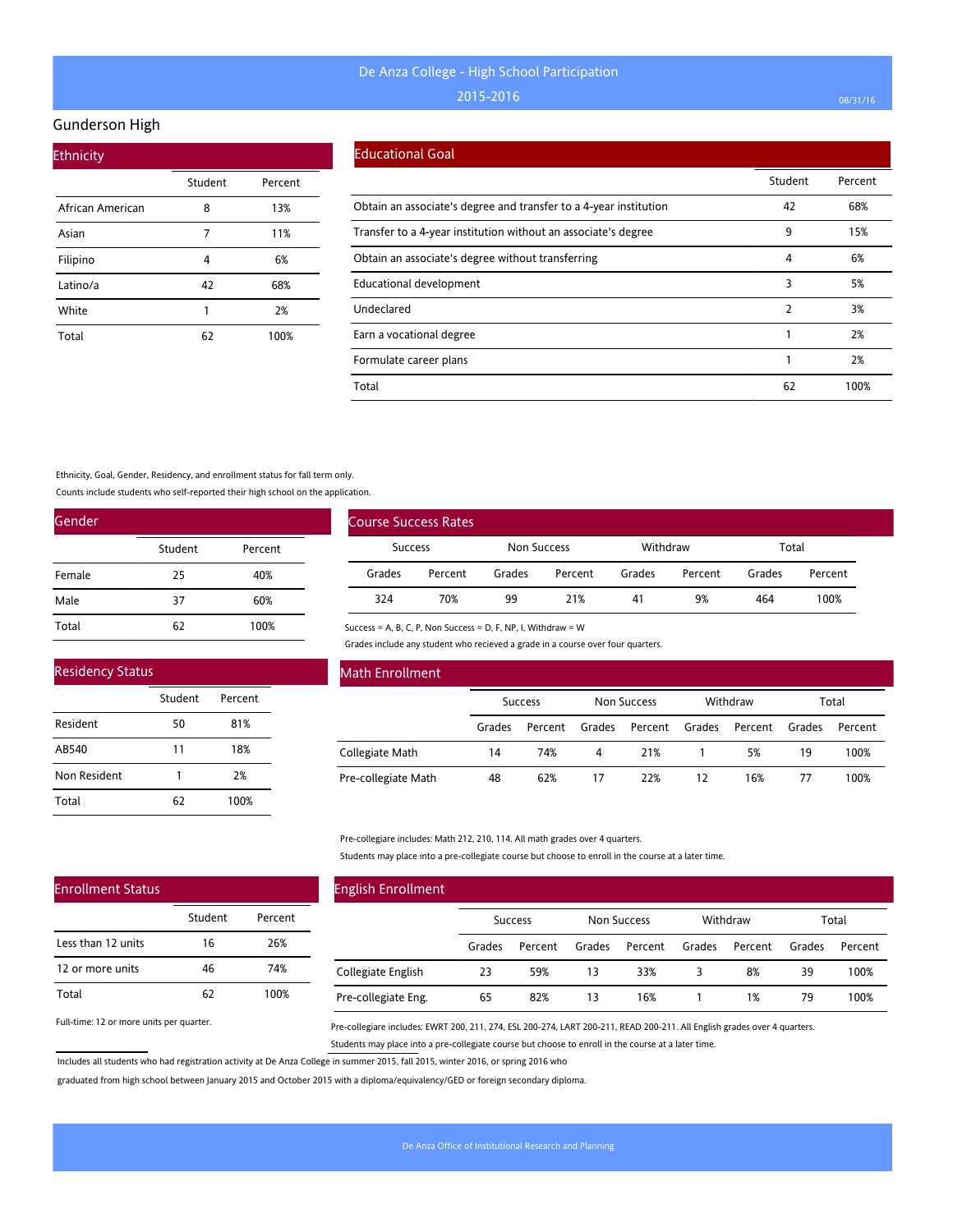## San Jose High Academy

| <b>Ethnicity</b> |         |         |
|------------------|---------|---------|
|                  | Student | Percent |
| African American |         | 17%     |
| Asian            | 6       | 26%     |
| Latino/a         | 12      | 52%     |
| Native American  | 1       | 4%      |
| Total            | 23      | 100%    |

#### Educational Goal

|                                                                   | Student | Percent |
|-------------------------------------------------------------------|---------|---------|
| Obtain an associate's degree and transfer to a 4-year institution | 16      | 70%     |
| Transfer to a 4-year institution without an associate's degree    | 4       | 17%     |
| Obtain an associate's degree without transferring                 |         | 13%     |
| Total                                                             | 23      | 100%    |

Ethnicity, Goal, Gender, Residency, and enrollment status for fall term only.

Counts include students who self-reported their high school on the application.

| Gender |         |         |
|--------|---------|---------|
|        | Student | Percent |
| Female | 10      | 43%     |
| Male   | 13      | 57%     |
| Total  | 23      | 100%    |

| <b>Residency Status</b> |         |         |  |  |  |
|-------------------------|---------|---------|--|--|--|
|                         | Student | Percent |  |  |  |
| Resident                | 18      | 78%     |  |  |  |
| Non Resident            | 5       | 22%     |  |  |  |
| Total                   | つろ      | 100%    |  |  |  |

| <b>Course Success Rates</b> |         |             |         |          |         |        |         |
|-----------------------------|---------|-------------|---------|----------|---------|--------|---------|
| Success                     |         | Non Success |         | Withdraw |         | Total  |         |
| Grades                      | Percent | Grades      | Percent | Grades   | Percent | Grades | Percent |
| 92                          | 64%     | 30          | 21%     | 21       | 15%     | 143    | 100%    |

Success = A, B, C, P, Non Success = D, F, NP, I, Withdraw = W

Grades include any student who recieved a grade in a course over four quarters.

| Math Enrollment     |        |                |        |                    |        |          |        |         |
|---------------------|--------|----------------|--------|--------------------|--------|----------|--------|---------|
|                     |        | <b>Success</b> |        | <b>Non Success</b> |        | Withdraw |        | Total   |
|                     | Grades | Percent        | Grades | Percent            | Grades | Percent  | Grades | Percent |
| Collegiate Math     | 8      | 89%            |        | 11%                |        |          | 9      | 100%    |
| Pre-collegiate Math | 13     | 62%            |        | 33%                |        | 5%       | 21     | 100%    |

Pre-collegiare includes: Math 212, 210, 114. All math grades over 4 quarters.

Students may place into a pre-collegiate course but choose to enroll in the course at a later time.

| <b>English Enrollment</b> |        |                |        |                    |        |          |        |         |
|---------------------------|--------|----------------|--------|--------------------|--------|----------|--------|---------|
|                           |        | <b>Success</b> |        | <b>Non Success</b> |        | Withdraw |        | Total   |
|                           | Grades | Percent        | Grades | Percent            | Grades | Percent  | Grades | Percent |
| Collegiate English        | 6      | 86%            |        | 14%                |        |          |        | 100%    |
| Pre-collegiate Eng.       | 16     | 73%            |        | 14%                | 3      | 14%      | 22     | 100%    |

Full-time: 12 or more units per quarter.

Enrollment Status

Less than 12 units 12 or more units

Total

Pre-collegiare includes: EWRT 200, 211, 274, ESL 200-274, LART 200-211, READ 200-211. All English grades over 4 quarters. Students may place into a pre-collegiate course but choose to enroll in the course at a later time.

Includes all students who had registration activity at De Anza College in summer 2015, fall 2015, winter 2016, or spring 2016 who

Student Percent

11 48% 12 52% 23 100%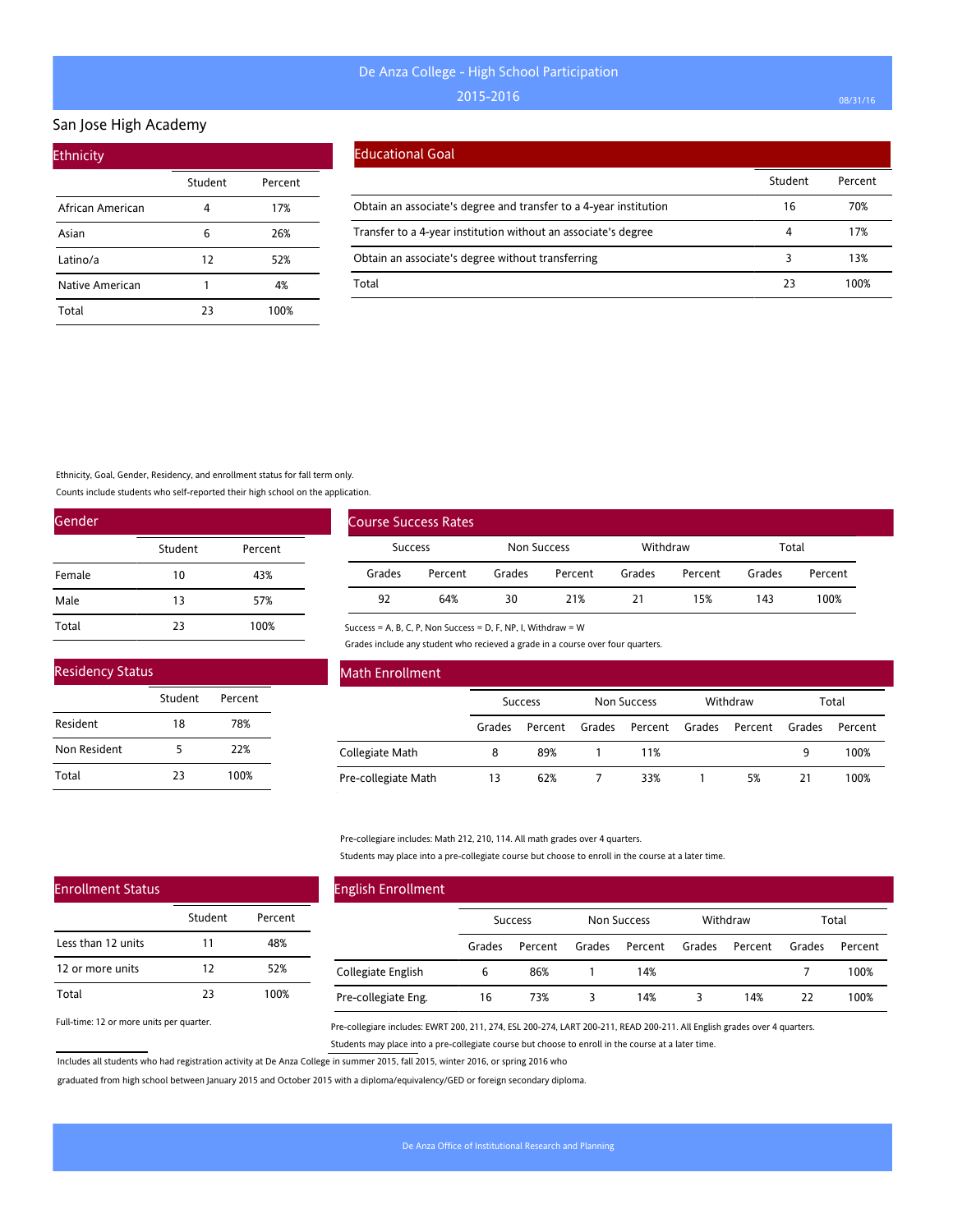### James Lick High

| <b>Ethnicity</b> |         |         |
|------------------|---------|---------|
|                  | Student | Percent |
| Asian            | 4       | 12%     |
| Filipino         |         | 21%     |
| Latino/a         | 22      | 65%     |
| White            | 1       | 3%      |
| Total            | 34      | 100%    |

#### Educational Goal

|                                                                   | Student | Percent |
|-------------------------------------------------------------------|---------|---------|
| Obtain an associate's degree and transfer to a 4-year institution | 24      | 71%     |
| Transfer to a 4-year institution without an associate's degree    | 8       | 24%     |
| Obtain an associate's degree without transferring                 |         | 6%      |
| Total                                                             | 34      | 100%    |

Ethnicity, Goal, Gender, Residency, and enrollment status for fall term only.

Counts include students who self-reported their high school on the application.

| Gender |         |         |
|--------|---------|---------|
|        | Student | Percent |
| Female | 19      | 56%     |
| Male   | 15      | 44%     |
| Total  | 34      | 100%    |

| <b>Residency Status</b> |         |         |  |  |
|-------------------------|---------|---------|--|--|
|                         | Student | Percent |  |  |
| Resident                | 31      | 91%     |  |  |
| AB540                   | 3       | 9%      |  |  |
| Total                   | 34      | 100%    |  |  |

| <b>Course Success Rates</b> |         |             |         |          |         |        |         |
|-----------------------------|---------|-------------|---------|----------|---------|--------|---------|
| <b>Success</b>              |         | Non Success |         | Withdraw |         | Total  |         |
| Grades                      | Percent | Grades      | Percent | Grades   | Percent | Grades | Percent |
| 193                         | 70%     | 49          | 18%     | 32       | 12%     | 274    | 100%    |

Success = A, B, C, P, Non Success = D, F, NP, I, Withdraw = W

Grades include any student who recieved a grade in a course over four quarters.

| Math Enrollment     |        |                |        |                    |        |          |        |         |
|---------------------|--------|----------------|--------|--------------------|--------|----------|--------|---------|
|                     |        | <b>Success</b> |        | <b>Non Success</b> |        | Withdraw |        | Total   |
|                     | Grades | Percent        | Grades | Percent            | Grades | Percent  | Grades | Percent |
| Collegiate Math     | 14     | 58%            | 6      | 25%                | 4      | 17%      | 24     | 100%    |
| Pre-collegiate Math | 18     | 60%            | 9      | 30%                |        | 10%      | 30     | 100%    |

Pre-collegiare includes: Math 212, 210, 114. All math grades over 4 quarters.

Students may place into a pre-collegiate course but choose to enroll in the course at a later time.

| <b>English Enrollment</b> |        |                |        |             |        |          |        |         |
|---------------------------|--------|----------------|--------|-------------|--------|----------|--------|---------|
|                           |        | <b>Success</b> |        | Non Success |        | Withdraw |        | Total   |
|                           | Grades | Percent        | Grades | Percent     | Grades | Percent  | Grades | Percent |
| Collegiate English        | 21     | 75%            |        | 4%          | 6      | 21%      | 28     | 100%    |
| Pre-collegiate Eng.       | 29     | 78%            | 5      | 14%         | 3      | 8%       | 37     | 100%    |

Full-time: 12 or more units per quarter.

Enrollment Status

Less than 12 units 12 or more units

Total

Pre-collegiare includes: EWRT 200, 211, 274, ESL 200-274, LART 200-211, READ 200-211. All English grades over 4 quarters. Students may place into a pre-collegiate course but choose to enroll in the course at a later time.

Includes all students who had registration activity at De Anza College in summer 2015, fall 2015, winter 2016, or spring 2016 who

Student Percent

7 21% 27 79% 34 100%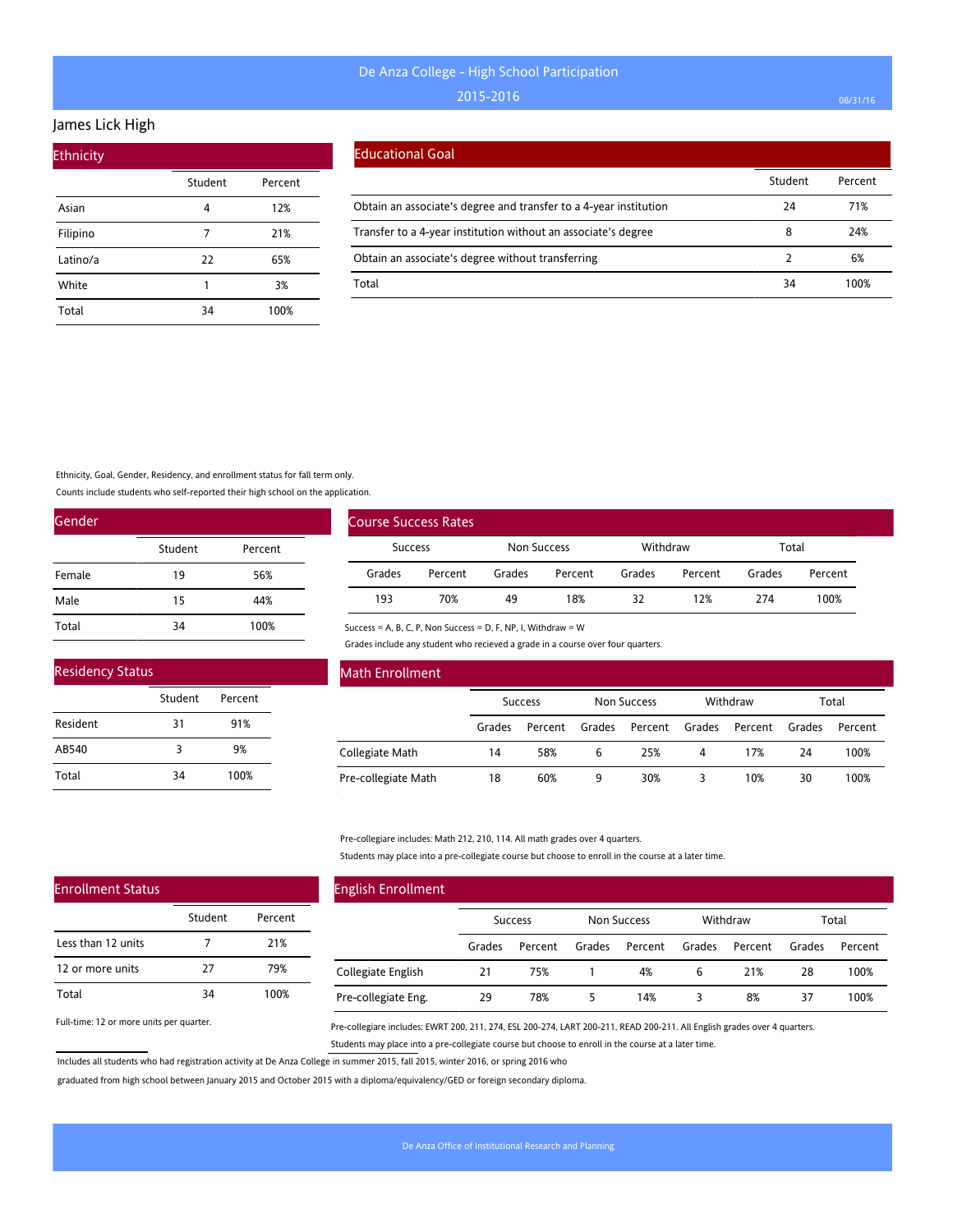### Ann Sobrato High

|                  | Student | Percent |
|------------------|---------|---------|
| African American | 3       | 10%     |
| Asian            | 3       | 10%     |
| Filipino         | 1       | 3%      |
| Latino/a         | 16      | 53%     |
| Pacific Islander | 1       | 3%      |
| White            | 6       | 20%     |
| Total            | 30      | 100%    |

#### Educational Goal

|                                                                   | Student | Percent |
|-------------------------------------------------------------------|---------|---------|
| Obtain an associate's degree and transfer to a 4-year institution | 22      | 73%     |
| Transfer to a 4-year institution without an associate's degree    |         | 23%     |
| Undeclared                                                        |         | 3%      |
| Total                                                             | 30      | 100%    |

Ethnicity, Goal, Gender, Residency, and enrollment status for fall term only.

Counts include students who self-reported their high school on the application.

| Gender |         |         |
|--------|---------|---------|
|        | Student | Percent |
| Female | 14      | 47%     |
| Male   | 16      | 53%     |
| Total  | 30      | 100%    |

| <b>Residency Status</b> |               |         |  |  |  |  |
|-------------------------|---------------|---------|--|--|--|--|
|                         | Student       | Percent |  |  |  |  |
| Resident                | 28            | 93%     |  |  |  |  |
| AB540                   | $\mathcal{P}$ | 7%      |  |  |  |  |
| Total                   | 30            | 100%    |  |  |  |  |

| Course Success Rates |         |             |         |          |         |        |         |
|----------------------|---------|-------------|---------|----------|---------|--------|---------|
| <b>Success</b>       |         | Non Success |         | Withdraw |         | Total  |         |
| Grades               | Percent | Grades      | Percent | Grades   | Percent | Grades | Percent |
| 160                  | 68%     | 37          | 16%     | 38       | 16%     | 235    | 100%    |

Success = A, B, C, P, Non Success = D, F, NP, I, Withdraw = W

Grades include any student who recieved a grade in a course over four quarters.

| Math Enrollment     |        |                |        |                    |        |          |        |         |
|---------------------|--------|----------------|--------|--------------------|--------|----------|--------|---------|
|                     |        | <b>Success</b> |        | <b>Non Success</b> |        | Withdraw |        | Total   |
|                     | Grades | Percent        | Grades | Percent            | Grades | Percent  | Grades | Percent |
| Collegiate Math     | 6      | 43%            | 4      | 29%                | 4      | 29%      | 14     | 100%    |
| Pre-collegiate Math | 10     | 37%            | 8      | 30%                | 9      | 33%      | 27     | 100%    |

Pre-collegiare includes: Math 212, 210, 114. All math grades over 4 quarters.

Students may place into a pre-collegiate course but choose to enroll in the course at a later time.

| <b>English Enrollment</b> |        |                |        |             |        |          |        |         |
|---------------------------|--------|----------------|--------|-------------|--------|----------|--------|---------|
|                           |        | <b>Success</b> |        | Non Success |        | Withdraw |        | Total   |
|                           | Grades | Percent        | Grades | Percent     | Grades | Percent  | Grades | Percent |
| Collegiate English        | 15     | 88%            |        | 12%         |        |          | 17     | 100%    |
| Pre-collegiate Eng.       | 18     | 67%            | 3      | 11%         | 6      | 22%      | 27     | 100%    |

Full-time: 12 or more units per quarter.

Enrollment Status

Less than 12 units 12 or more units

Total

Pre-collegiare includes: EWRT 200, 211, 274, ESL 200-274, LART 200-211, READ 200-211. All English grades over 4 quarters. Students may place into a pre-collegiate course but choose to enroll in the course at a later time.

Includes all students who had registration activity at De Anza College in summer 2015, fall 2015, winter 2016, or spring 2016 who

Student Percent

9 30% 21 70% 30 100%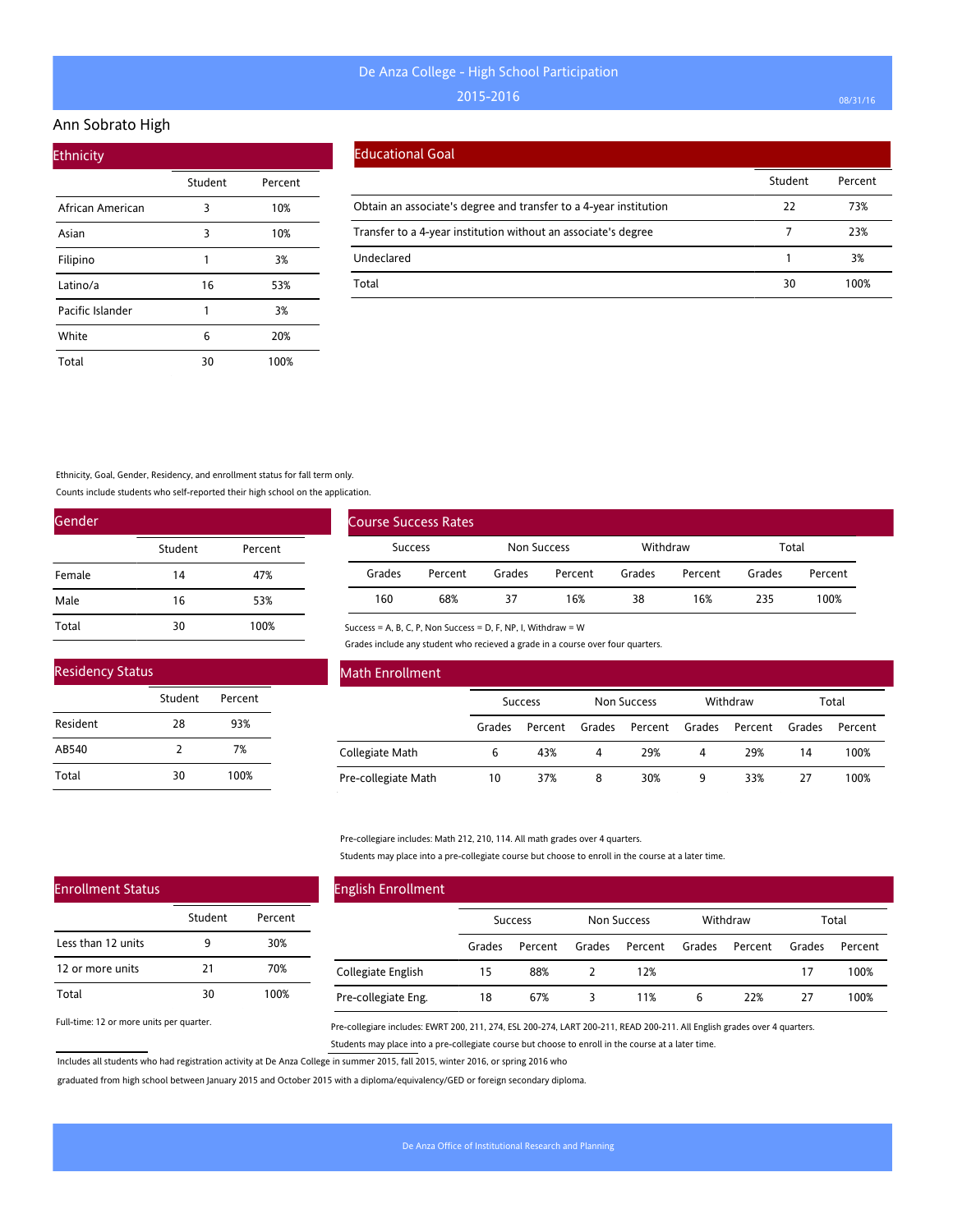## Saratoga High

| <b>Ethnicity</b> |         |         |
|------------------|---------|---------|
|                  | Student | Percent |
| African American | 1       | 3%      |
| Asian            | 18      | 51%     |
| Filipino         | 2       | 6%      |
| Latino/a         | 3       | 9%      |
| White            | 11      | 31%     |
| Total            | 35      | 100%    |

### Educational Goal

|                                                                   | Student | Percent |
|-------------------------------------------------------------------|---------|---------|
| Obtain an associate's degree and transfer to a 4-year institution | 14      | 40%     |
| Transfer to a 4-year institution without an associate's degree    | 17      | 49%     |
| Obtain an associate's degree without transferring                 |         | 3%      |
| <b>Educational development</b>                                    |         | 9%      |
| Total                                                             | 35      | 100%    |

Ethnicity, Goal, Gender, Residency, and enrollment status for fall term only.

Counts include students who self-reported their high school on the application.

| Gender |         |         |
|--------|---------|---------|
|        | Student | Percent |
| Female | 21      | 60%     |
| Male   | 14      | 40%     |
| Total  | 35      | 100%    |

| <b>Residency Status</b> |         |         |  |
|-------------------------|---------|---------|--|
|                         | Student | Percent |  |
| Resident                | 35      | 100%    |  |
| Total                   | 35      | 100%    |  |

| <b>Course Success Rates</b> |                                      |        |         |          |         |        |         |
|-----------------------------|--------------------------------------|--------|---------|----------|---------|--------|---------|
|                             | <b>Non Success</b><br><b>Success</b> |        |         | Withdraw |         | Total  |         |
| Grades                      | Percent                              | Grades | Percent | Grades   | Percent | Grades | Percent |
| 315                         | 90%                                  | 22     | 6%      | 13       | 4%      | 350    | 100%    |

Success = A, B, C, P, Non Success = D, F, NP, I, Withdraw = W

Grades include any student who recieved a grade in a course over four quarters.

| Math Enrollment     |                |         |                    |         |          |         |        |         |
|---------------------|----------------|---------|--------------------|---------|----------|---------|--------|---------|
|                     | <b>Success</b> |         | <b>Non Success</b> |         | Withdraw |         | Total  |         |
|                     | Grades         | Percent | Grades             | Percent | Grades   | Percent | Grades | Percent |
| Collegiate Math     | 47             | 85%     | 6                  | 11%     |          | 4%      | 55     | 100%    |
| Pre-collegiate Math | 15             | 94%     |                    |         |          | 6%      | 16     | 100%    |

Pre-collegiare includes: Math 212, 210, 114. All math grades over 4 quarters.

Students may place into a pre-collegiate course but choose to enroll in the course at a later time.

| <b>English Enrollment</b> |        |                |        |             |        |          |        |         |
|---------------------------|--------|----------------|--------|-------------|--------|----------|--------|---------|
|                           |        | <b>Success</b> |        | Non Success |        | Withdraw |        | Total   |
|                           | Grades | Percent        | Grades | Percent     | Grades | Percent  | Grades | Percent |
| Collegiate English        | 41     | 89%            | 3      | 7%          |        | 4%       | 46     | 100%    |
| Pre-collegiate Eng.       | 13     | 100%           |        |             |        |          | 13     | 100%    |

Full-time: 12 or more units per quarter.

Enrollment Status

Less than 12 units 12 or more units

Total

Pre-collegiare includes: EWRT 200, 211, 274, ESL 200-274, LART 200-211, READ 200-211. All English grades over 4 quarters. Students may place into a pre-collegiate course but choose to enroll in the course at a later time.

Includes all students who had registration activity at De Anza College in summer 2015, fall 2015, winter 2016, or spring 2016 who

Student Percent

6 17% 29 83% 35 100%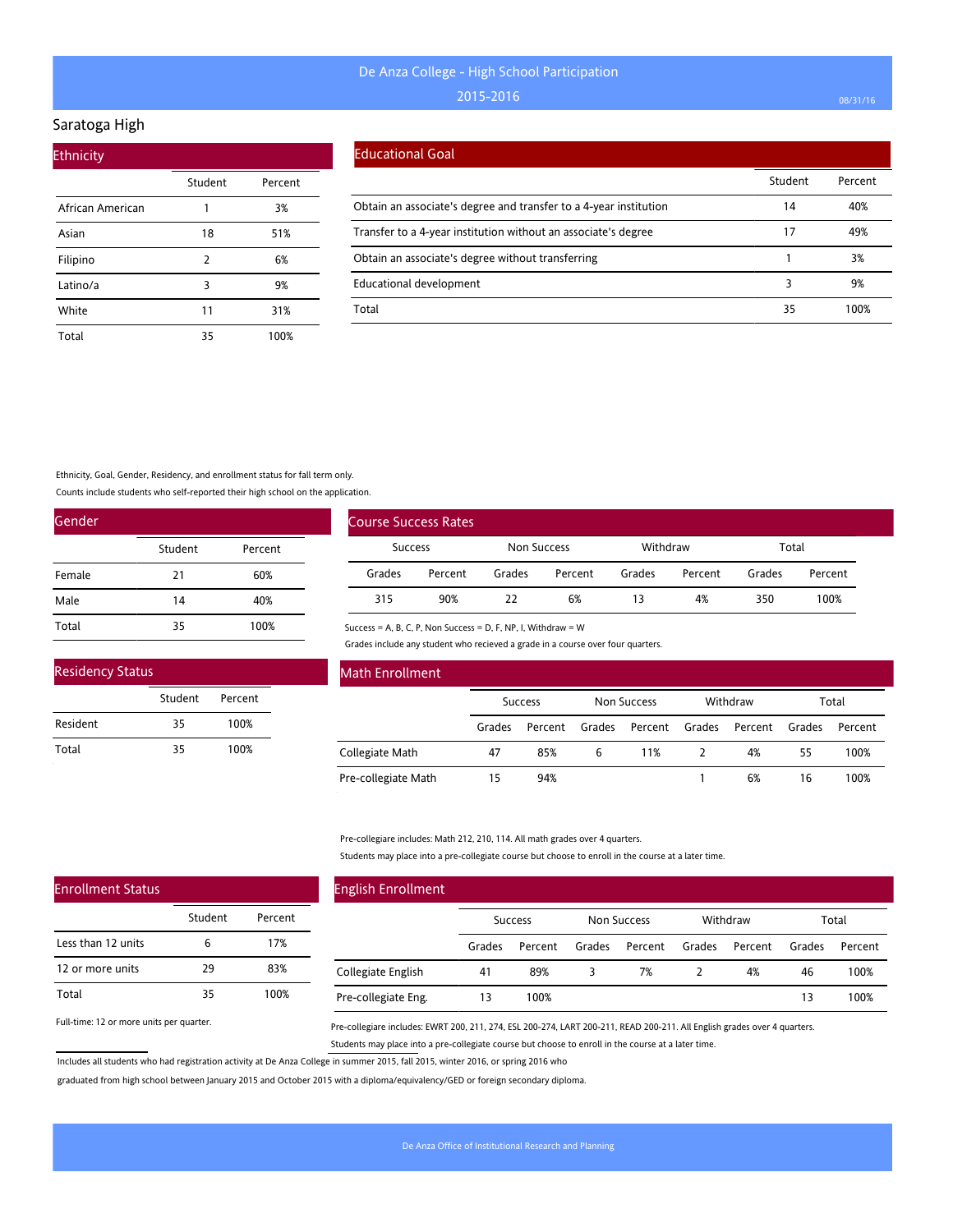## William C Overfelt High

| <b>Ethnicity</b> |         |         |
|------------------|---------|---------|
|                  | Student | Percent |
| African American | 1       | 2%      |
| Asian            | 5       | 9%      |
| Filipino         | 7       | 13%     |
| Latino/a         | 40      | 75%     |
| Total            | 53      | 100%    |

#### Educational Goal

|                                                                   | Student | Percent |
|-------------------------------------------------------------------|---------|---------|
| Obtain an associate's degree and transfer to a 4-year institution | 35      | 66%     |
| Transfer to a 4-year institution without an associate's degree    | 14      | 26%     |
| Obtain an associate's degree without transferring                 |         | 2%      |
| Undeclared                                                        |         | 2%      |
| Earn a vocational degree                                          |         | 2%      |
| Improve Basic Skills                                              |         | 2%      |
| Total                                                             | 53      | 100%    |

Ethnicity, Goal, Gender, Residency, and enrollment status for fall term only.

Counts include students who self-reported their high school on the application.

| Gender |         |         |  |  |  |  |
|--------|---------|---------|--|--|--|--|
|        | Student | Percent |  |  |  |  |
| Female | 28      | 53%     |  |  |  |  |
| Male   | 25      | 47%     |  |  |  |  |
| Total  | 53      | 100%    |  |  |  |  |

| <b>Residency Status</b> |         |         |  |  |  |  |
|-------------------------|---------|---------|--|--|--|--|
|                         | Student | Percent |  |  |  |  |
| Resident                | 49      | 92%     |  |  |  |  |
| AB540                   |         | 8%      |  |  |  |  |
| Total                   | 53      | 100%    |  |  |  |  |

| Course Success Rates |         |             |         |          |         |        |         |
|----------------------|---------|-------------|---------|----------|---------|--------|---------|
| <b>Success</b>       |         | Non Success |         | Withdraw |         | Total  |         |
| Grades               | Percent | Grades      | Percent | Grades   | Percent | Grades | Percent |
| 232                  | 62%     | 94          | 25%     | 47       | 13%     | 373    | 100%    |

Success = A, B, C, P, Non Success = D, F, NP, I, Withdraw = W

Grades include any student who recieved a grade in a course over four quarters.

| Math Enrollment     |                |         |                    |         |          |         |        |         |
|---------------------|----------------|---------|--------------------|---------|----------|---------|--------|---------|
|                     | <b>Success</b> |         | <b>Non Success</b> |         | Withdraw |         | Total  |         |
|                     | Grades         | Percent | Grades             | Percent | Grades   | Percent | Grades | Percent |
| Collegiate Math     | 10             | 63%     |                    | 13%     | 4        | 25%     | 16     | 100%    |
| Pre-collegiate Math | 26             | 50%     | 22                 | 42%     | 4        | 8%      | 52     | 100%    |

Pre-collegiare includes: Math 212, 210, 114. All math grades over 4 quarters.

Students may place into a pre-collegiate course but choose to enroll in the course at a later time.

| <b>English Enrollment</b> |        |                |        |             |        |          |        |         |
|---------------------------|--------|----------------|--------|-------------|--------|----------|--------|---------|
|                           |        | <b>Success</b> |        | Non Success |        | Withdraw |        | Total   |
|                           | Grades | Percent        | Grades | Percent     | Grades | Percent  | Grades | Percent |
| Collegiate English        | 20     | 91%            |        | 5%          |        | 5%       | 22     | 100%    |
| Pre-collegiate Eng.       | 44     | 64%            | 15     | 22%         | 10     | 14%      | 69     | 100%    |

Full-time: 12 or more units per quarter.

Enrollment Status

Less than 12 units 12 or more units

Total

Pre-collegiare includes: EWRT 200, 211, 274, ESL 200-274, LART 200-211, READ 200-211. All English grades over 4 quarters. Students may place into a pre-collegiate course but choose to enroll in the course at a later time.

Includes all students who had registration activity at De Anza College in summer 2015, fall 2015, winter 2016, or spring 2016 who

Student Percent

19 36% 34 64% 53 100%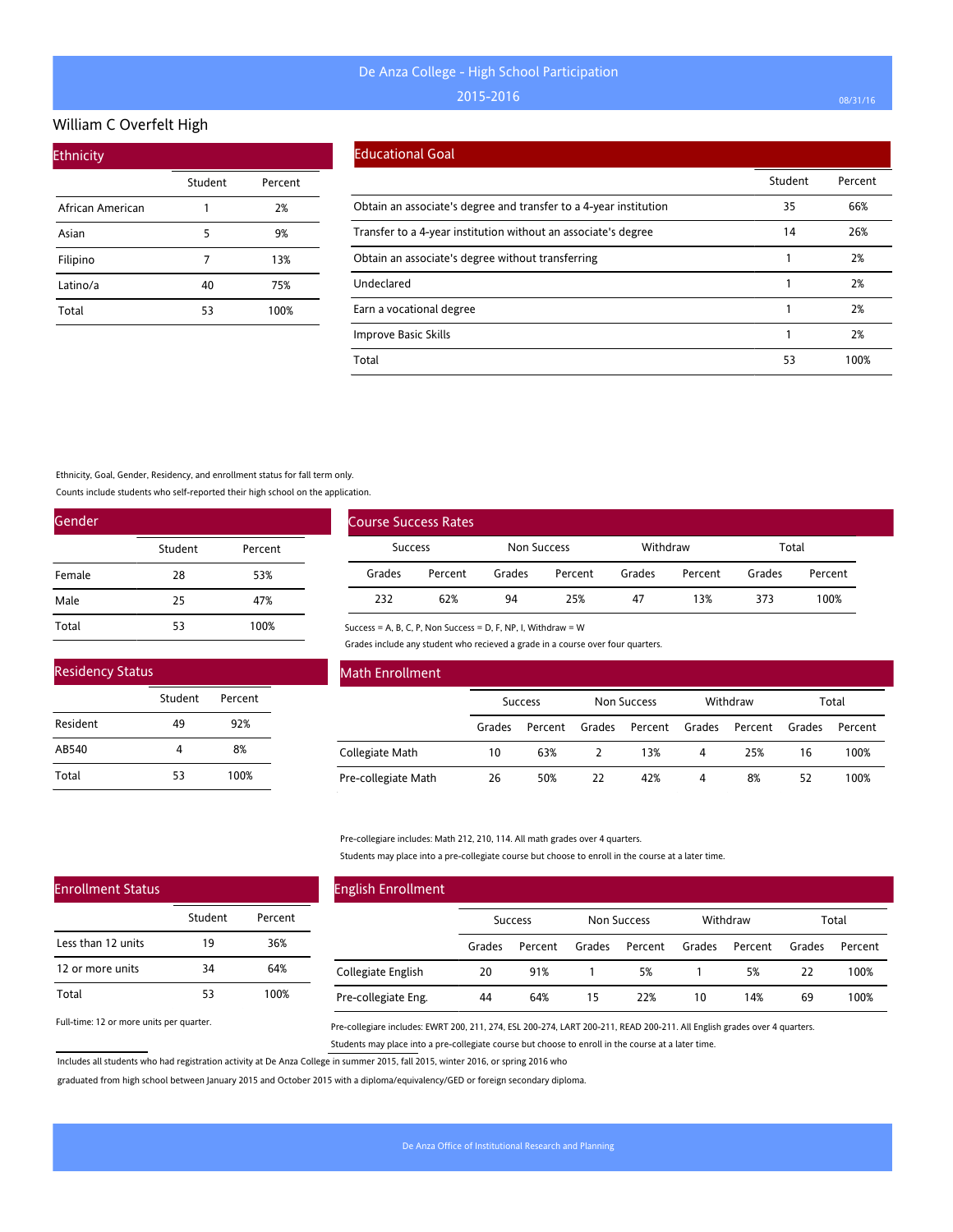## Del Mar High

| <b>Ethnicity</b> |         |         |
|------------------|---------|---------|
|                  | Student | Percent |
| African American | 4       | 7%      |
| Asian            | 10      | 16%     |
| Filipino         | 7       | 11%     |
| Latino/a         | 33      | 54%     |
| White            | 7       | 11%     |
| Total            | 61      | 100%    |

#### Educational Goal

|                                                                   | Student | Percent |
|-------------------------------------------------------------------|---------|---------|
| Obtain an associate's degree and transfer to a 4-year institution | 34      | 56%     |
| Transfer to a 4-year institution without an associate's degree    | 12      | 20%     |
| Obtain an associate's degree without transferring                 |         | 11%     |
| Undeclared                                                        | 6       | 10%     |
| Formulate career plans                                            |         | 3%      |
| Total                                                             | 61      | 100%    |

Ethnicity, Goal, Gender, Residency, and enrollment status for fall term only.

Counts include students who self-reported their high school on the application.

| Gender |         |         |  |  |  |  |
|--------|---------|---------|--|--|--|--|
|        | Student | Percent |  |  |  |  |
| Female | 31      | 51%     |  |  |  |  |
| Male   | 30      | 49%     |  |  |  |  |
| Total  | 61      | 100%    |  |  |  |  |

| <b>Residency Status</b> |         |         |  |  |  |  |  |
|-------------------------|---------|---------|--|--|--|--|--|
|                         | Student | Percent |  |  |  |  |  |
| Resident                | 51      | 84%     |  |  |  |  |  |
| AB540                   | 10      | 16%     |  |  |  |  |  |
| Total                   | 61      | 100%    |  |  |  |  |  |

| <b>Course Success Rates</b> |         |             |         |          |         |        |         |
|-----------------------------|---------|-------------|---------|----------|---------|--------|---------|
| Success                     |         | Non Success |         | Withdraw |         | Total  |         |
| Grades                      | Percent | Grades      | Percent | Grades   | Percent | Grades | Percent |
| 255                         | 65%     | 97          | 25%     | 39       | 10%     | 391    | 100%    |

Success = A, B, C, P, Non Success = D, F, NP, I, Withdraw = W

Grades include any student who recieved a grade in a course over four quarters.

| Math Enrollment     |                |         |             |         |          |         |        |         |
|---------------------|----------------|---------|-------------|---------|----------|---------|--------|---------|
|                     | <b>Success</b> |         | Non Success |         | Withdraw |         | Total  |         |
|                     | Grades         | Percent | Grades      | Percent | Grades   | Percent | Grades | Percent |
| Collegiate Math     |                | 50%     |             |         |          | 50%     | 4      | 100%    |
| Pre-collegiate Math | 39             | 53%     | 29          | 39%     | 6        | 8%      | 74     | 100%    |

Pre-collegiare includes: Math 212, 210, 114. All math grades over 4 quarters.

Students may place into a pre-collegiate course but choose to enroll in the course at a later time.

| <b>English Enrollment</b> |                |         |             |         |          |         |        |         |
|---------------------------|----------------|---------|-------------|---------|----------|---------|--------|---------|
|                           | <b>Success</b> |         | Non Success |         | Withdraw |         | Total  |         |
|                           | Grades         | Percent | Grades      | Percent | Grades   | Percent | Grades | Percent |
| Collegiate English        | 21             | 91%     |             | 9%      |          |         | 23     | 100%    |
| Pre-collegiate Eng.       | 49             | 72%     | 14          | 21%     | 5        | 7%      | 68     | 100%    |

Full-time: 12 or more units per quarter.

Enrollment Status

Less than 12 units 12 or more units

Total

Pre-collegiare includes: EWRT 200, 211, 274, ESL 200-274, LART 200-211, READ 200-211. All English grades over 4 quarters. Students may place into a pre-collegiate course but choose to enroll in the course at a later time.

Includes all students who had registration activity at De Anza College in summer 2015, fall 2015, winter 2016, or spring 2016 who

Student Percent

30 49% 31 51% 61 100%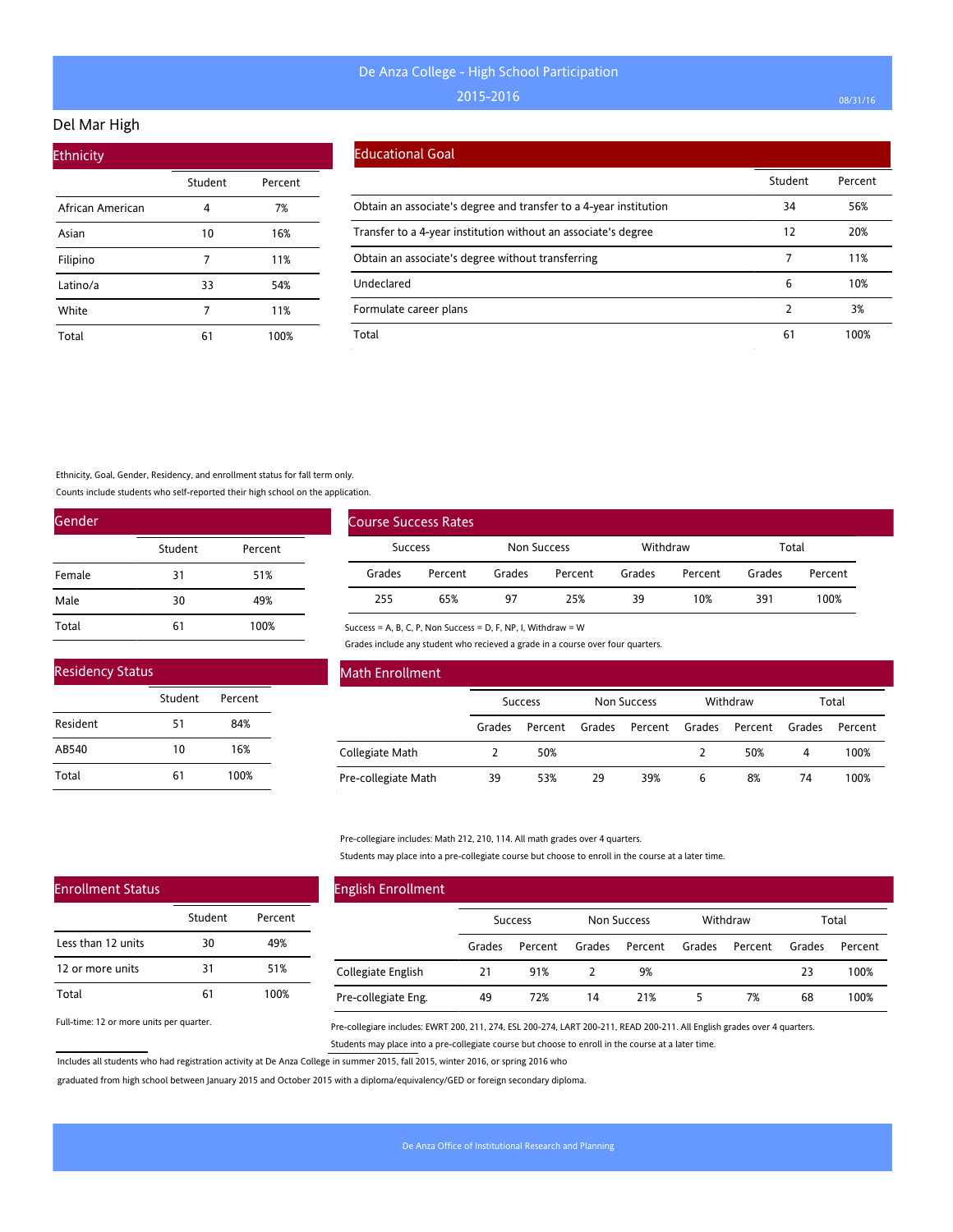#### Mountain View High

| <b>Ethnicity</b> |         |         |
|------------------|---------|---------|
|                  | Student | Percent |
| Asian            | 8       | 23%     |
| Filipino         | 2       | 6%      |
| Latino/a         | 19      | 54%     |
| White            | 6       | 17%     |
| Total            | 35      | 100%    |

#### Educational Goal

|                                                                   | Student | Percent |
|-------------------------------------------------------------------|---------|---------|
| Obtain an associate's degree and transfer to a 4-year institution | 19      | 54%     |
| Transfer to a 4-year institution without an associate's degree    | 10      | 29%     |
| Obtain an associate's degree without transferring                 |         | 9%      |
| <b>Educational development</b>                                    |         | 9%      |
| Total                                                             | 35      | 100%    |

Ethnicity, Goal, Gender, Residency, and enrollment status for fall term only.

Counts include students who self-reported their high school on the application.

| Gender |         |         |
|--------|---------|---------|
|        | Student | Percent |
| Female | 19      | 54%     |
| Male   | 16      | 46%     |
| Total  | 35      | 100%    |

| <b>Course Success Rates</b> |         |             |         |          |         |        |         |
|-----------------------------|---------|-------------|---------|----------|---------|--------|---------|
| <b>Success</b>              |         | Non Success |         | Withdraw |         | Total  |         |
| Grades                      | Percent | Grades      | Percent | Grades   | Percent | Grades | Percent |
| 213                         | 76%     | 43          | 15%     | 24       | 9%      | 280    | 100%    |

## Residency Status

|              | Student | Percent |  |
|--------------|---------|---------|--|
| Resident     | 25      | 71%     |  |
| AB540        |         | 20%     |  |
| Non Resident | 3       | 9%      |  |
| Total        | 35      | 100%    |  |

#### Math Enrollment

|                     | Success |         | Non Success |         | Withdraw |         | Total  |         |
|---------------------|---------|---------|-------------|---------|----------|---------|--------|---------|
|                     | Grades  | Percent | Grades      | Percent | Grades   | Percent | Grades | Percent |
| Collegiate Math     | 6       | 55%     | 4           | 36%     |          | 9%      | 11     | 100%    |
| Pre-collegiate Math | 18      | 51%     | 10          | 29%     |          | 20%     | 35     | 100%    |

#### Pre-collegiare includes: Math 212, 210, 114. All math grades over 4 quarters.

Success = A, B, C, P, Non Success = D, F, NP, I, Withdraw = W

Grades include any student who recieved a grade in a course over four quarters.

Students may place into a pre-collegiate course but choose to enroll in the course at a later time.

## Enrollment Status

|                    | Student | Percent |
|--------------------|---------|---------|
| Less than 12 units | 14      | 40%     |
| 12 or more units   | 21      | 60%     |
| Total              | 35      | 100%    |

Full-time: 12 or more units per quarter.

# English Enrollment

|                     |        | <b>Success</b> |        | Non Success |        | Withdraw |        | Total   |  |
|---------------------|--------|----------------|--------|-------------|--------|----------|--------|---------|--|
|                     | Grades | Percent        | Grades | Percent     | Grades | Percent  | Grades | Percent |  |
| Collegiate English  | 25     | 83%            |        | 7%          |        | 10%      | 30     | 100%    |  |
| Pre-collegiate Eng. | 30     | 70%            | 10     | 23%         |        | 7%       | 43     | 100%    |  |

Pre-collegiare includes: EWRT 200, 211, 274, ESL 200-274, LART 200-211, READ 200-211. All English grades over 4 quarters. Students may place into a pre-collegiate course but choose to enroll in the course at a later time.

Includes all students who had registration activity at De Anza College in summer 2015, fall 2015, winter 2016, or spring 2016 who

graduated from high school between January 2015 and October 2015 with a diploma/equivalency/GED or foreign secondary diploma.

 $\overline{\phantom{a}}$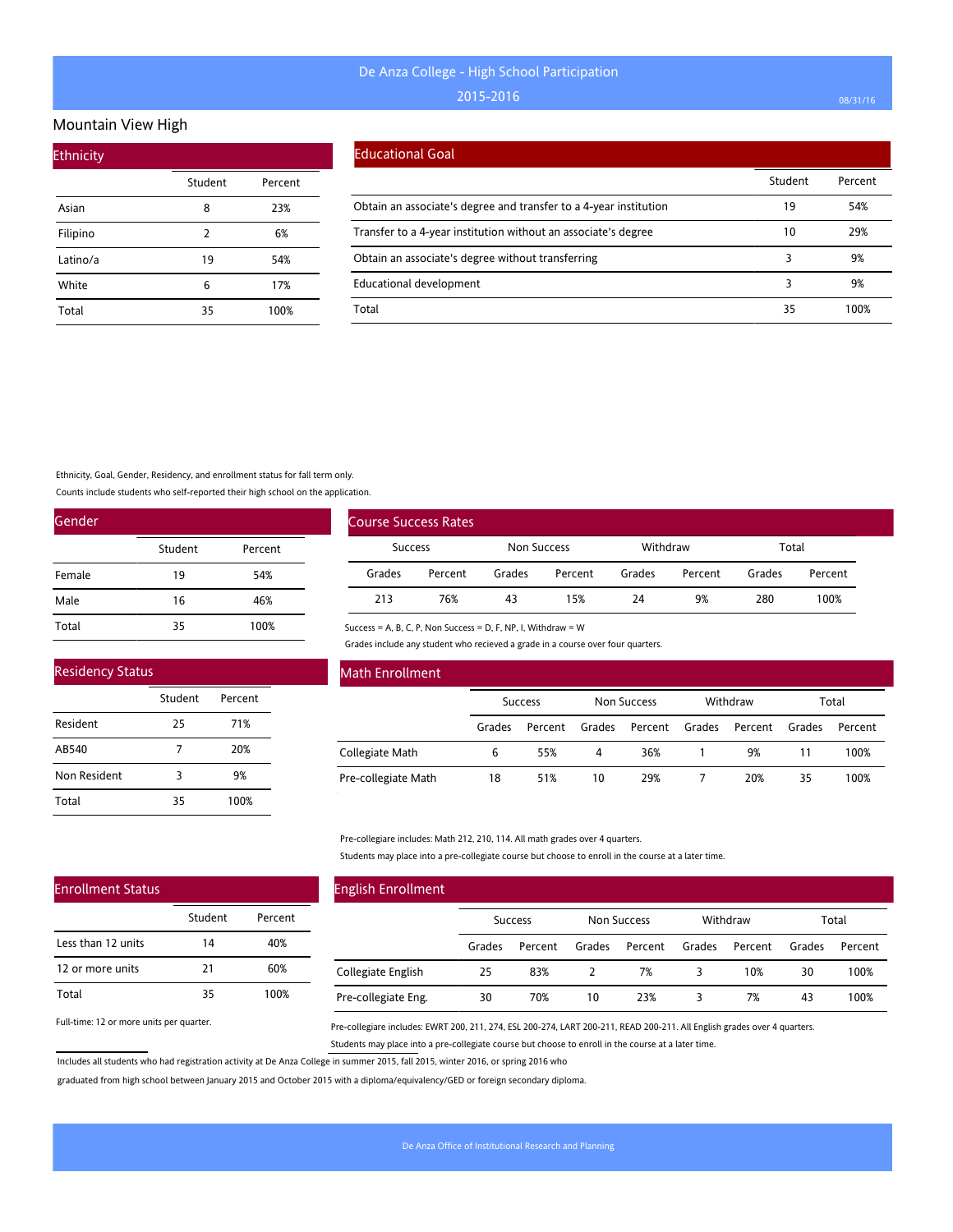#### Los Gatos High

| <b>Ethnicity</b> |         |         |
|------------------|---------|---------|
|                  | Student | Percent |
| Filipino         | 1       | 5%      |
| Latino/a         | 2       | 9%      |
| Native American  | 4       | 18%     |
| White            | 14      | 64%     |
| Unreported       | 1       | 5%      |
| Total            | 22      | 100%    |

#### Educational Goal

|                                                                   | Student | Percent |
|-------------------------------------------------------------------|---------|---------|
| Obtain an associate's degree and transfer to a 4-year institution | 13      | 59%     |
| Transfer to a 4-year institution without an associate's degree    | 8       | 36%     |
| Obtain an associate's degree without transferring                 |         | 5%      |
| Total                                                             | 22      | 100%    |

Ethnicity, Goal, Gender, Residency, and enrollment status for fall term only.

Counts include students who self-reported their high school on the application.

| Gender |         |         |
|--------|---------|---------|
|        | Student | Percent |
| Female | 13      | 59%     |
| Male   | 9       | 41%     |
| Total  | 22      | 100%    |

| <b>Residency Status</b> |         |         |  |
|-------------------------|---------|---------|--|
|                         | Student | Percent |  |
| Resident                | 22      | 100%    |  |
| Total                   | 77      | 100%    |  |

| <b>Course Success Rates</b> |         |             |         |          |         |        |         |
|-----------------------------|---------|-------------|---------|----------|---------|--------|---------|
| <b>Success</b>              |         | Non Success |         | Withdraw |         | Total  |         |
| Grades                      | Percent | Grades      | Percent | Grades   | Percent | Grades | Percent |
| 157                         | 86%     | 16          | 9%      | 10       | 5%      | 183    | 100%    |

Success = A, B, C, P, Non Success = D, F, NP, I, Withdraw = W

Grades include any student who recieved a grade in a course over four quarters.

| Math Enrollment     |        |                |        |                    |        |          |        |         |
|---------------------|--------|----------------|--------|--------------------|--------|----------|--------|---------|
|                     |        | <b>Success</b> |        | <b>Non Success</b> |        | Withdraw |        | Total   |
|                     | Grades | Percent        | Grades | Percent            | Grades | Percent  | Grades | Percent |
| Collegiate Math     | 11     | 92%            |        | 8%                 |        |          | 12     | 100%    |
| Pre-collegiate Math |        | 85%            |        | 8%                 |        | 8%       | 13     | 100%    |

Pre-collegiare includes: Math 212, 210, 114. All math grades over 4 quarters.

Students may place into a pre-collegiate course but choose to enroll in the course at a later time.

| <b>English Enrollment</b> |        |         |        |             |        |          |        |         |
|---------------------------|--------|---------|--------|-------------|--------|----------|--------|---------|
|                           |        | Success |        | Non Success |        | Withdraw |        | Total   |
|                           | Grades | Percent | Grades | Percent     | Grades | Percent  | Grades | Percent |
| Collegiate English        | 16     | 89%     |        | 6%          |        | 6%       | 18     | 100%    |
| Pre-collegiate Eng.       | 13     | 93%     |        | 7%          |        |          | 14     | 100%    |

Full-time: 12 or more units per quarter.

Enrollment Status

Less than 12 units 12 or more units

Total

Pre-collegiare includes: EWRT 200, 211, 274, ESL 200-274, LART 200-211, READ 200-211. All English grades over 4 quarters. Students may place into a pre-collegiate course but choose to enroll in the course at a later time.

Includes all students who had registration activity at De Anza College in summer 2015, fall 2015, winter 2016, or spring 2016 who

Student Percent

4 18% 18 82% 22 100%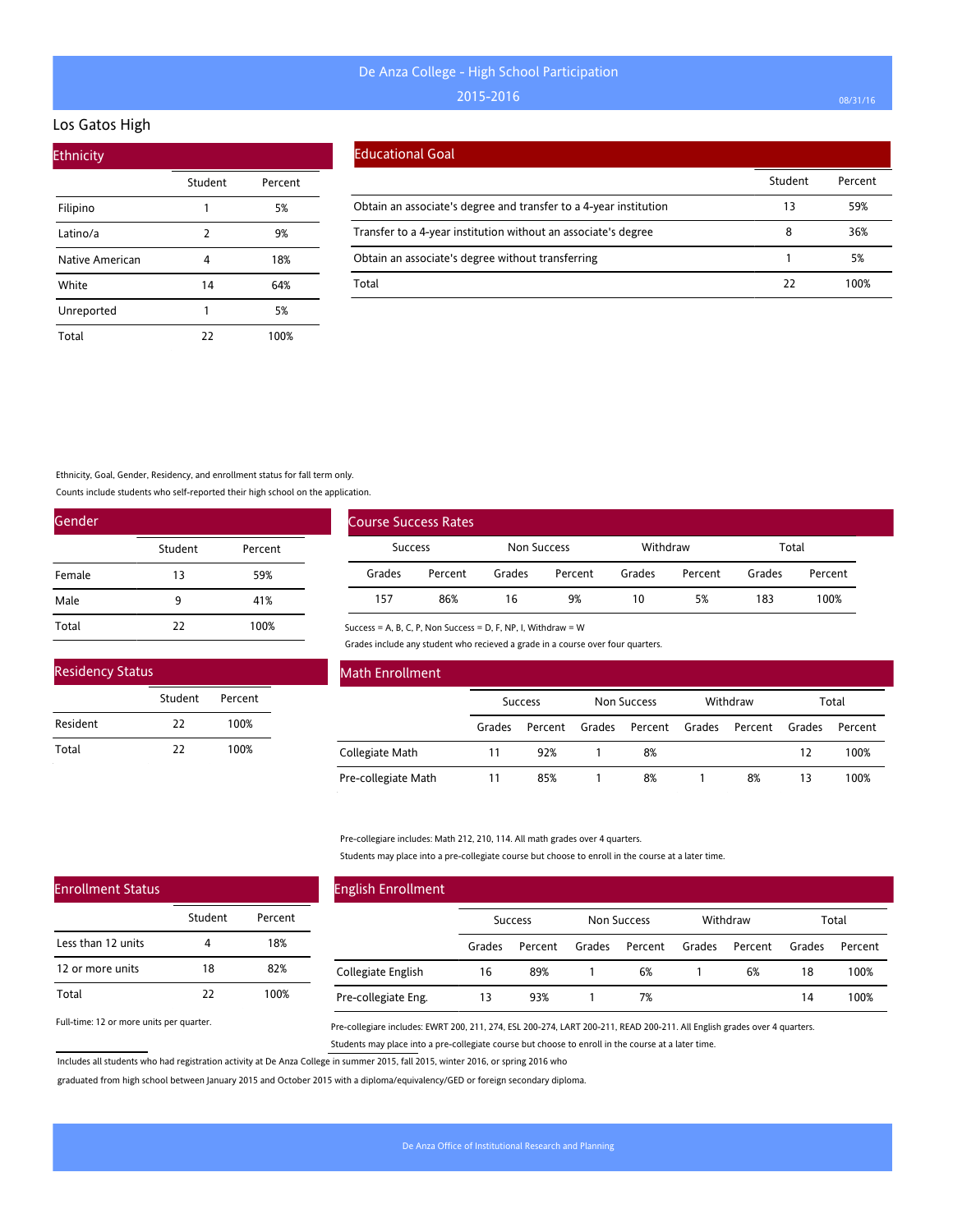### Los Altos High

| <b>Ethnicity</b> |         |         |
|------------------|---------|---------|
|                  | Student | Percent |
| African American | 2       | 17%     |
| Asian            | 1       | 8%      |
| Filipino         | 1       | 8%      |
| Latino/a         | 2       | 17%     |
| White            | 6       | 50%     |
| Total            | 12      | 100%    |

#### Educational Goal

|                                                                   | Student | Percent |
|-------------------------------------------------------------------|---------|---------|
| Obtain an associate's degree and transfer to a 4-year institution |         | 75%     |
| Transfer to a 4-year institution without an associate's degree    |         | 25%     |
| Total                                                             | 12      | 100%    |

Ethnicity, Goal, Gender, Residency, and enrollment status for fall term only.

Counts include students who self-reported their high school on the application.

| Gender |         |         |
|--------|---------|---------|
|        | Student | Percent |
| Female | 10      | 83%     |
| Male   | 2       | 17%     |
| Total  | 12      | 100%    |

| <b>Residency Status</b> |         |         |  |  |  |  |  |
|-------------------------|---------|---------|--|--|--|--|--|
|                         | Student | Percent |  |  |  |  |  |
| Resident                | 12      | 100%    |  |  |  |  |  |
| Total                   | 12      | 100%    |  |  |  |  |  |

| Course Success Rates |         |             |         |          |         |        |         |
|----------------------|---------|-------------|---------|----------|---------|--------|---------|
| <b>Success</b>       |         | Non Success |         | Withdraw |         | Total  |         |
| Grades               | Percent | Grades      | Percent | Grades   | Percent | Grades | Percent |
| 63                   | 68%     | 14          | 15%     | 15       | 16%     | 92     | 100%    |

Success = A, B, C, P, Non Success = D, F, NP, I, Withdraw = W

Grades include any student who recieved a grade in a course over four quarters.

| Math Enrollment     |        |                |        |                    |        |          |        |         |  |
|---------------------|--------|----------------|--------|--------------------|--------|----------|--------|---------|--|
|                     |        | <b>Success</b> |        | <b>Non Success</b> |        | Withdraw |        | Total   |  |
|                     | Grades | Percent        | Grades | Percent            | Grades | Percent  | Grades | Percent |  |
| Collegiate Math     | 4      | 100%           |        |                    |        |          | 4      | 100%    |  |
| Pre-collegiate Math | 4      | 57%            |        | 14%                |        | 29%      |        | 100%    |  |

Pre-collegiare includes: Math 212, 210, 114. All math grades over 4 quarters.

Students may place into a pre-collegiate course but choose to enroll in the course at a later time.

| <b>English Enrollment</b> |                |         |             |         |          |         |        |         |
|---------------------------|----------------|---------|-------------|---------|----------|---------|--------|---------|
|                           | <b>Success</b> |         | Non Success |         | Withdraw |         | Total  |         |
|                           | Grades         | Percent | Grades      | Percent | Grades   | Percent | Grades | Percent |
| Collegiate English        |                | 83%     |             |         |          | 17%     | 6      | 100%    |
| Pre-collegiate Eng.       |                | 30%     | 3           | 30%     | 4        | 40%     | 10     | 100%    |

Full-time: 12 or more units per quarter.

Enrollment Status

Less than 12 units 12 or more units

Total

Pre-collegiare includes: EWRT 200, 211, 274, ESL 200-274, LART 200-211, READ 200-211. All English grades over 4 quarters. Students may place into a pre-collegiate course but choose to enroll in the course at a later time.

Includes all students who had registration activity at De Anza College in summer 2015, fall 2015, winter 2016, or spring 2016 who

Student Percent

6 50% 6 50% 12 100%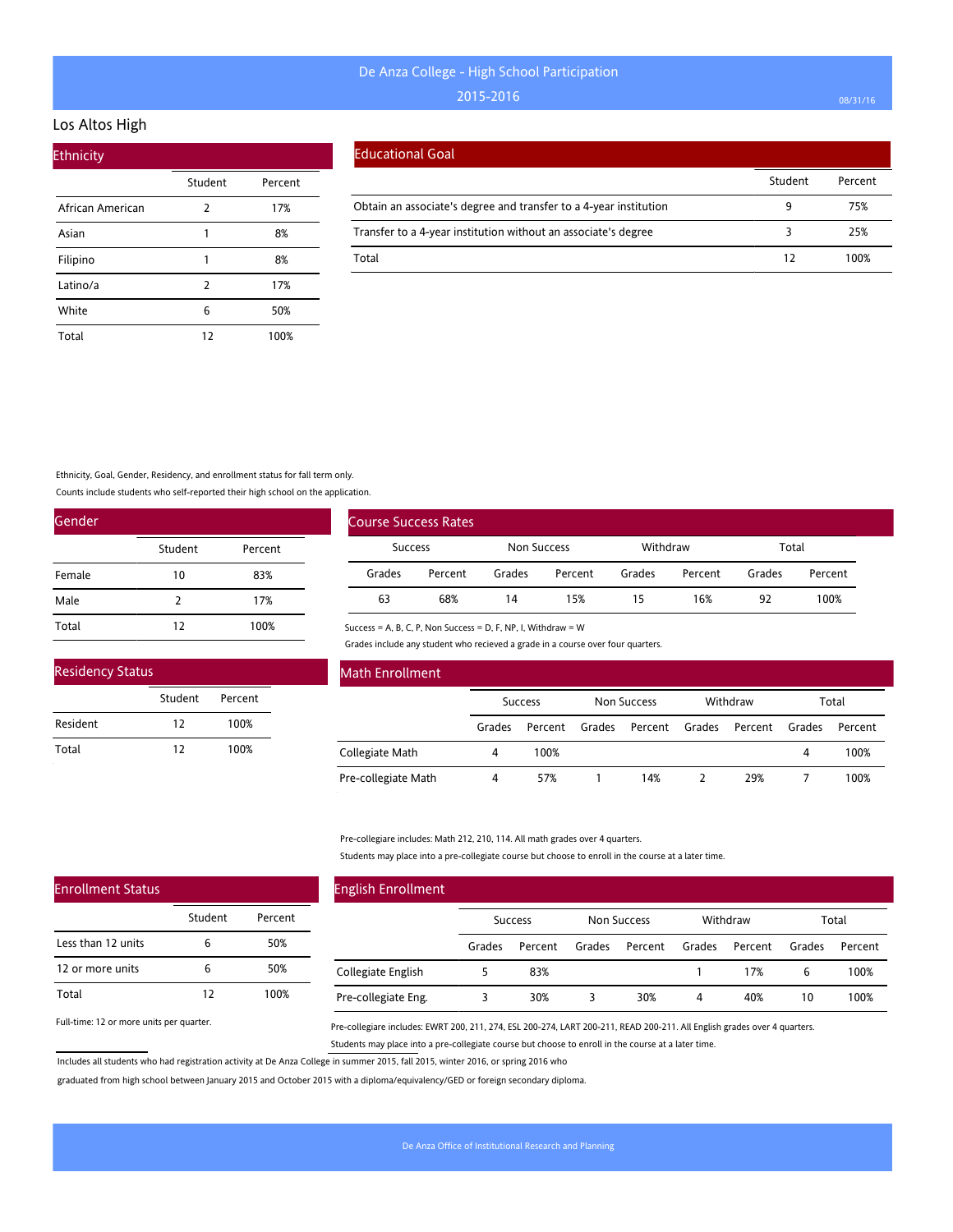# Latino College Preparatory Aca

| <b>Ethnicity</b> |         |         |  |  |  |  |  |  |
|------------------|---------|---------|--|--|--|--|--|--|
|                  | Student | Percent |  |  |  |  |  |  |
| Latino/a         | 8       | 100%    |  |  |  |  |  |  |
| Total            | 8       | 100%    |  |  |  |  |  |  |

#### Educational Goal

|                                                                   | Student | Percent |
|-------------------------------------------------------------------|---------|---------|
| Obtain an associate's degree and transfer to a 4-year institution |         | 100%    |
| Total                                                             |         | 100%    |

Ethnicity, Goal, Gender, Residency, and enrollment status for fall term only.

Counts include students who self-reported their high school on the application.

| Gender |         |         |  |  |  |  |  |
|--------|---------|---------|--|--|--|--|--|
|        | Student | Percent |  |  |  |  |  |
| Female | 2       | 25%     |  |  |  |  |  |
| Male   | 6       | 75%     |  |  |  |  |  |
| Total  | 8       | 100%    |  |  |  |  |  |

| <b>Residency Status</b> |         |         |  |  |  |  |  |
|-------------------------|---------|---------|--|--|--|--|--|
|                         | Student | Percent |  |  |  |  |  |
| Resident                | 7       | 88%     |  |  |  |  |  |
| AB540                   | 1       | 13%     |  |  |  |  |  |
| Total                   | 8       | 100%    |  |  |  |  |  |

| <b>Course Success Rates</b> |         |             |         |          |         |        |         |
|-----------------------------|---------|-------------|---------|----------|---------|--------|---------|
| Success                     |         | Non Success |         | Withdraw |         | Total  |         |
| Grades                      | Percent | Grades      | Percent | Grades   | Percent | Grades | Percent |
| 62                          | 78%     | 15          | 19%     |          | 4%      | 80     | 100%    |

Success = A, B, C, P, Non Success = D, F, NP, I, Withdraw = W

Grades include any student who recieved a grade in a course over four quarters.

| Math Enrollment     |                |         |                    |         |          |         |        |         |
|---------------------|----------------|---------|--------------------|---------|----------|---------|--------|---------|
|                     | <b>Success</b> |         | <b>Non Success</b> |         | Withdraw |         | Total  |         |
|                     | Grades         | Percent | Grades             | Percent | Grades   | Percent | Grades | Percent |
| Collegiate Math     |                | 100%    |                    |         |          |         |        | 100%    |
| Pre-collegiate Math | 8              | 57%     | 4                  | 29%     |          | 14%     | 14     | 100%    |

Pre-collegiare includes: Math 212, 210, 114. All math grades over 4 quarters.

Students may place into a pre-collegiate course but choose to enroll in the course at a later time.

| <b>English Enrollment</b> |                |         |                    |         |          |         |        |         |
|---------------------------|----------------|---------|--------------------|---------|----------|---------|--------|---------|
|                           | <b>Success</b> |         | <b>Non Success</b> |         | Withdraw |         | Total  |         |
|                           | Grades         | Percent | Grades             | Percent | Grades   | Percent | Grades | Percent |
| Collegiate English        | 11             | 92%     |                    | 8%      |          |         | 12     | 100%    |
| Pre-collegiate Eng.       | 11             | 69%     | 4                  | 25%     |          | 6%      | 16     | 100%    |

Full-time: 12 or more units per quarter.

Enrollment Status

Less than 12 units 12 or more units

Total

Pre-collegiare includes: EWRT 200, 211, 274, ESL 200-274, LART 200-211, READ 200-211. All English grades over 4 quarters. Students may place into a pre-collegiate course but choose to enroll in the course at a later time.

Includes all students who had registration activity at De Anza College in summer 2015, fall 2015, winter 2016, or spring 2016 who

Student Percent

3 38% 5 63% 8 100%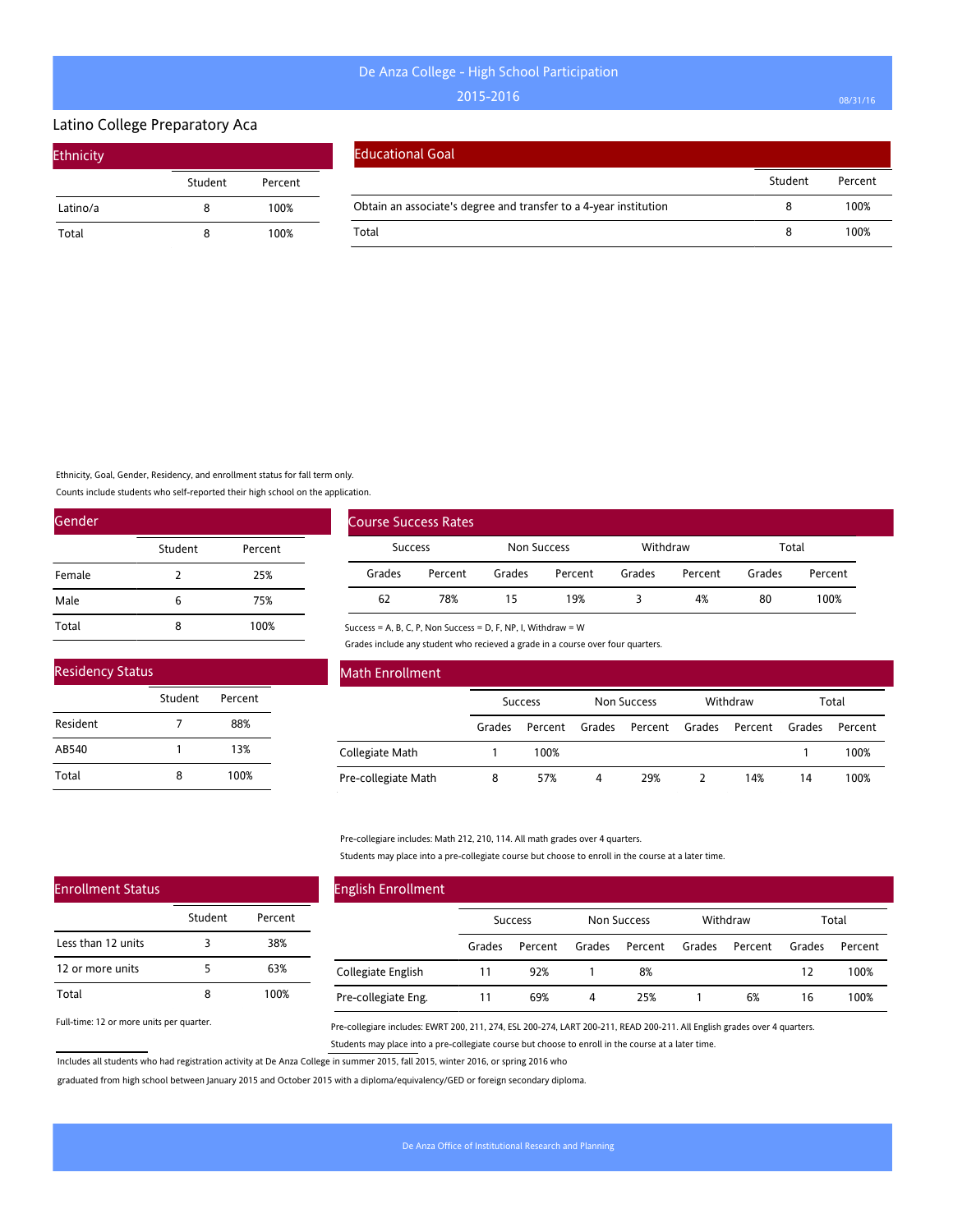## Live Oak High

| <b>Ethnicity</b> |         |         |
|------------------|---------|---------|
|                  | Student | Percent |
| African American | 2       | 14%     |
| Asian            | 1       | 7%      |
| Latino/a         | 10      | 71%     |
| White            | 1       | 7%      |
| Total            | 14      | 100%    |

#### Educational Goal

|                                                                   | Student | Percent |
|-------------------------------------------------------------------|---------|---------|
| Obtain an associate's degree and transfer to a 4-year institution | 12      | 86%     |
| Transfer to a 4-year institution without an associate's degree    |         | 14%     |
| Total                                                             | 14      | 100%    |

Ethnicity, Goal, Gender, Residency, and enrollment status for fall term only.

Counts include students who self-reported their high school on the application.

| Gender |         |         |  |  |  |  |  |
|--------|---------|---------|--|--|--|--|--|
|        | Student | Percent |  |  |  |  |  |
| Female | 9       | 64%     |  |  |  |  |  |
| Male   | 5       | 36%     |  |  |  |  |  |
| Total  | 14      | 100%    |  |  |  |  |  |

| <b>Residency Status</b> |         |         |  |  |  |  |  |
|-------------------------|---------|---------|--|--|--|--|--|
|                         | Student | Percent |  |  |  |  |  |
| Resident                | 12      | 86%     |  |  |  |  |  |
| AB540                   | 2       | 14%     |  |  |  |  |  |
| Total                   | 14      | 100%    |  |  |  |  |  |

|                | <b>Course Success Rates</b> |             |         |          |         |        |         |
|----------------|-----------------------------|-------------|---------|----------|---------|--------|---------|
| <b>Success</b> |                             | Non Success |         | Withdraw |         | Total  |         |
| Grades         | Percent                     | Grades      | Percent | Grades   | Percent | Grades | Percent |
| 83             | 67%                         | 26          | 21%     | 15       | 12%     | 124    | 100%    |

Success = A, B, C, P, Non Success = D, F, NP, I, Withdraw = W

Grades include any student who recieved a grade in a course over four quarters.

| Math Enrollment     |        |                |        |                    |        |          |        |         |
|---------------------|--------|----------------|--------|--------------------|--------|----------|--------|---------|
|                     |        | <b>Success</b> |        | <b>Non Success</b> |        | Withdraw |        | Total   |
|                     | Grades | Percent        | Grades | Percent            | Grades | Percent  | Grades | Percent |
| Collegiate Math     |        | 50%            |        |                    |        | 50%      |        | 100%    |
| Pre-collegiate Math | 13     | 62%            |        | 24%                |        | 14%      | 21     | 100%    |

Pre-collegiare includes: Math 212, 210, 114. All math grades over 4 quarters.

Students may place into a pre-collegiate course but choose to enroll in the course at a later time.

| <b>English Enrollment</b> |        |                |        |                    |        |          |        |         |
|---------------------------|--------|----------------|--------|--------------------|--------|----------|--------|---------|
|                           |        | <b>Success</b> |        | <b>Non Success</b> |        | Withdraw |        | Total   |
|                           | Grades | Percent        | Grades | Percent            | Grades | Percent  | Grades | Percent |
| Collegiate English        | 6      | 67%            | 3      | 33%                |        |          | 9      | 100%    |
| Pre-collegiate Eng.       | 8      | 57%            |        | 14%                | 4      | 29%      | 14     | 100%    |

Full-time: 12 or more units per quarter.

Enrollment Status

Less than 12 units 12 or more units

Total

Pre-collegiare includes: EWRT 200, 211, 274, ESL 200-274, LART 200-211, READ 200-211. All English grades over 4 quarters. Students may place into a pre-collegiate course but choose to enroll in the course at a later time.

Includes all students who had registration activity at De Anza College in summer 2015, fall 2015, winter 2016, or spring 2016 who

Student Percent

3 21% 11 79% 14 100%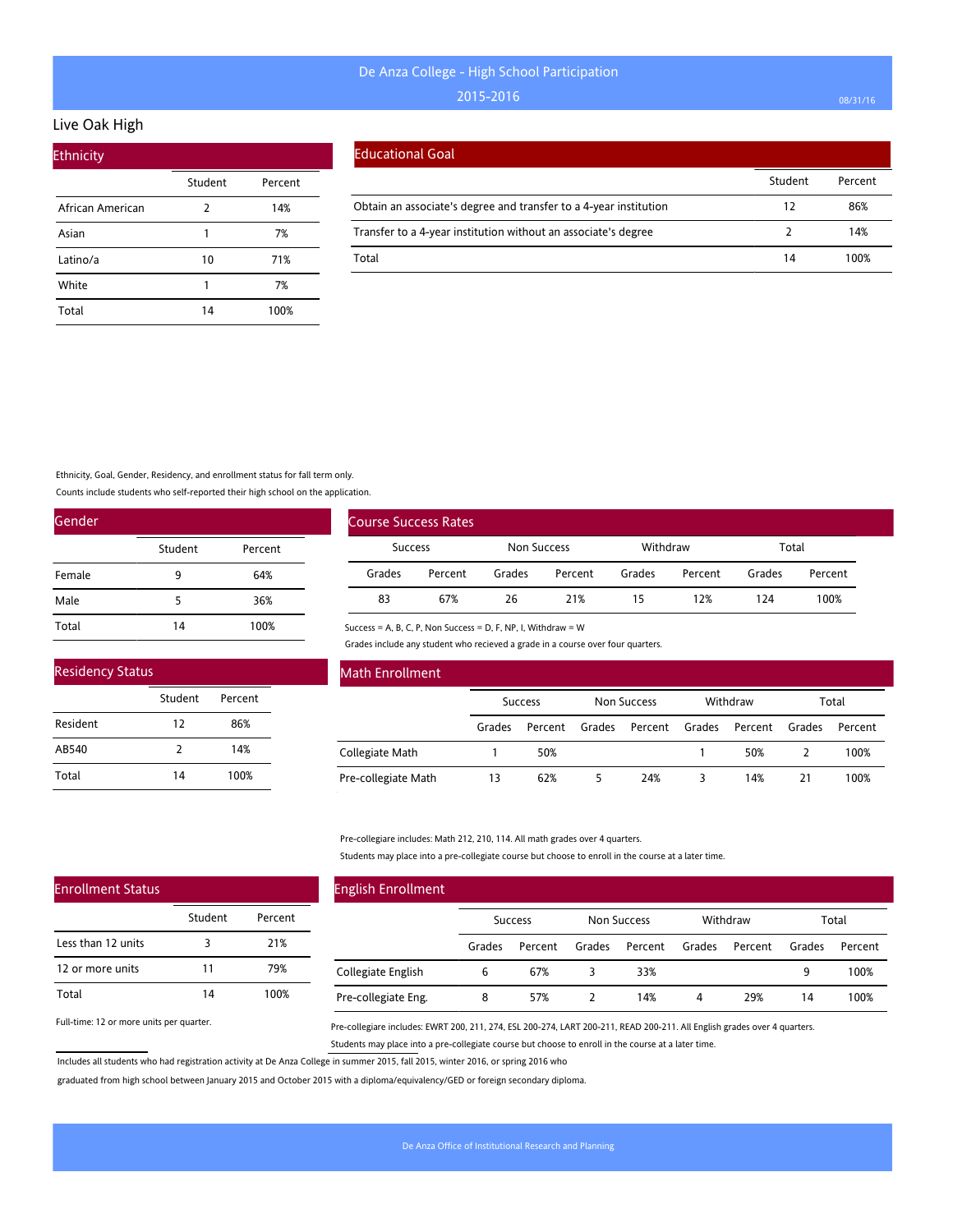### San Jose Conservation Corps Ch

| <b>Ethnicity</b> |         |         |
|------------------|---------|---------|
|                  | Student | Percent |
| Latino/a         | 6       | 100%    |
| Total            | 6       | 100%    |

#### Educational Goal

|                                                                   | Student | Percent |
|-------------------------------------------------------------------|---------|---------|
| Obtain an associate's degree and transfer to a 4-year institution |         | 83%     |
| Undeclared                                                        |         | 17%     |
| Total                                                             |         | 00% ا   |

Ethnicity, Goal, Gender, Residency, and enrollment status for fall term only.

Counts include students who self-reported their high school on the application.

Student Percent

3 50% 3 50% 6 100%

Student Percent

5 83% 1 17% 6 100%

| Gender |         |         |  |  |  |  |  |
|--------|---------|---------|--|--|--|--|--|
|        | Student | Percent |  |  |  |  |  |
| Female | 3       | 50%     |  |  |  |  |  |
| Male   | 3       | 50%     |  |  |  |  |  |
| Total  | 6       | 100%    |  |  |  |  |  |

| Course Success Rates |         |             |         |          |         |        |         |
|----------------------|---------|-------------|---------|----------|---------|--------|---------|
| Success              |         | Non Success |         | Withdraw |         | Total  |         |
| Grades               | Percent | Grades      | Percent | Grades   | Percent | Grades | Percent |
|                      | 18%     | 77          | 56%     | 10       | 26%     | 39     | 100%    |

Success = A, B, C, P, Non Success = D, F, NP, I, Withdraw = W

Grades include any student who recieved a grade in a course over four quarters.

| <b>Math Enrollment</b> |        |                |        |                        |          |        |         |
|------------------------|--------|----------------|--------|------------------------|----------|--------|---------|
|                        |        | <b>Success</b> |        | Non Success            | Withdraw |        | Total   |
|                        | Grades | Percent        | Grades | Percent Grades Percent |          | Grades | Percent |
| Pre-collegiate Math    |        |                | 4      | 80%                    | 20%      |        | 100%    |

Pre-collegiare includes: Math 212, 210, 114. All math grades over 4 quarters.

Students may place into a pre-collegiate course but choose to enroll in the course at a later time.

## English Enrollment Success Non Success Withdraw Total Grades Percent Grades Percent Grades Percent Grades Percent Collegiate English Pre-collegiate Eng. 2 100% 2 100% 2 33% 1 17% 3 50% 6 100%

Full-time: 12 or more units per quarter.

Enrollment Status

Less than 12 units 12 or more units

Total

Residency Status

Resident AB540 Total

> Pre-collegiare includes: EWRT 200, 211, 274, ESL 200-274, LART 200-211, READ 200-211. All English grades over 4 quarters. Students may place into a pre-collegiate course but choose to enroll in the course at a later time.

Includes all students who had registration activity at De Anza College in summer 2015, fall 2015, winter 2016, or spring 2016 who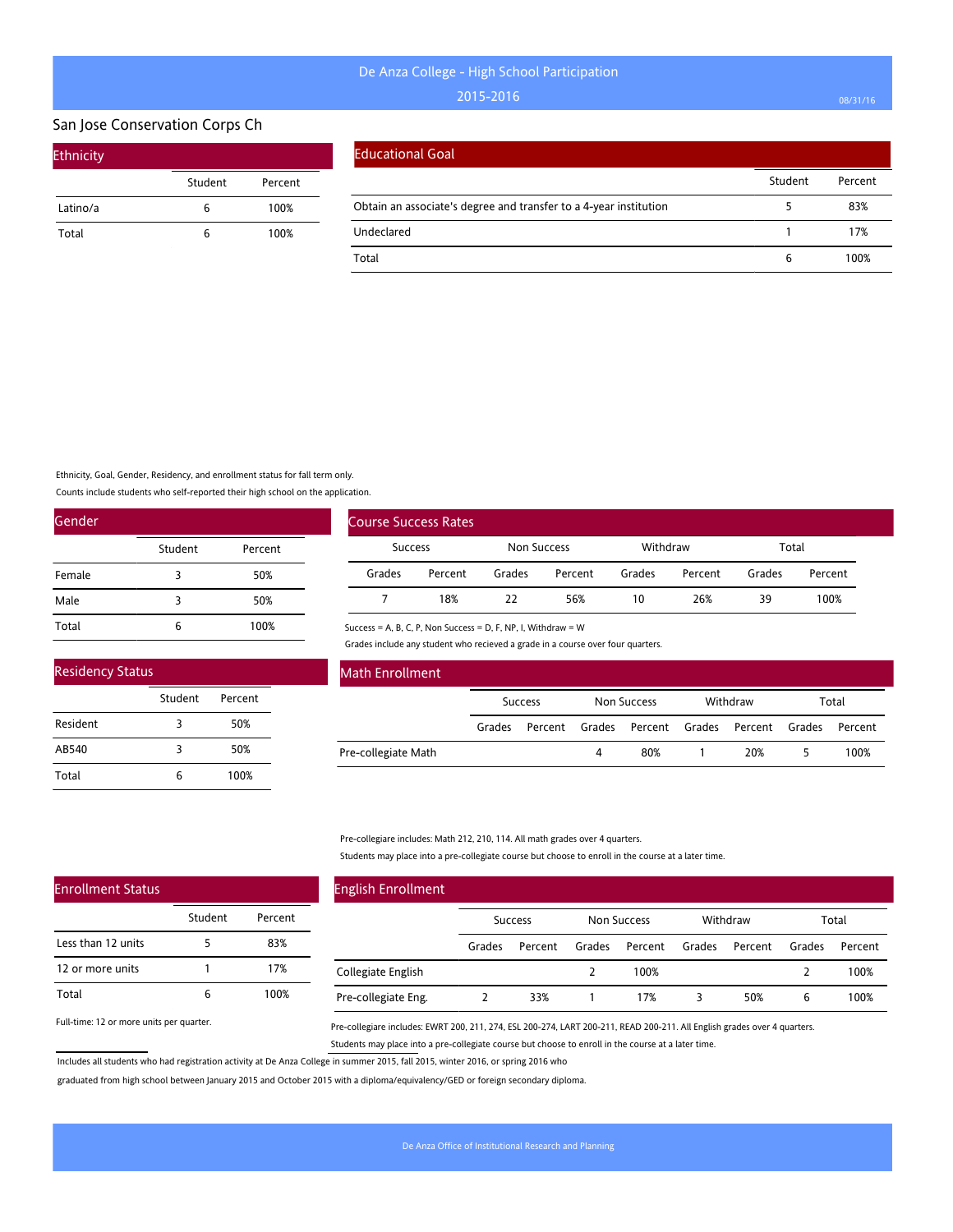### Boynton High

| <b>Ethnicity</b> |         |         |  |  |  |  |  |  |
|------------------|---------|---------|--|--|--|--|--|--|
|                  | Student | Percent |  |  |  |  |  |  |
| African American |         | 11%     |  |  |  |  |  |  |
| Latino/a         | 6       | 67%     |  |  |  |  |  |  |
| White            | 2       | 22%     |  |  |  |  |  |  |
| Total            | 9       | 100%    |  |  |  |  |  |  |

#### Educational Goal

|                                                                   | Student | Percent |
|-------------------------------------------------------------------|---------|---------|
| Obtain an associate's degree and transfer to a 4-year institution | b       | 67%     |
| Transfer to a 4-year institution without an associate's degree    |         | 22%     |
| <b>Educational development</b>                                    |         | 11%     |
| Total                                                             | q       | '00%    |

Ethnicity, Goal, Gender, Residency, and enrollment status for fall term only.

Counts include students who self-reported their high school on the application.

Student Percent

8 89% 1 11% 9 100%

| Gender |         |         |
|--------|---------|---------|
|        | Student | Percent |
| Female | 6       | 67%     |
| Male   | 3       | 33%     |
| Total  | 9       | 100%    |

| <b>Course Success Rates</b> |         |             |         |          |         |        |         |
|-----------------------------|---------|-------------|---------|----------|---------|--------|---------|
| <b>Success</b>              |         | Non Success |         | Withdraw |         | Total  |         |
| Grades                      | Percent | Grades      | Percent | Grades   | Percent | Grades | Percent |
| 11                          | 32%     | 15          | 44%     |          | 24%     | 34     | 100%    |

Success = A, B, C, P, Non Success = D, F, NP, I, Withdraw = W

Grades include any student who recieved a grade in a course over four quarters.

| <b>Math Enrollment</b> |        |                |        |                        |  |          |        |         |  |
|------------------------|--------|----------------|--------|------------------------|--|----------|--------|---------|--|
|                        |        | <b>Success</b> |        | Non Success            |  | Withdraw |        | Total   |  |
|                        | Grades | Percent        | Grades | Percent Grades Percent |  |          | Grades | Percent |  |
| Pre-collegiate Math    |        |                | 4      | 80%                    |  | 20%      |        | 100%    |  |

Pre-collegiare includes: Math 212, 210, 114. All math grades over 4 quarters.

Students may place into a pre-collegiate course but choose to enroll in the course at a later time.

| <b>English Enrollment</b> |                |         |             |         |          |         |        |         |
|---------------------------|----------------|---------|-------------|---------|----------|---------|--------|---------|
|                           | <b>Success</b> |         | Non Success |         | Withdraw |         | Total  |         |
|                           | Grades         | Percent | Grades      | Percent | Grades   | Percent | Grades | Percent |
| Collegiate English        |                | 100%    |             |         |          |         | 2      | 100%    |
| Pre-collegiate Eng.       | 4              | 44%     | 3           | 33%     |          | 22%     | 9      | 100%    |

Full-time: 12 or more units per quarter.

Pre-collegiare includes: EWRT 200, 211, 274, ESL 200-274, LART 200-211, READ 200-211. All English grades over 4 quarters. Students may place into a pre-collegiate course but choose to enroll in the course at a later time.

Includes all students who had registration activity at De Anza College in summer 2015, fall 2015, winter 2016, or spring 2016 who

graduated from high school between January 2015 and October 2015 with a diploma/equivalency/GED or foreign secondary diploma.

Enrollment Status

Residency Status

Resident AB540 Total

|                    | Student | Percent |
|--------------------|---------|---------|
| Less than 12 units | 6       | 67%     |
| 12 or more units   | 3       | 33%     |
| Total              |         | 100%    |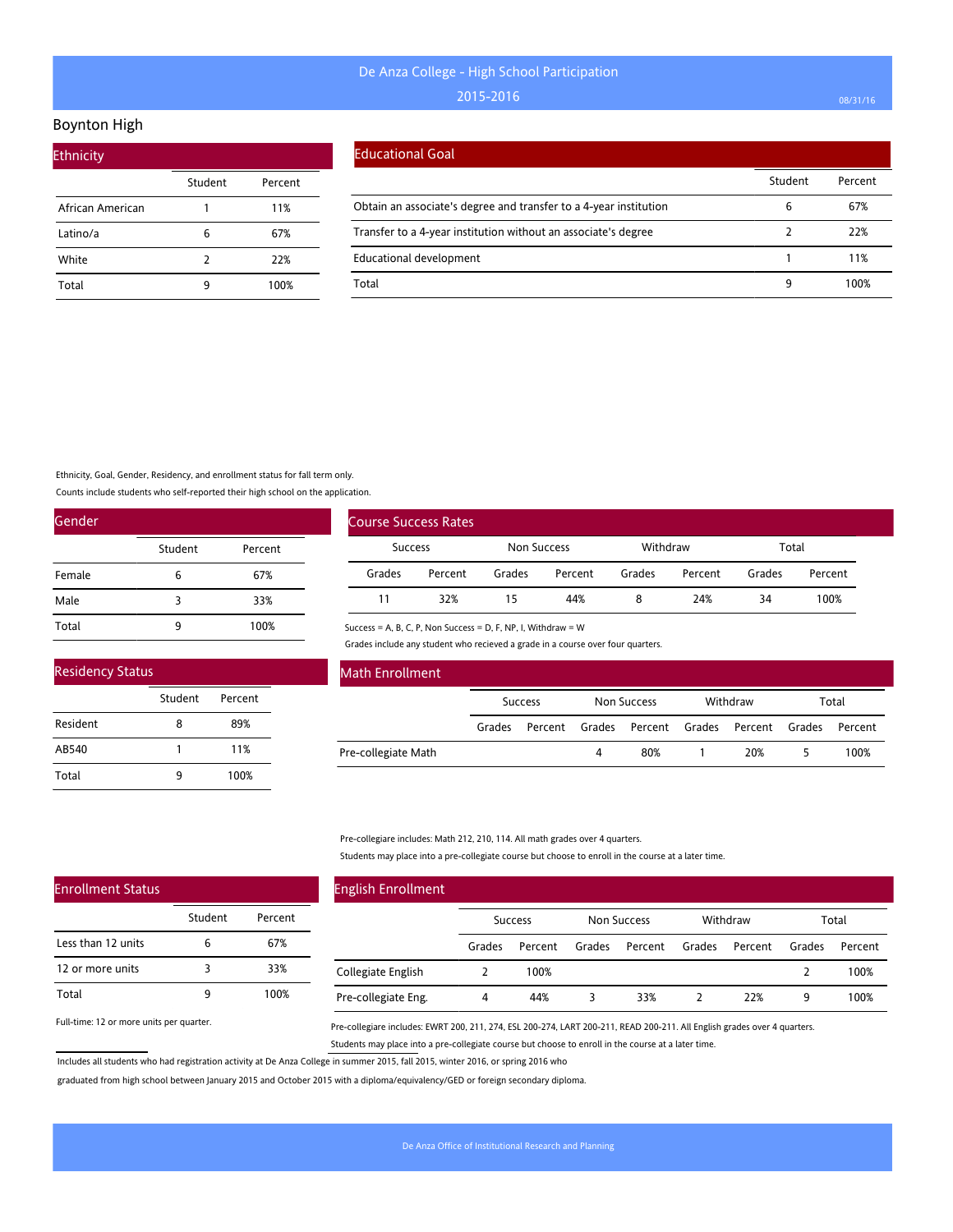#### Downtown College Preparatory

| <b>Ethnicity</b> |         |         |  |  |  |  |  |  |  |
|------------------|---------|---------|--|--|--|--|--|--|--|
|                  | Student | Percent |  |  |  |  |  |  |  |
| African American | 3       | 12%     |  |  |  |  |  |  |  |
| Latino/a         | 21      | 84%     |  |  |  |  |  |  |  |
| Unreported       | 1       | 4%      |  |  |  |  |  |  |  |
| Total            | 25      | 100%    |  |  |  |  |  |  |  |

#### Educational Goal

|                                                                   | Student | Percent |
|-------------------------------------------------------------------|---------|---------|
| Obtain an associate's degree and transfer to a 4-year institution | 20      | 80%     |
| Transfer to a 4-year institution without an associate's degree    | 4       | 16%     |
| Undeclared                                                        |         | 4%      |
| Total                                                             | 25      | 100%    |

Ethnicity, Goal, Gender, Residency, and enrollment status for fall term only.

Counts include students who self-reported their high school on the application.

| Gender |         |         |  |  |  |  |
|--------|---------|---------|--|--|--|--|
|        | Student | Percent |  |  |  |  |
| Female | 12      | 48%     |  |  |  |  |
| Male   | 13      | 52%     |  |  |  |  |
| Total  | 25      | 100%    |  |  |  |  |

| <b>Residency Status</b> |         |         |  |  |  |  |
|-------------------------|---------|---------|--|--|--|--|
|                         | Student | Percent |  |  |  |  |
| Resident                | 18      | 72%     |  |  |  |  |
| AB540                   |         | 28%     |  |  |  |  |
| Total                   | 25      | 100%    |  |  |  |  |

| Course Success Rates |         |        |             |        |          |        |         |
|----------------------|---------|--------|-------------|--------|----------|--------|---------|
| <b>Success</b>       |         |        | Non Success |        | Withdraw |        | Total   |
| Grades               | Percent | Grades | Percent     | Grades | Percent  | Grades | Percent |
| 224                  | 79%     | 37     | 13%         | 22     | 8%       | 283    | 100%    |

Success = A, B, C, P, Non Success = D, F, NP, I, Withdraw = W

Grades include any student who recieved a grade in a course over four quarters.

| <b>Math Enrollment</b> |        |                |        |                |  |                |    |         |  |
|------------------------|--------|----------------|--------|----------------|--|----------------|----|---------|--|
|                        |        | <b>Success</b> |        | Non Success    |  | Withdraw       |    | Total   |  |
|                        | Grades | Percent        | Grades | Percent Grades |  | Percent Grades |    | Percent |  |
| Pre-collegiate Math    | 13     | 54%            | 11     | 46%            |  |                | 24 | 100%    |  |

Pre-collegiare includes: Math 212, 210, 114. All math grades over 4 quarters.

Students may place into a pre-collegiate course but choose to enroll in the course at a later time.

| <b>English Enrollment</b> |        |                |        |                    |        |          |        |         |
|---------------------------|--------|----------------|--------|--------------------|--------|----------|--------|---------|
|                           |        | <b>Success</b> |        | <b>Non Success</b> |        | Withdraw |        | Total   |
|                           | Grades | Percent        | Grades | Percent            | Grades | Percent  | Grades | Percent |
| Collegiate English        | 49     | 88%            | 3      | 5%                 | 4      | 7%       | 56     | 100%    |
| Pre-collegiate Eng.       | 39     | 87%            |        | 2%                 | 5.     | 11%      | 45     | 100%    |

Full-time: 12 or more units per quarter.

Enrollment Status

Less than 12 units 12 or more units

Total

Pre-collegiare includes: EWRT 200, 211, 274, ESL 200-274, LART 200-211, READ 200-211. All English grades over 4 quarters. Students may place into a pre-collegiate course but choose to enroll in the course at a later time.

Includes all students who had registration activity at De Anza College in summer 2015, fall 2015, winter 2016, or spring 2016 who

Student Percent

6 24% 19 76% 25 100%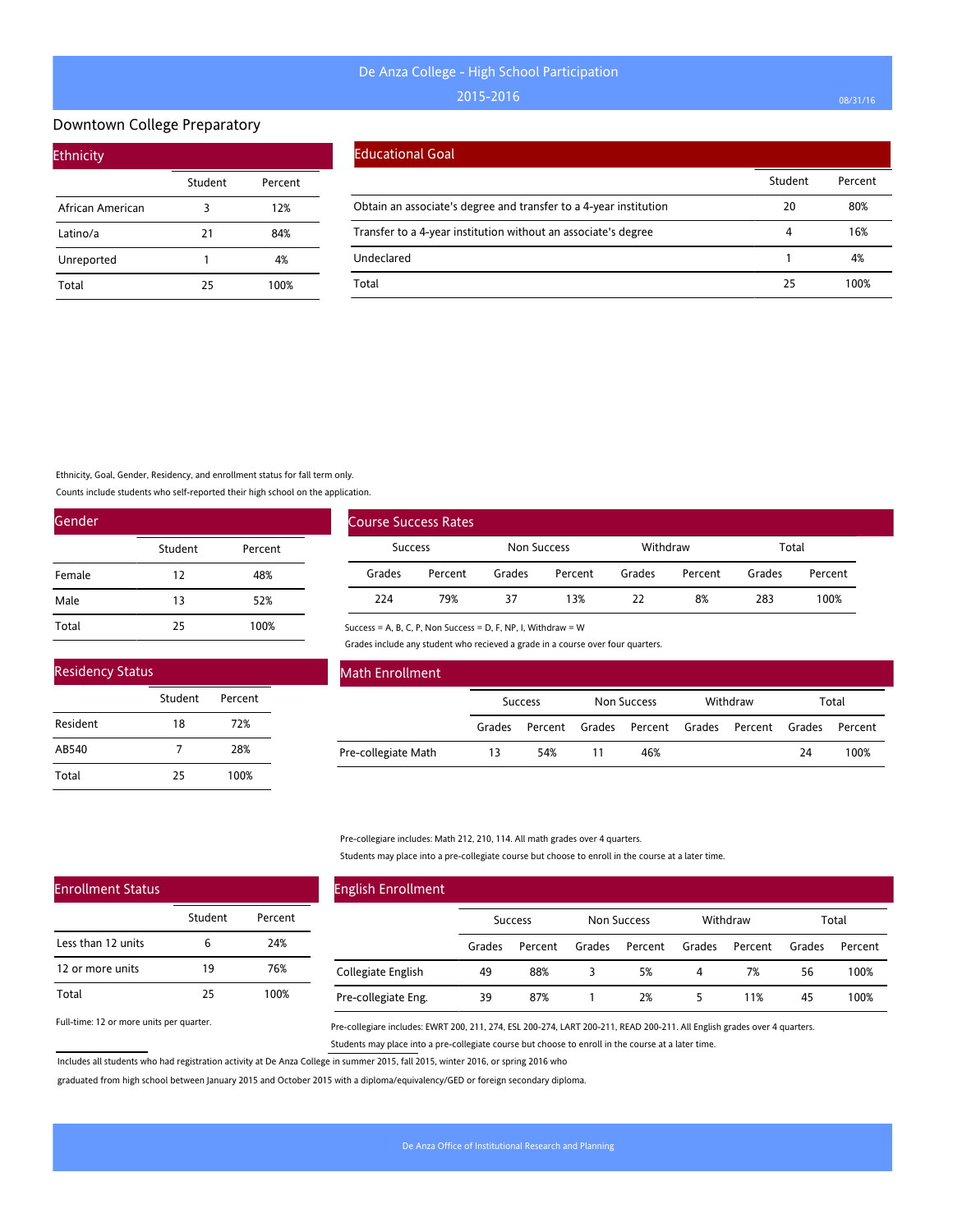#### Henry M Gunn High

| <b>Ethnicity</b> |         |         |
|------------------|---------|---------|
|                  | Student | Percent |
| African American | 2       | 18%     |
| Asian            | 4       | 36%     |
| Filipino         | 2       | 18%     |
| Latino/a         | 1       | 9%      |
| White            | 2       | 18%     |
| Total            | 11      | 100%    |

#### Educational Goal

|                                                                   | Student | Percent |
|-------------------------------------------------------------------|---------|---------|
| Obtain an associate's degree and transfer to a 4-year institution |         | 55%     |
| Transfer to a 4-year institution without an associate's degree    |         | 45%     |
| Total                                                             | 11      | 100%    |

Ethnicity, Goal, Gender, Residency, and enrollment status for fall term only.

Counts include students who self-reported their high school on the application.

| Gender |         |         |
|--------|---------|---------|
|        | Student | Percent |
| Female | 7       | 64%     |
| Male   | 4       | 36%     |
| Total  | 11      | 100%    |

| <b>Residency Status</b> |         |         |  |
|-------------------------|---------|---------|--|
|                         | Student | Percent |  |
| Resident                | 11      | 100%    |  |
| Total                   | 11      | 100%    |  |

|                | <b>Course Success Rates</b> |             |         |          |         |        |         |
|----------------|-----------------------------|-------------|---------|----------|---------|--------|---------|
| <b>Success</b> |                             | Non Success |         | Withdraw |         | Total  |         |
| Grades         | Percent                     | Grades      | Percent | Grades   | Percent | Grades | Percent |
| 86             | 83%                         |             | 12%     |          | 5%      | 103    | 100%    |

Success = A, B, C, P, Non Success = D, F, NP, I, Withdraw = W

Grades include any student who recieved a grade in a course over four quarters.

| Math Enrollment     |        |                |        |                    |        |          |        |         |
|---------------------|--------|----------------|--------|--------------------|--------|----------|--------|---------|
|                     |        | <b>Success</b> |        | <b>Non Success</b> |        | Withdraw |        | Total   |
|                     | Grades | Percent        | Grades | Percent            | Grades | Percent  | Grades | Percent |
| Collegiate Math     |        | 20%            |        | 60%                |        | 20%      |        | 100%    |
| Pre-collegiate Math | 6      | 100%           |        |                    |        |          | 6      | 100%    |

Pre-collegiare includes: Math 212, 210, 114. All math grades over 4 quarters.

Students may place into a pre-collegiate course but choose to enroll in the course at a later time.

| <b>English Enrollment</b> |        |                |        |             |        |          |        |         |  |
|---------------------------|--------|----------------|--------|-------------|--------|----------|--------|---------|--|
|                           |        | <b>Success</b> |        | Non Success |        | Withdraw |        | Total   |  |
|                           | Grades | Percent        | Grades | Percent     | Grades | Percent  | Grades | Percent |  |
| Collegiate English        | 8      | 80%            |        | 20%         |        |          | 10     | 100%    |  |
| Pre-collegiate Eng.       |        | 83%            |        | 17%         |        |          | 6      | 100%    |  |

Full-time: 12 or more units per quarter.

Enrollment Status

12 or more units

Total

Pre-collegiare includes: EWRT 200, 211, 274, ESL 200-274, LART 200-211, READ 200-211. All English grades over 4 quarters. Students may place into a pre-collegiate course but choose to enroll in the course at a later time.

Includes all students who had registration activity at De Anza College in summer 2015, fall 2015, winter 2016, or spring 2016 who

Student Percent

11 100% 11 100%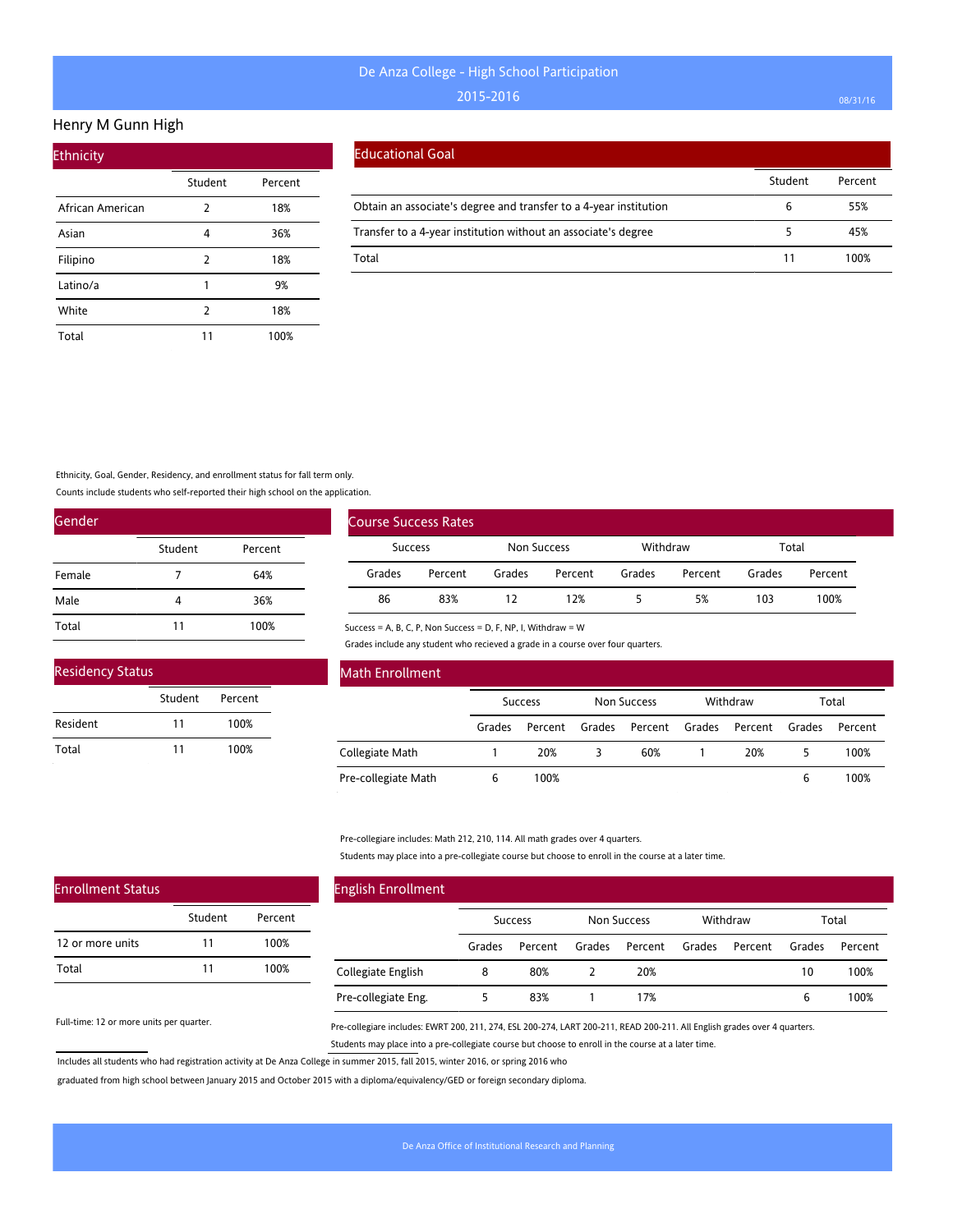#### Santa Clara High

| <b>Ethnicity</b> |         |         |
|------------------|---------|---------|
|                  | Student | Percent |
| African American | 10      | 9%      |
| Asian            | 22      | 20%     |
| Filipino         | 34      | 31%     |
| Latino/a         | 23      | 21%     |
| White            | 19      | 18%     |
| Total            | 108     | 100%    |

### Educational Goal

|                                                                   | Student | Percent |
|-------------------------------------------------------------------|---------|---------|
| Obtain an associate's degree and transfer to a 4-year institution | 56      | 52%     |
| Transfer to a 4-year institution without an associate's degree    | 37      | 34%     |
| Obtain an associate's degree without transferring                 | 8       | 7%      |
| Educational development                                           | 3       | 3%      |
| Undeclared                                                        |         | 1%      |
| Earn a vocational degree                                          |         | 1%      |
| Formulate career plans                                            | 2       | 2%      |
| Total                                                             | 108     | 100%    |

#### Ethnicity, Goal, Gender, Residency, and enrollment status for fall term only.

Counts include students who self-reported their high school on the application.

| Gender |         |         |
|--------|---------|---------|
|        | Student | Percent |
| Female | 53      | 49%     |
| Male   | 55      | 51%     |
| Total  | 108     | 100%    |

| <b>Residency Status</b> |         |         |  |
|-------------------------|---------|---------|--|
|                         | Student | Percent |  |
| Resident                | 107     | 99%     |  |
| AB540                   | 1       | 1%      |  |
| Total                   | 108     | 100%    |  |

| <b>Course Success Rates</b> |         |        |             |        |                   |        |         |
|-----------------------------|---------|--------|-------------|--------|-------------------|--------|---------|
| Success                     |         |        | Non Success |        | Withdraw<br>Total |        |         |
| Grades                      | Percent | Grades | Percent     | Grades | Percent           | Grades | Percent |
| 600                         | 80%     | 83     | 11%         | 69     | 9%                | 752    | 100%    |

Success = A, B, C, P, Non Success = D, F, NP, I, Withdraw = W

Grades include any student who recieved a grade in a course over four quarters.

| Math Enrollment     |                |         |                    |         |          |         |        |         |
|---------------------|----------------|---------|--------------------|---------|----------|---------|--------|---------|
|                     | <b>Success</b> |         | <b>Non Success</b> |         | Withdraw |         | Total  |         |
|                     | Grades         | Percent | Grades             | Percent | Grades   | Percent | Grades | Percent |
| Collegiate Math     | 44             | 80%     |                    | 9%      | 6        | 11%     | 55     | 100%    |
| Pre-collegiate Math | 53             | 62%     | 25                 | 29%     |          | 8%      | 85     | 100%    |

#### Pre-collegiare includes: Math 212, 210, 114. All math grades over 4 quarters.

Students may place into a pre-collegiate course but choose to enroll in the course at a later time.

| <b>English Enrollment</b> |                |         |                    |         |          |         |        |         |
|---------------------------|----------------|---------|--------------------|---------|----------|---------|--------|---------|
|                           | <b>Success</b> |         | <b>Non Success</b> |         | Withdraw |         | Total  |         |
|                           | Grades         | Percent | Grades             | Percent | Grades   | Percent | Grades | Percent |
| Collegiate English        | 72             | 95%     |                    | 1%      |          | 4%      | 76     | 100%    |
| Pre-collegiate Eng.       | 89             | 90%     |                    | 5%      |          | 5%      | 99     | 100%    |

Full-time: 12 or more units per quarter.

Enrollment Status

Less than 12 units 12 or more units

Total

Pre-collegiare includes: EWRT 200, 211, 274, ESL 200-274, LART 200-211, READ 200-211. All English grades over 4 quarters. Students may place into a pre-collegiate course but choose to enroll in the course at a later time.

Includes all students who had registration activity at De Anza College in summer 2015, fall 2015, winter 2016, or spring 2016 who

Student Percent

24 22% 84 78% 108 100%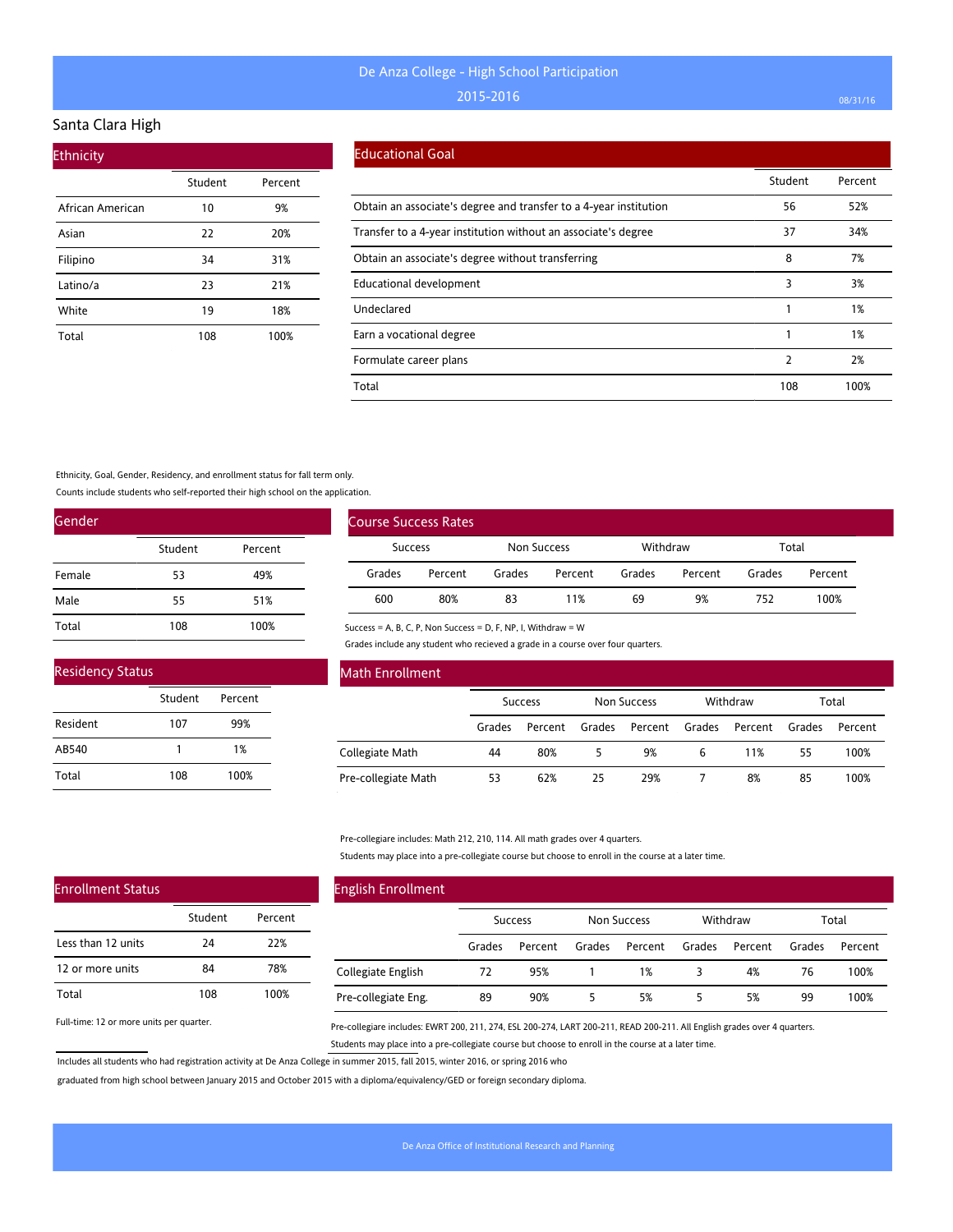## Calaveras Hills

| <b>Ethnicity</b> |         |         |
|------------------|---------|---------|
|                  | Student | Percent |
| Asian            | 1       | 10%     |
| Filipino         | 2       | 20%     |
| Latino/a         | 6       | 60%     |
| White            | 1       | 10%     |
| Total            | 10      | 100%    |

#### Educational Goal

|                                                                   | Student | Percent |
|-------------------------------------------------------------------|---------|---------|
| Obtain an associate's degree and transfer to a 4-year institution |         | 70%     |
| Transfer to a 4-year institution without an associate's degree    |         | 10%     |
| Obtain an associate's degree without transferring                 |         | 10%     |
| <b>Educational development</b>                                    |         | 10%     |
| Total                                                             | 10      | 100%    |

Ethnicity, Goal, Gender, Residency, and enrollment status for fall term only.

Counts include students who self-reported their high school on the application.

| Gender |         |         |
|--------|---------|---------|
|        | Student | Percent |
| Female |         | 10%     |
| Male   | ٩       | 90%     |
| Total  | 10      | 100%    |

| <b>Residency Status</b> |         |         |  |  |  |  |  |
|-------------------------|---------|---------|--|--|--|--|--|
|                         | Student | Percent |  |  |  |  |  |
| Resident                | 8       | 80%     |  |  |  |  |  |
| AB540                   | 7       | 20%     |  |  |  |  |  |
| Total                   | 10      | 100%    |  |  |  |  |  |

| Course Success Rates |         |        |             |        |                   |        |         |
|----------------------|---------|--------|-------------|--------|-------------------|--------|---------|
|                      | Success |        | Non Success |        | Withdraw<br>Total |        |         |
| Grades               | Percent | Grades | Percent     | Grades | Percent           | Grades | Percent |
| 35                   | 47%     | 23     | 31%         | 16     | 22%               | 74     | 100%    |

Success = A, B, C, P, Non Success = D, F, NP, I, Withdraw = W

Grades include any student who recieved a grade in a course over four quarters.

| Math Enrollment     |                |         |                    |         |          |         |        |         |
|---------------------|----------------|---------|--------------------|---------|----------|---------|--------|---------|
|                     | <b>Success</b> |         | <b>Non Success</b> |         | Withdraw |         | Total  |         |
|                     | Grades         | Percent | Grades             | Percent | Grades   | Percent | Grades | Percent |
| Collegiate Math     |                |         |                    |         |          | 100%    |        | 100%    |
| Pre-collegiate Math |                | 50%     |                    | 30%     |          | 20%     | 10     | 100%    |

Pre-collegiare includes: Math 212, 210, 114. All math grades over 4 quarters.

Students may place into a pre-collegiate course but choose to enroll in the course at a later time.

| <b>English Enrollment</b> |                |         |             |         |          |         |        |         |
|---------------------------|----------------|---------|-------------|---------|----------|---------|--------|---------|
|                           | <b>Success</b> |         | Non Success |         | Withdraw |         | Total  |         |
|                           | Grades         | Percent | Grades      | Percent | Grades   | Percent | Grades | Percent |
| Collegiate English        |                | 33%     |             |         |          | 67%     |        | 100%    |
| Pre-collegiate Eng.       |                | 25%     | 5           | 63%     |          | 13%     | 8      | 100%    |

Full-time: 12 or more units per quarter.

Enrollment Status

Less than 12 units 12 or more units

Total

Pre-collegiare includes: EWRT 200, 211, 274, ESL 200-274, LART 200-211, READ 200-211. All English grades over 4 quarters. Students may place into a pre-collegiate course but choose to enroll in the course at a later time.

Includes all students who had registration activity at De Anza College in summer 2015, fall 2015, winter 2016, or spring 2016 who

Student Percent

7 70% 3 30% 10 100%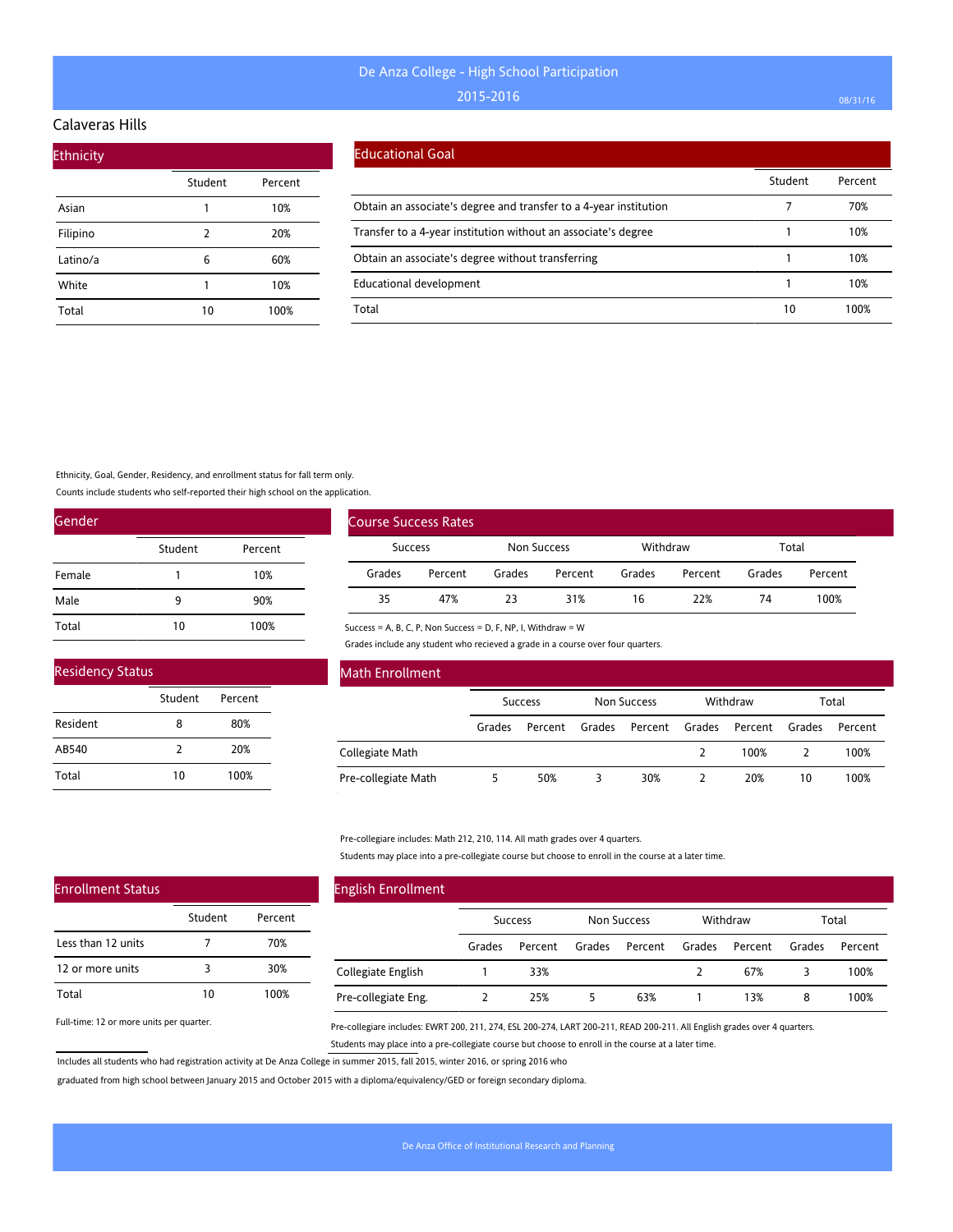#### Pegasus High

| <b>Ethnicity</b> |         |         |
|------------------|---------|---------|
|                  | Student | Percent |
| Asian            | 2       | 18%     |
| Filipino         | 2       | 18%     |
| Latino/a         | 7       | 64%     |
| Total            | 11      | 100%    |

#### Educational Goal

|                                                                   | Student | Percent |
|-------------------------------------------------------------------|---------|---------|
| Obtain an associate's degree and transfer to a 4-year institution | 4       | 36%     |
| Transfer to a 4-year institution without an associate's degree    |         | 27%     |
| Obtain an associate's degree without transferring                 |         | 18%     |
| Educational development                                           |         | 9%      |
| Earn a vocational degree                                          |         | 9%      |
| Total                                                             | 11      | 100%    |

Ethnicity, Goal, Gender, Residency, and enrollment status for fall term only.

Counts include students who self-reported their high school on the application.

| Gender |         |         |
|--------|---------|---------|
|        | Student | Percent |
| Female | 4       | 36%     |
| Male   | 7       | 64%     |
| Total  | 11      | 100%    |

| <b>Residency Status</b> |         |         |  |
|-------------------------|---------|---------|--|
|                         | Student | Percent |  |
| Resident                | 11      | 100%    |  |
| Total                   | 11      | 100%    |  |

| <b>Course Success Rates</b> |         |             |         |          |         |        |         |  |  |  |  |  |
|-----------------------------|---------|-------------|---------|----------|---------|--------|---------|--|--|--|--|--|
| <b>Success</b>              |         | Non Success |         | Withdraw |         | Total  |         |  |  |  |  |  |
| Grades                      | Percent | Grades      | Percent | Grades   | Percent | Grades | Percent |  |  |  |  |  |
| 13                          | 25%     | 21          | 40%     | 18       | 35%     | 52     | 100%    |  |  |  |  |  |

Success = A, B, C, P, Non Success = D, F, NP, I, Withdraw = W

Grades include any student who recieved a grade in a course over four quarters.

| <b>Math Enrollment</b> |                |         |             |                |          |                |       |         |
|------------------------|----------------|---------|-------------|----------------|----------|----------------|-------|---------|
|                        | <b>Success</b> |         | Non Success |                | Withdraw |                | Total |         |
|                        | Grades         | Percent | Grades      | Percent Grades |          | Percent Grades |       | Percent |
| Pre-collegiate Math    |                | 33%     | 4           | 44%            |          | 22%            | 9     | 100%    |

Pre-collegiare includes: Math 212, 210, 114. All math grades over 4 quarters.

Students may place into a pre-collegiate course but choose to enroll in the course at a later time.

| <b>English Enrollment</b> |                |         |             |         |          |         |        |         |
|---------------------------|----------------|---------|-------------|---------|----------|---------|--------|---------|
|                           | <b>Success</b> |         | Non Success |         | Withdraw |         | Total  |         |
|                           | Grades         | Percent | Grades      | Percent | Grades   | Percent | Grades | Percent |
| Collegiate English        |                | 100%    |             |         |          |         |        | 100%    |
| Pre-collegiate Eng.       |                | 14%     |             |         | 6        | 86%     |        | 100%    |

Full-time: 12 or more units per quarter.

Enrollment Status

Less than 12 units 12 or more units

Total

Pre-collegiare includes: EWRT 200, 211, 274, ESL 200-274, LART 200-211, READ 200-211. All English grades over 4 quarters. Students may place into a pre-collegiate course but choose to enroll in the course at a later time.

Includes all students who had registration activity at De Anza College in summer 2015, fall 2015, winter 2016, or spring 2016 who

Student Percent

7 64% 4 36% 11 100%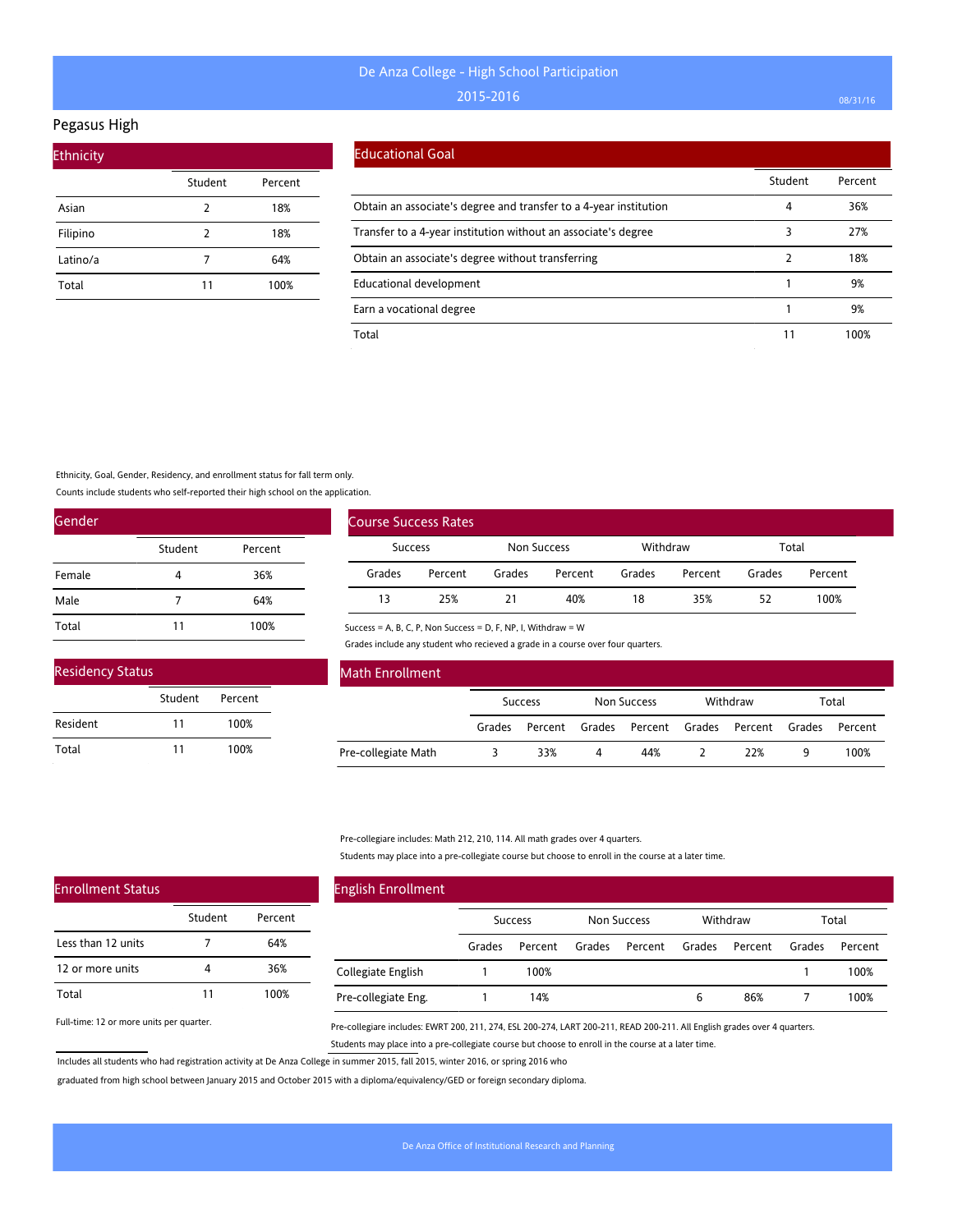### Broadway High

| <b>Ethnicity</b> |         |         |
|------------------|---------|---------|
|                  | Student | Percent |
| Latino/a         | 8       | 100%    |
| Total            | 8       | 100%    |

#### Educational Goal

|                                                                   | Student | Percent |
|-------------------------------------------------------------------|---------|---------|
| Obtain an associate's degree and transfer to a 4-year institution |         | 50%     |
| Transfer to a 4-year institution without an associate's degree    |         | 25%     |
| Obtain an associate's degree without transferring                 |         | 25%     |
| Total                                                             |         | 00%     |

Ethnicity, Goal, Gender, Residency, and enrollment status for fall term only.

Counts include students who self-reported their high school on the application.

| Gender |         |         |
|--------|---------|---------|
|        | Student | Percent |
| Female | 4       | 50%     |
| Male   | 4       | 50%     |
| Total  | 8       | 100%    |

| <b>Residency Status</b> |         |         |  |  |  |  |  |  |
|-------------------------|---------|---------|--|--|--|--|--|--|
|                         | Student | Percent |  |  |  |  |  |  |
| Resident                | 8       | 100%    |  |  |  |  |  |  |
| Total                   |         | 100%    |  |  |  |  |  |  |

| Course Success Rates |         |             |         |          |         |        |         |
|----------------------|---------|-------------|---------|----------|---------|--------|---------|
| <b>Success</b>       |         | Non Success |         | Withdraw |         | Total  |         |
| Grades               | Percent | Grades      | Percent | Grades   | Percent | Grades | Percent |
| 29                   | 49%     | 20          | 34%     | 10       | 17%     | 59     | 100%    |

Success = A, B, C, P, Non Success = D, F, NP, I, Withdraw = W

Grades include any student who recieved a grade in a course over four quarters.

| <b>Math Enrollment</b> |         |         |             |     |          |                                      |       |         |
|------------------------|---------|---------|-------------|-----|----------|--------------------------------------|-------|---------|
|                        | Success |         | Non Success |     | Withdraw |                                      | Total |         |
|                        | Grades  | Percent |             |     |          | Grades Percent Grades Percent Grades |       | Percent |
| Pre-collegiate Math    |         | 47%     | 4           | 27% | 4        | 27%                                  | 15    | 100%    |

Pre-collegiare includes: Math 212, 210, 114. All math grades over 4 quarters.

Students may place into a pre-collegiate course but choose to enroll in the course at a later time.

| <b>English Enrollment</b> |                |         |             |         |          |         |        |         |  |
|---------------------------|----------------|---------|-------------|---------|----------|---------|--------|---------|--|
|                           | <b>Success</b> |         | Non Success |         | Withdraw |         | Total  |         |  |
|                           | Grades         | Percent | Grades      | Percent | Grades   | Percent | Grades | Percent |  |
| Collegiate English        |                | 50%     |             |         |          | 50%     |        | 100%    |  |
| Pre-collegiate Eng.       | 4              | 57%     |             | 43%     |          |         |        | 100%    |  |

Full-time: 12 or more units per quarter.

Enrollment Status

Less than 12 units 12 or more units

Total

Pre-collegiare includes: EWRT 200, 211, 274, ESL 200-274, LART 200-211, READ 200-211. All English grades over 4 quarters. Students may place into a pre-collegiate course but choose to enroll in the course at a later time.

Includes all students who had registration activity at De Anza College in summer 2015, fall 2015, winter 2016, or spring 2016 who

Student Percent

6 75% 2 25% 8 100%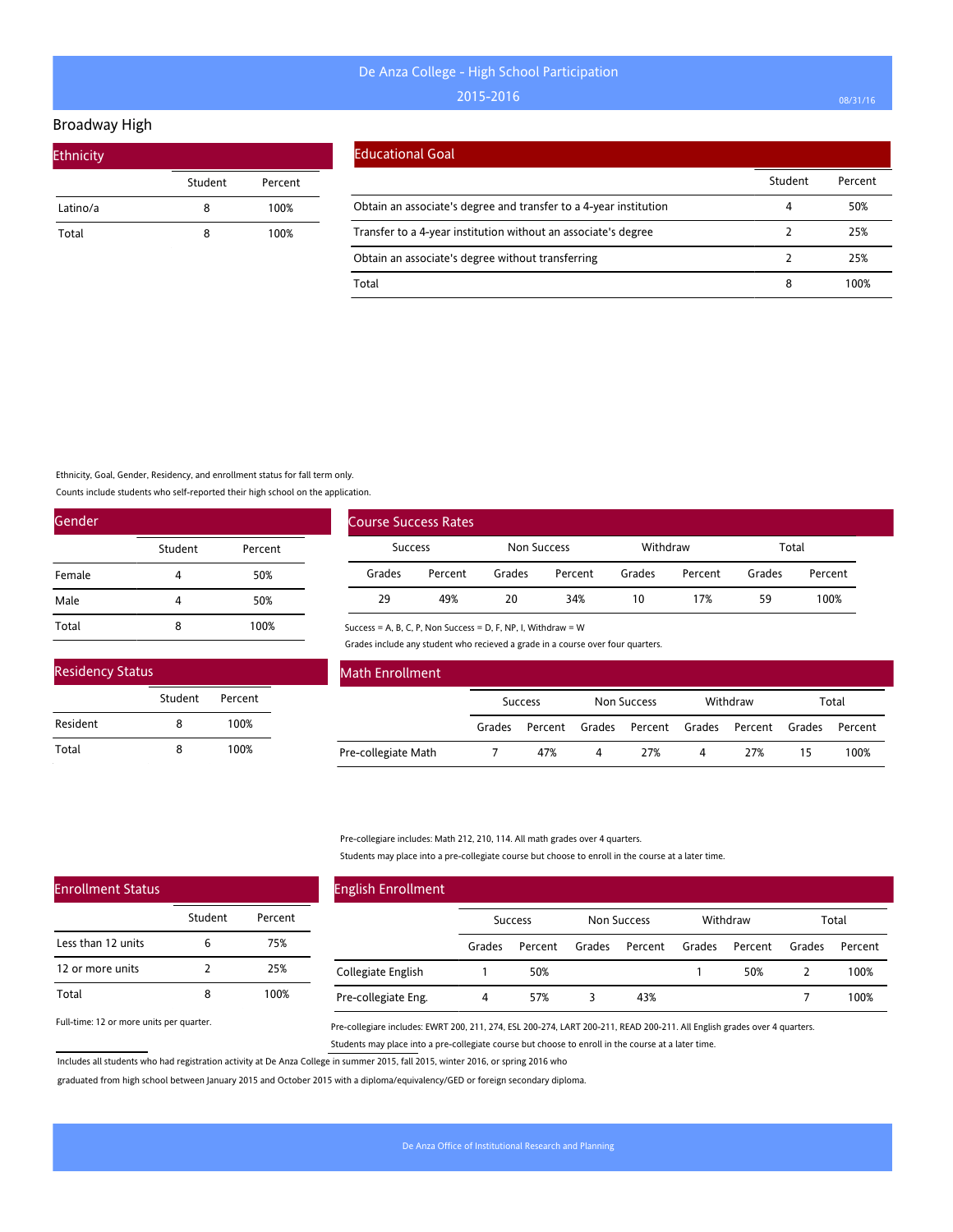#### Liberty High (Alternative)

| <b>Ethnicity</b> |         |         |  |  |  |  |  |  |
|------------------|---------|---------|--|--|--|--|--|--|
|                  | Student | Percent |  |  |  |  |  |  |
| Latino/a         |         | 57%     |  |  |  |  |  |  |
| Native American  | 1       | 14%     |  |  |  |  |  |  |
| White            | 2       | 29%     |  |  |  |  |  |  |
| Total            |         | 100%    |  |  |  |  |  |  |

#### Educational Goal

|                                                                   | Student | Percent |
|-------------------------------------------------------------------|---------|---------|
| Obtain an associate's degree and transfer to a 4-year institution | Δ       | 57%     |
| Transfer to a 4-year institution without an associate's degree    |         | 43%     |
| Total                                                             |         | 100%    |

Ethnicity, Goal, Gender, Residency, and enrollment status for fall term only.

Counts include students who self-reported their high school on the application.

Student Percent

5 71% 2 29% 7 100%

Student Percent

2 29% 5 71% 7 100%

| Gender |               |         |  |  |  |  |
|--------|---------------|---------|--|--|--|--|
|        | Student       | Percent |  |  |  |  |
| Female | 5             | 71%     |  |  |  |  |
| Male   | $\mathcal{P}$ | 29%     |  |  |  |  |
| Total  |               | 100%    |  |  |  |  |

|                | <b>Course Success Rates</b> |             |         |          |         |        |         |
|----------------|-----------------------------|-------------|---------|----------|---------|--------|---------|
| <b>Success</b> |                             | Non Success |         | Withdraw |         | Total  |         |
| Grades         | Percent                     | Grades      | Percent | Grades   | Percent | Grades | Percent |
| 24             | 44%                         | 15          | 28%     | 15       | 28%     | 54     | 100%    |

Success = A, B, C, P, Non Success = D, F, NP, I, Withdraw = W

Grades include any student who recieved a grade in a course over four quarters.

| Math Enrollment     |                |         |             |     |          |                               |       |         |
|---------------------|----------------|---------|-------------|-----|----------|-------------------------------|-------|---------|
|                     | <b>Success</b> |         | Non Success |     | Withdraw |                               | Total |         |
|                     | Grades         | Percent | Grades      |     |          | Percent Grades Percent Grades |       | Percent |
| Pre-collegiate Math | 4              | 40%     |             | 20% | 4        | 40%                           | 10    | 100%    |

Pre-collegiare includes: Math 212, 210, 114. All math grades over 4 quarters.

Students may place into a pre-collegiate course but choose to enroll in the course at a later time.

| <b>English Enrollment</b> |                |         |             |         |          |         |        |         |
|---------------------------|----------------|---------|-------------|---------|----------|---------|--------|---------|
|                           | <b>Success</b> |         | Non Success |         | Withdraw |         | Total  |         |
|                           | Grades         | Percent | Grades      | Percent | Grades   | Percent | Grades | Percent |
| Collegiate English        |                | 100%    |             |         |          |         |        | 100%    |
| Pre-collegiate Eng.       | 4              | 57%     |             | 29%     |          | 14%     |        | 100%    |

Full-time: 12 or more units per quarter.

Enrollment Status

Less than 12 units 12 or more units

Total

Residency Status

Resident AB540 Total

> Pre-collegiare includes: EWRT 200, 211, 274, ESL 200-274, LART 200-211, READ 200-211. All English grades over 4 quarters. Students may place into a pre-collegiate course but choose to enroll in the course at a later time.

Includes all students who had registration activity at De Anza College in summer 2015, fall 2015, winter 2016, or spring 2016 who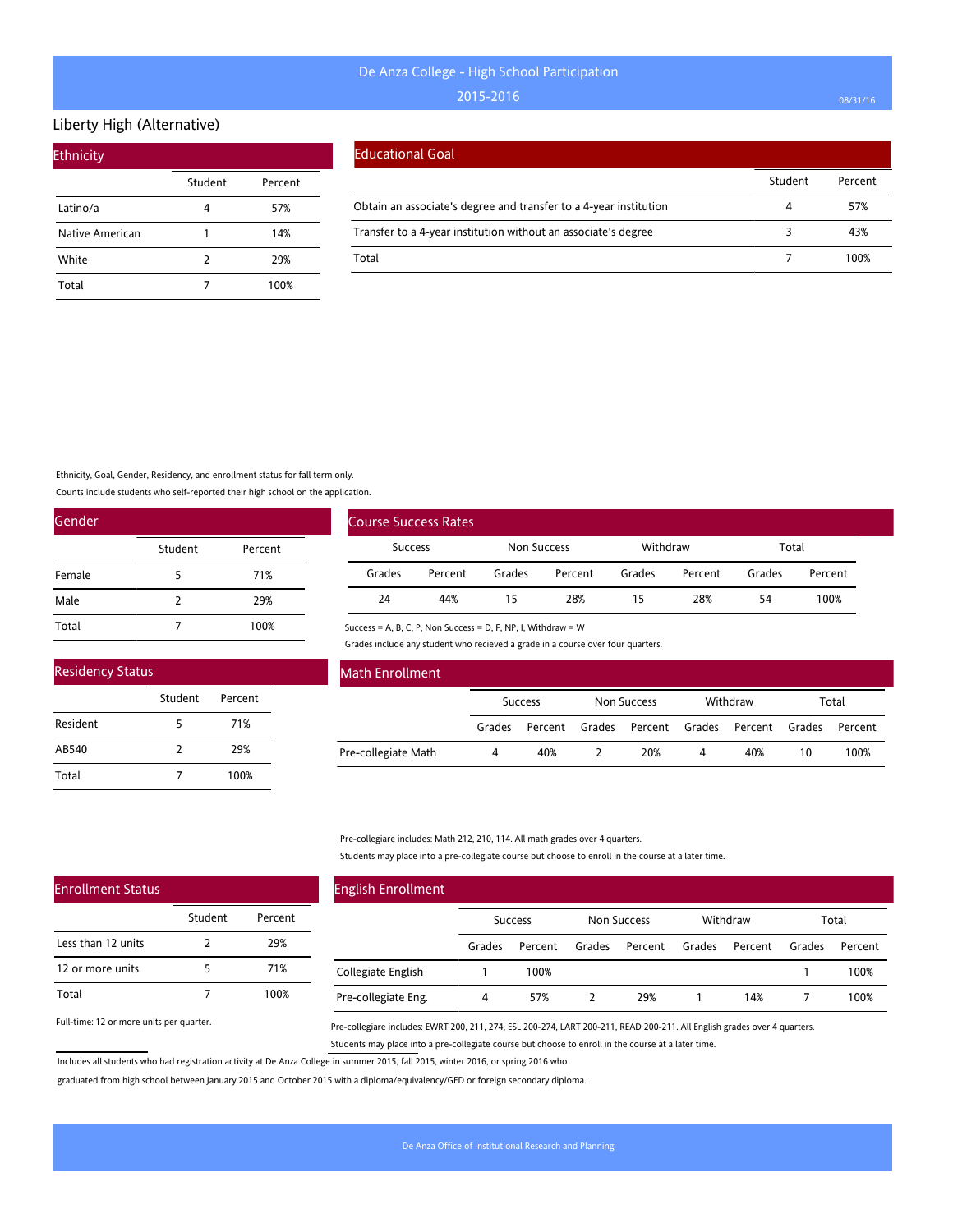## Foothill High

| <b>Ethnicity</b> |         |         |  |  |  |  |  |  |  |
|------------------|---------|---------|--|--|--|--|--|--|--|
|                  | Student | Percent |  |  |  |  |  |  |  |
| African American | 1       | 14%     |  |  |  |  |  |  |  |
| Asian            | 2       | 29%     |  |  |  |  |  |  |  |
| Latino/a         | 4       | 57%     |  |  |  |  |  |  |  |
| Total            |         | 100%    |  |  |  |  |  |  |  |

#### Educational Goal

|                                                                   | Student | Percent |
|-------------------------------------------------------------------|---------|---------|
| Obtain an associate's degree and transfer to a 4-year institution | 4       | 57%     |
| Transfer to a 4-year institution without an associate's degree    |         | 14%     |
| Obtain an associate's degree without transferring                 |         | 14%     |
| Undeclared                                                        |         | 14%     |
| Total                                                             |         | 100%    |

Ethnicity, Goal, Gender, Residency, and enrollment status for fall term only.

Counts include students who self-reported their high school on the application.

| Gender |         |         |  |  |  |  |
|--------|---------|---------|--|--|--|--|
|        | Student | Percent |  |  |  |  |
| Female | 3       | 43%     |  |  |  |  |
| Male   | 4       | 57%     |  |  |  |  |
| Total  |         | 100%    |  |  |  |  |

| <b>Residency Status</b> |               |         |  |  |  |
|-------------------------|---------------|---------|--|--|--|
|                         | Student       | Percent |  |  |  |
| Resident                | 5             | 71%     |  |  |  |
| AB540                   | $\mathcal{P}$ | 29%     |  |  |  |
| Total                   |               | 100%    |  |  |  |

| <b>Course Success Rates</b> |         |             |         |          |         |        |         |
|-----------------------------|---------|-------------|---------|----------|---------|--------|---------|
| Success                     |         | Non Success |         | Withdraw |         | Total  |         |
| Grades                      | Percent | Grades      | Percent | Grades   | Percent | Grades | Percent |
| 19                          | 50%     | 18          | 47%     |          | 3%      | 38     | 100%    |

Success = A, B, C, P, Non Success = D, F, NP, I, Withdraw = W

Grades include any student who recieved a grade in a course over four quarters.

| <b>Math Enrollment</b> |        |                |        |                |  |                |   |         |
|------------------------|--------|----------------|--------|----------------|--|----------------|---|---------|
|                        |        | <b>Success</b> |        | Non Success    |  | Withdraw       |   | Total   |
|                        | Grades | Percent        | Grades | Percent Grades |  | Percent Grades |   | Percent |
| Pre-collegiate Math    |        | 56%            |        | 44%            |  |                | 9 | 100%    |

Pre-collegiare includes: Math 212, 210, 114. All math grades over 4 quarters.

Students may place into a pre-collegiate course but choose to enroll in the course at a later time.

| <b>English Enrollment</b> |        |                |        |             |        |          |        |         |
|---------------------------|--------|----------------|--------|-------------|--------|----------|--------|---------|
|                           |        | <b>Success</b> |        | Non Success |        | Withdraw |        | Total   |
|                           | Grades | Percent        | Grades | Percent     | Grades | Percent  | Grades | Percent |
| Collegiate English        |        | 100%           |        |             |        |          |        | 100%    |
| Pre-collegiate Eng.       | 4      | 67%            |        | 33%         |        |          | 6      | 100%    |

Full-time: 12 or more units per quarter.

Enrollment Status

Less than 12 units 12 or more units

Total

Pre-collegiare includes: EWRT 200, 211, 274, ESL 200-274, LART 200-211, READ 200-211. All English grades over 4 quarters. Students may place into a pre-collegiate course but choose to enroll in the course at a later time.

Includes all students who had registration activity at De Anza College in summer 2015, fall 2015, winter 2016, or spring 2016 who

Student Percent

4 57% 3 43% 7 100%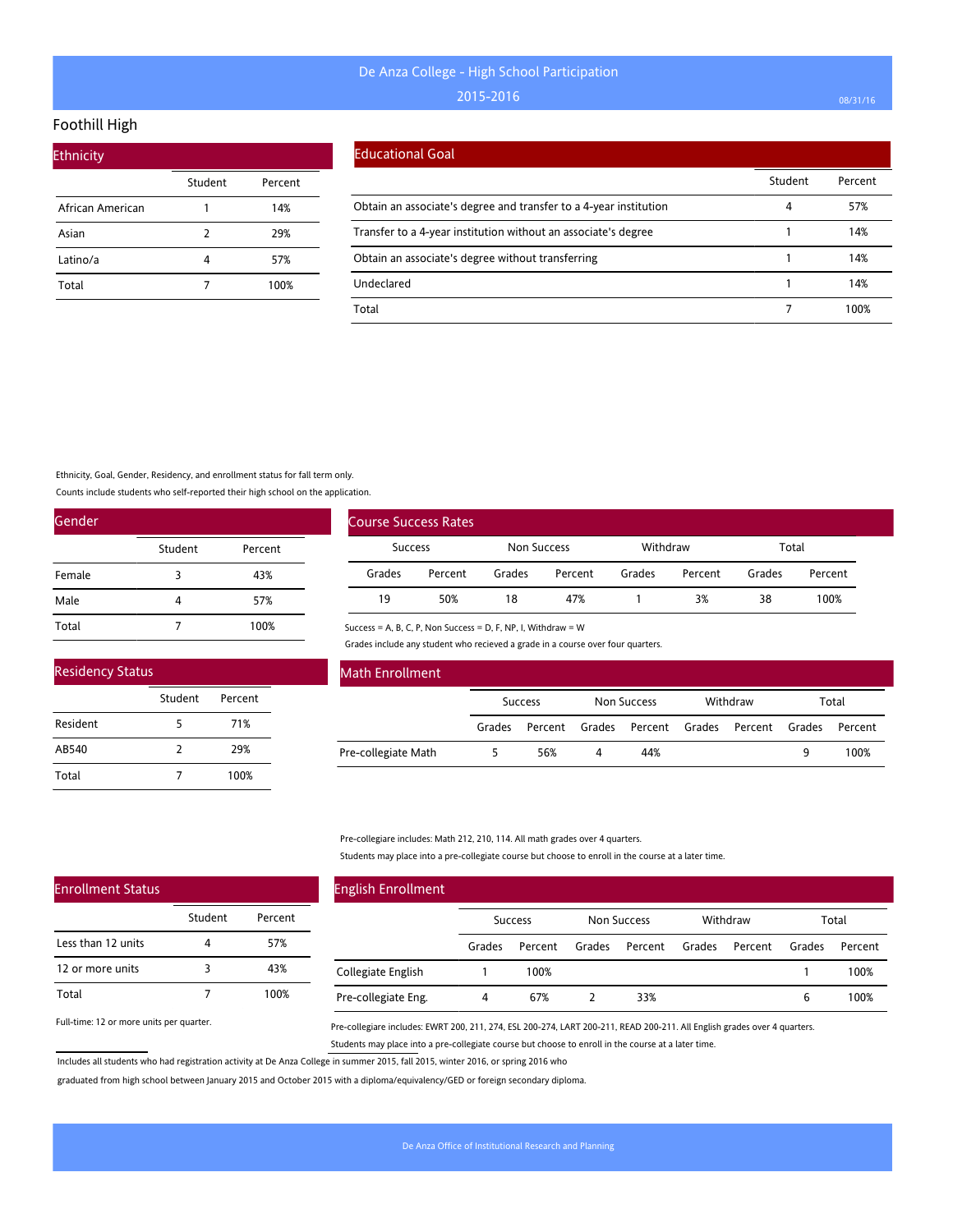## New Valley Cont High

| <b>Ethnicity</b> |         |         |
|------------------|---------|---------|
|                  | Student | Percent |
| Asian            |         | 17%     |
| Latino/a         | 4       | 67%     |
| Pacific Islander |         | 17%     |
| Total            | 6       | 100%    |

#### Educational Goal

|                                                                   | Student | Percent |
|-------------------------------------------------------------------|---------|---------|
| Obtain an associate's degree and transfer to a 4-year institution |         | 50%     |
| Transfer to a 4-year institution without an associate's degree    |         | 50%     |
| Total                                                             | b       | 100%    |

Ethnicity, Goal, Gender, Residency, and enrollment status for fall term only.

Counts include students who self-reported their high school on the application.

Student Percent

5 83% 1 17% 6 100%

Student Percent

5 83% 1 17% 6 100%

| Gender |         |         |
|--------|---------|---------|
|        | Student | Percent |
| Female | 5       | 83%     |
| Male   | 1       | 17%     |
| Total  | 6       | 100%    |

|                | <b>Course Success Rates</b> |             |         |          |         |        |         |
|----------------|-----------------------------|-------------|---------|----------|---------|--------|---------|
| <b>Success</b> |                             | Non Success |         | Withdraw |         | Total  |         |
| Grades         | Percent                     | Grades      | Percent | Grades   | Percent | Grades | Percent |
| 12             | 40%                         | 13          | 43%     |          | 17%     | 30     | 100%    |

Success = A, B, C, P, Non Success = D, F, NP, I, Withdraw = W

Grades include any student who recieved a grade in a course over four quarters.

| <b>Math Enrollment</b> |        |                |             |                                      |   |         |
|------------------------|--------|----------------|-------------|--------------------------------------|---|---------|
|                        |        | <b>Success</b> | Non Success | Withdraw                             |   | Total   |
|                        | Grades | Percent        |             | Grades Percent Grades Percent Grades |   | Percent |
| Pre-collegiate Math    |        | 11%            | 78%         | 11%                                  | 9 | 100%    |

Pre-collegiare includes: Math 212, 210, 114. All math grades over 4 quarters.

Students may place into a pre-collegiate course but choose to enroll in the course at a later time.

| <b>English Enrollment</b> |        |                |        |                |          |        |         |
|---------------------------|--------|----------------|--------|----------------|----------|--------|---------|
|                           |        | <b>Success</b> |        | Non Success    | Withdraw |        | Total   |
|                           | Grades | Percent        | Grades | Percent Grades | Percent  | Grades | Percent |
| Pre-collegiate Eng.       |        | 33%            |        | 50%            | 17%      | b      | 100%    |

Full-time: 12 or more units per quarter.

Enrollment Status

Less than 12 units 12 or more units

Total

Residency Status

Resident AB540 Total

> Pre-collegiare includes: EWRT 200, 211, 274, ESL 200-274, LART 200-211, READ 200-211. All English grades over 4 quarters. Students may place into a pre-collegiate course but choose to enroll in the course at a later time.

Includes all students who had registration activity at De Anza College in summer 2015, fall 2015, winter 2016, or spring 2016 who